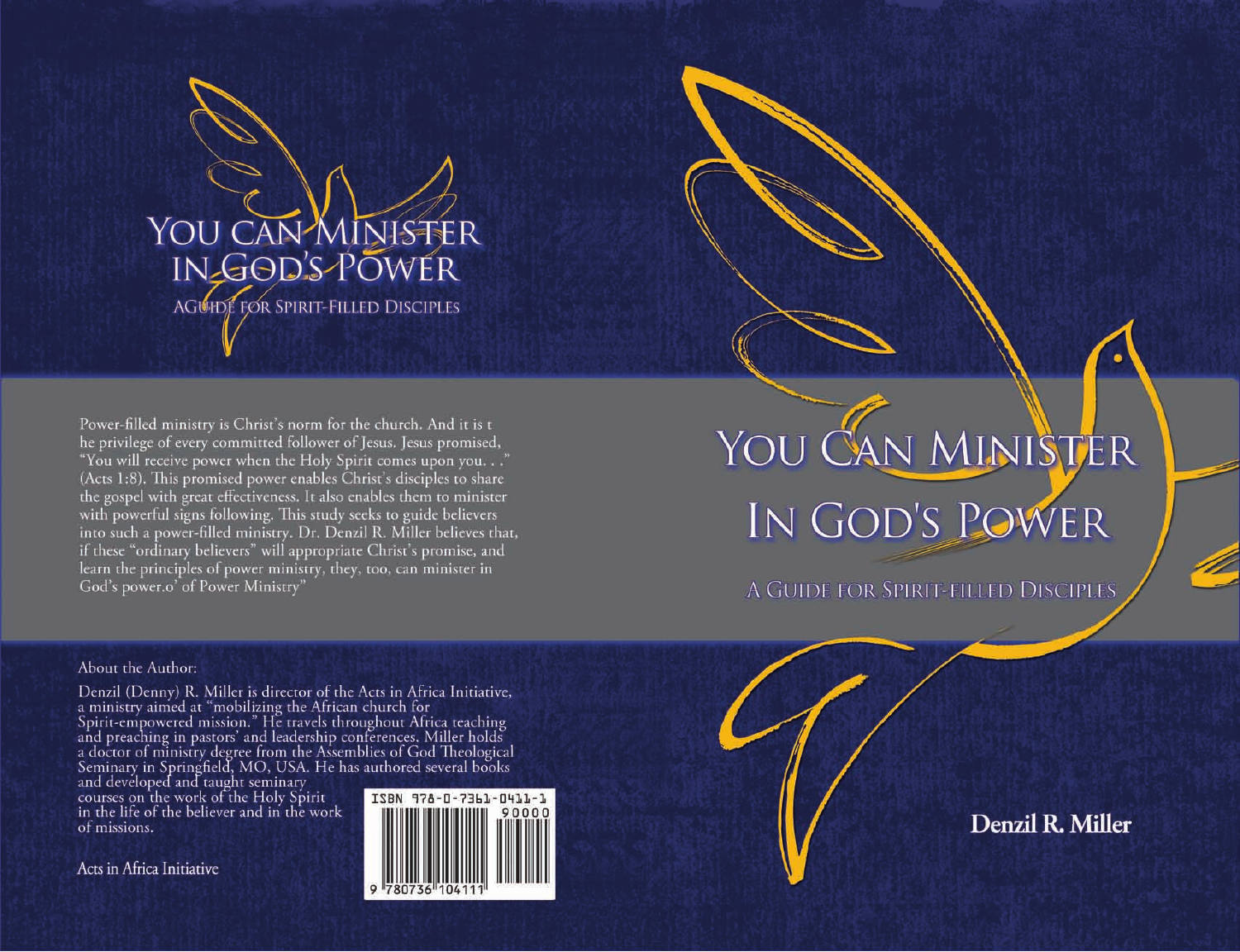## YOU CAN MINISTER IN GOD'S POWER

### A Guide for Spirit-filled Disciples

Denzil R. Miller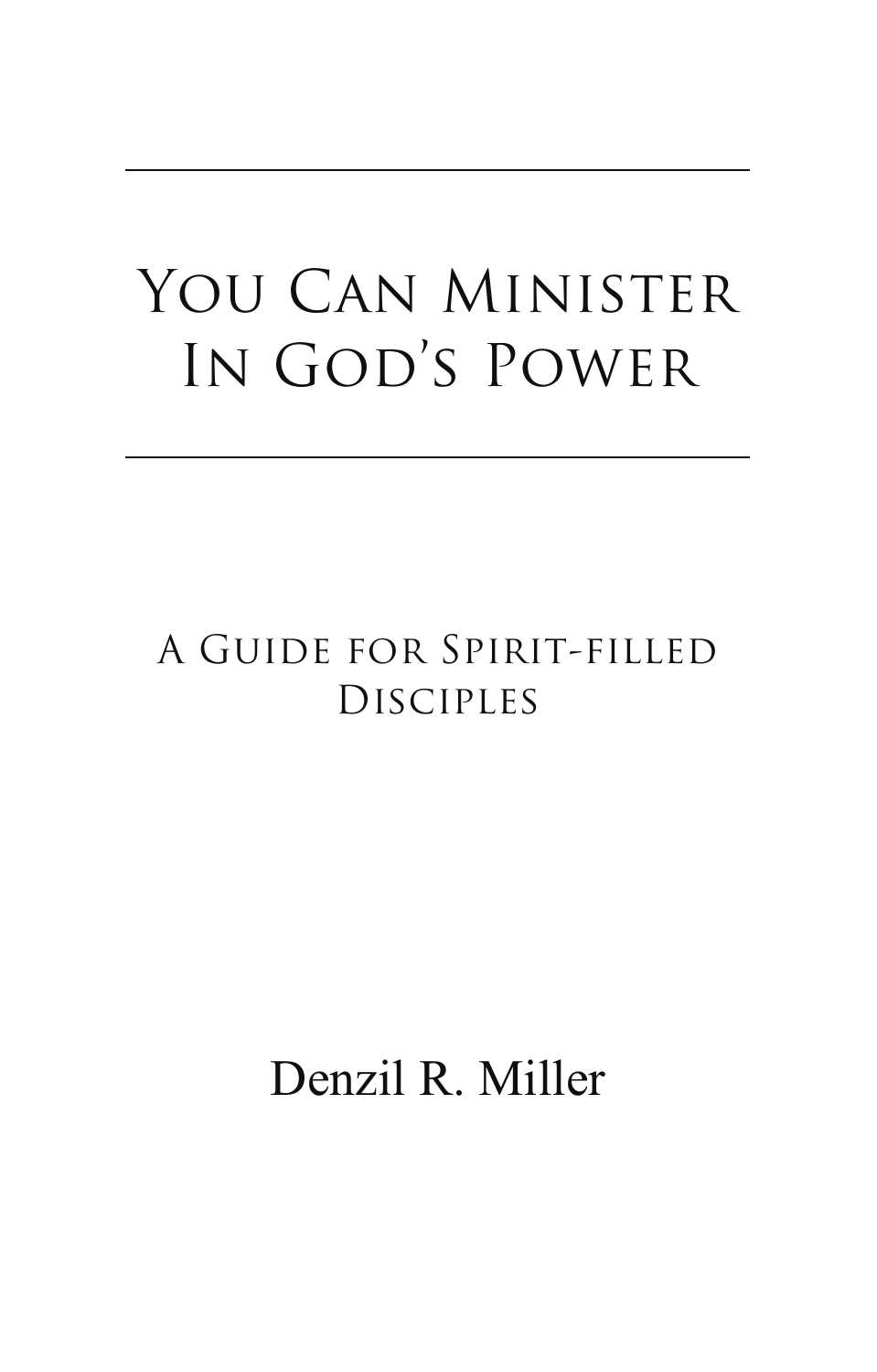**You Can Minister in God's Power: A Guide for Spirit-filled Disciples** Copyright  $\odot$  2009 by Denzil R. Miller. All rights reserved. No part of this book may be reproduced, stored in a retrieval system, or transmitted in any form or by any means—electronic, mechanical, photocopy. recording, or otherwise—without prior written permission of the copyright owner, except brief quotations used in connection with reviews in magazines or newspapers.

This books is a condensation and adaptation of the author's book, Power *Encounter: Ministering in the Power and Anointing of the Holy Spirit.*

All scripture quotations, unless otherwise noted, are taken from the HOLY BIBLE, NEW INTERNATIONAL VERSION, copyright 1973. 1978, 1984 by the International Bible Society. All rights reserved.

Libraries of Congress Cataloging-in-Publication Data Miller, Denzil R., 1946-You Can Minister in God's Power Denzil R. Miller

 $ISBN: 978-0-7361-0411-1$ 

1. Teaching—Pentecostal 2. Biblical teaching— 3. Biblical studies— Holy Spirit— Healing— Miracles

Printed in the United States of America AIA Publications Springfield, MO 65803

Website: www.ActsInAfrica.org  $E$ -mail: info@ActsInAfrica.org

6.09/LS/50+/DcDt/LP#3043 You Can Minister in God's Power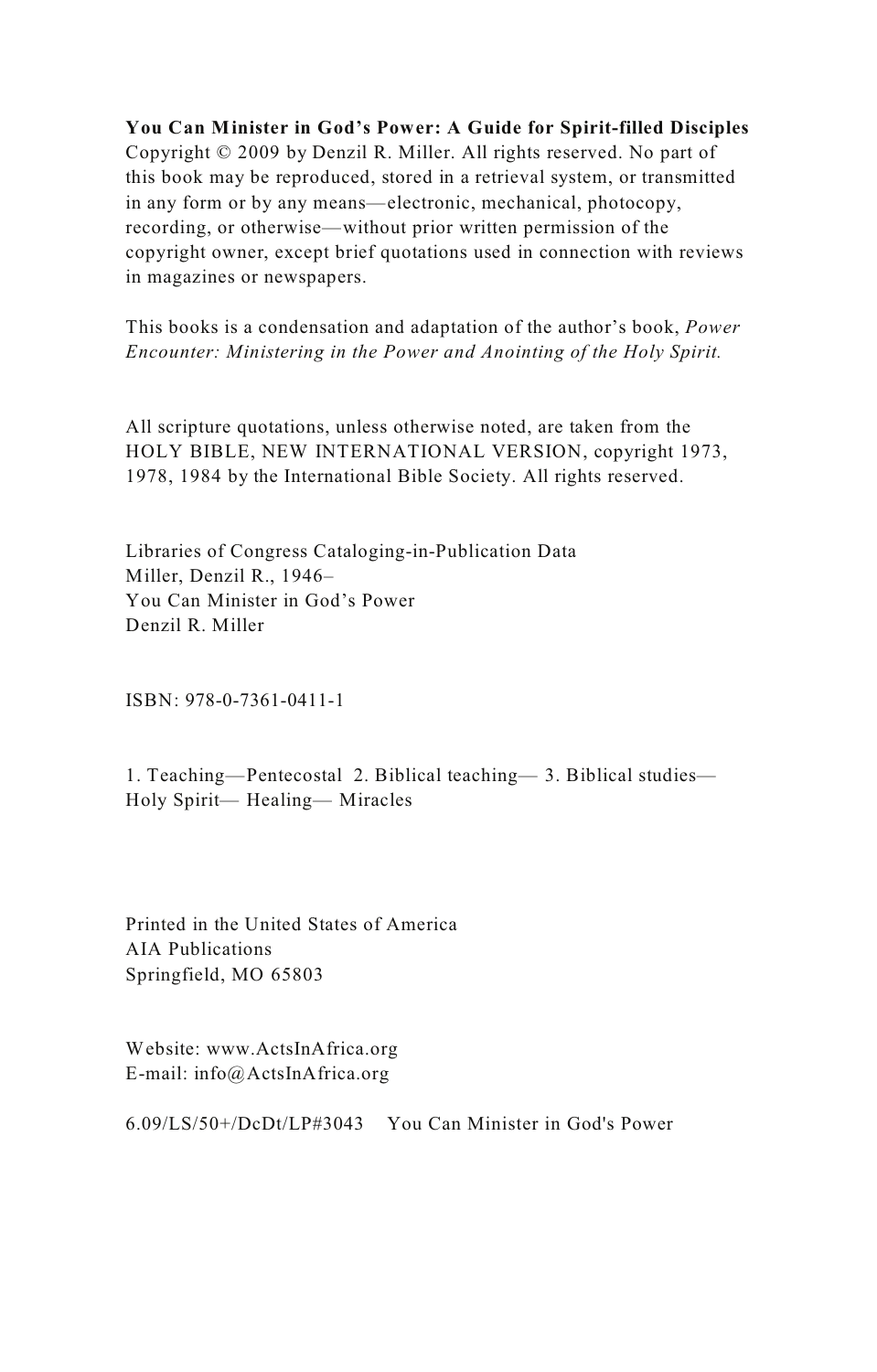### **– Contents –**

| Lesson 1:     |                                                     |  |  |
|---------------|-----------------------------------------------------|--|--|
| Lesson 2:     |                                                     |  |  |
| Lesson 3:     | Power Ministry and the Kingdom of God.  11          |  |  |
| Lesson 4:     | Power Ministry and Preaching the Gospel 15          |  |  |
| Lesson 5:     |                                                     |  |  |
| Lesson 6:     | The Baptism in the Holy Spirit and                  |  |  |
|               |                                                     |  |  |
| Lesson 7:     | Gifts of the Holy Spirit and Power Encounter.<br>27 |  |  |
| Lesson 8:     | Divine Guidance and Power Encounter<br>31           |  |  |
| Lesson 9:     | The Weapons of Our Warfare, Part 1<br>35            |  |  |
| Lesson $10$ : | The Weapons of Our Warfare, Part 2<br>39            |  |  |
| Lesson 11:    | How to Heal the Sick<br>43                          |  |  |
| Lesson 12:    | How to Cast out Demons<br>47                        |  |  |
| Lesson 13:    | How to Pray with Believers to be Filled             |  |  |
|               | 51                                                  |  |  |
|               |                                                     |  |  |
|               |                                                     |  |  |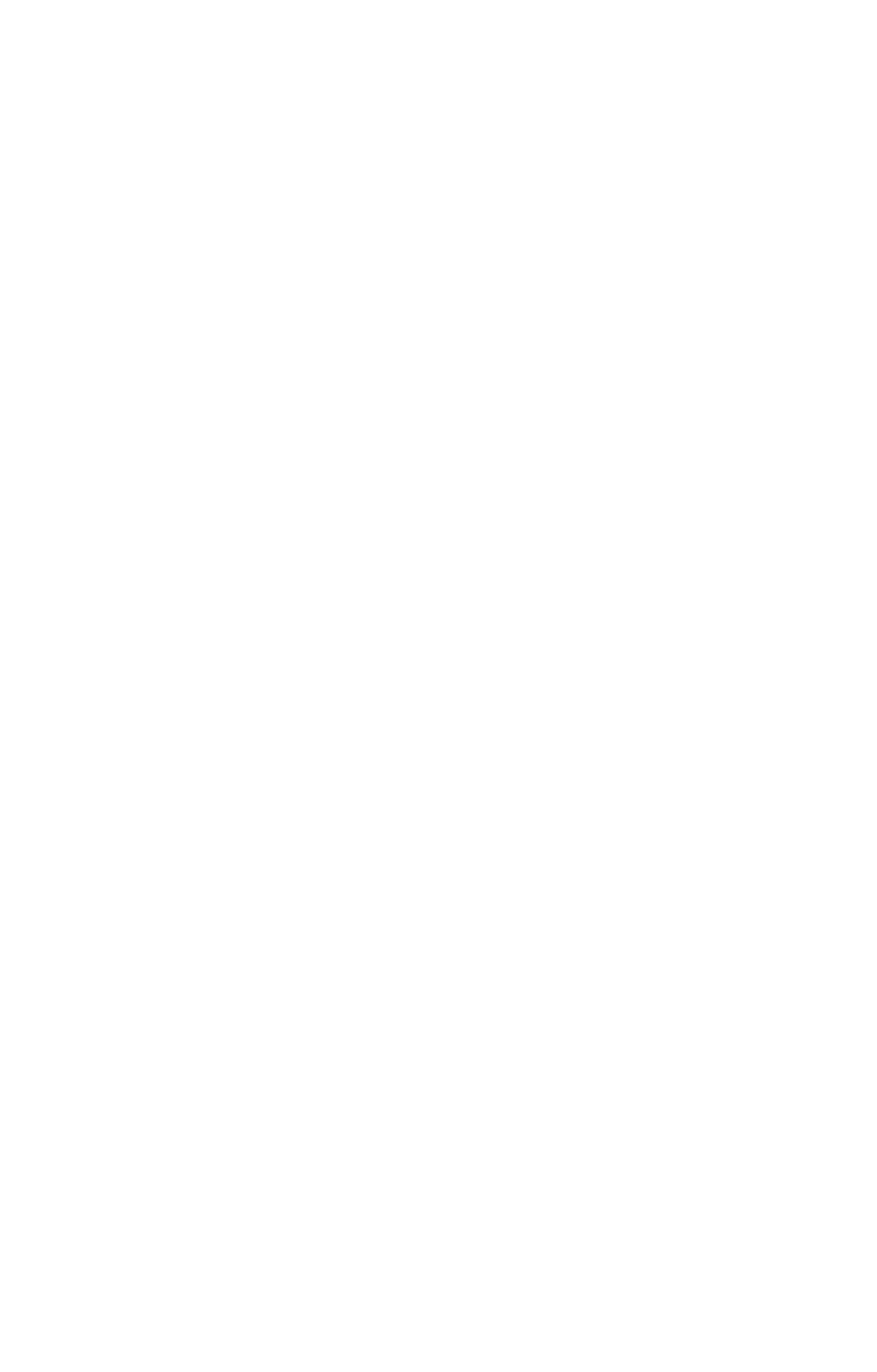### **– Introduction –**

A missionary colleague of mine once told me of an experience of his. He had met a man on the streets of Mexico City. When he introduced himself as an Assemblies of God missionary, the man became very excited and said, "Oh yes! You belong to that church that is growing so fast!"

"We thank God for His blessings," the missionary replied.

"I know why you are growing so fast," the man continued.

"How is that?" my friend asked.

"It's because you make all of your members into preachers!"

Well, that statement is partly true. If by "preachers" the man meant ordained professional ministers, he was wrong. But if he means that the church had effectively empowered, equipped, and released its laity to be active participants in the work of God, we truly hope that what he said was true.

It is my conviction that such a model should be the norm for ministry in the church. God expects all of His children to be active preachers of the gospel, that is, active participants in reaching and discipling others to follow Christ. Among Jesus' last words to His church before ascending into heaven were,

This is what is written: The Christ will suffer and rise from the dead on the third day, and repentance and forgiveness of sins will be preached in his name to all nations, beginning at Jerusalem. *You are witnesses of these things.* (Acts 24:46-48, emphasis added)

We have all been called to be witnesses to the death and resurrection of Christ. This is Christ's mandate for all Christians (Matt. 28:18-20; Mark 16:15-16; John 20:21-22).

We should be encouraged, however, because Christ has not left us to accomplish the work on our own. He has promised us all the power we need to fulfill the task, for, in the very next verse, Jesus promised, "I am going to send you what my Father has promised; but stay in the city until you have been clothed with power from on high" (v. 49; see also Acts 1:4-8). This promised power enables Christ's disciples to share the gospel with great effectiveness. It also enables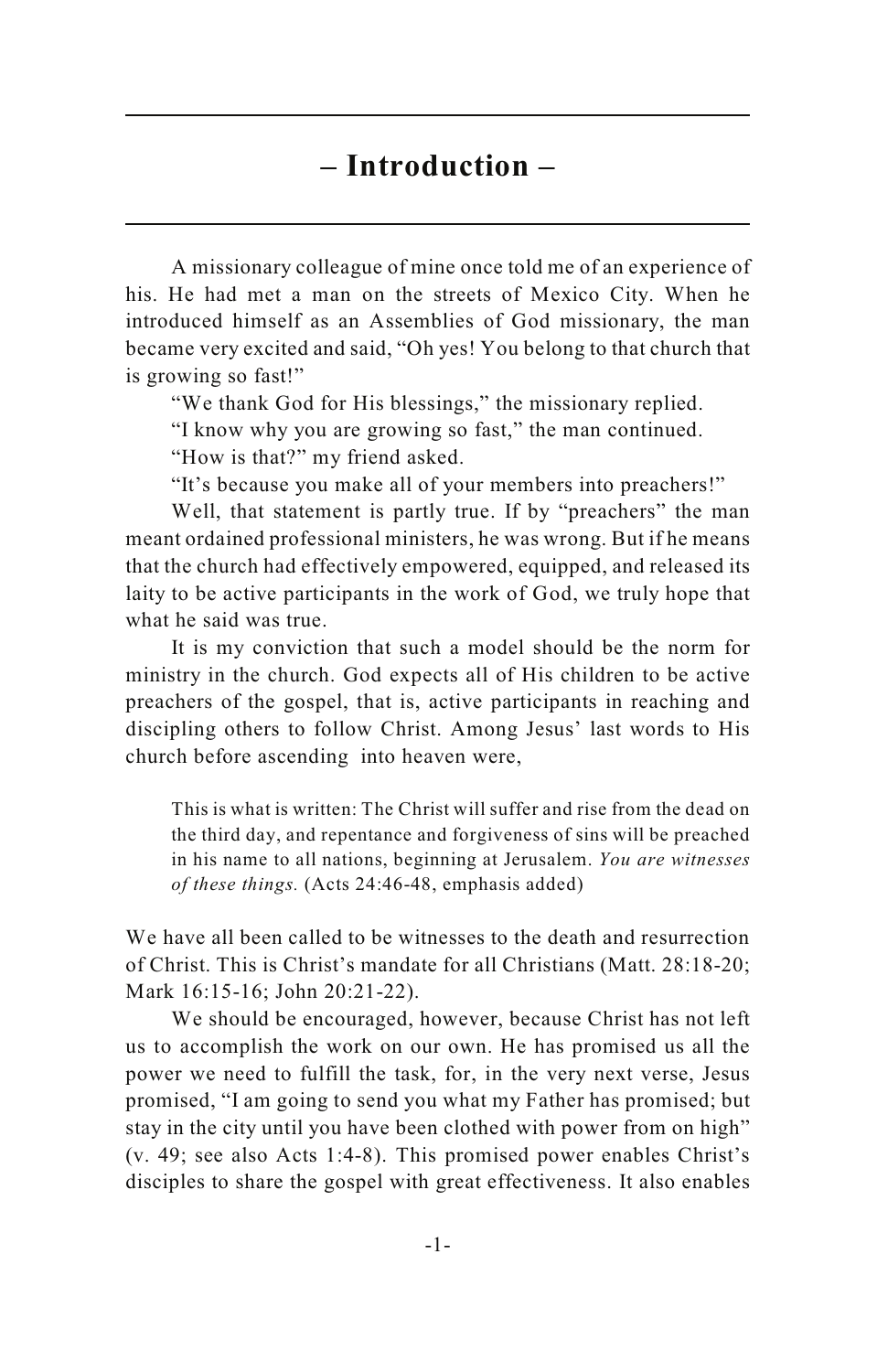#### *Introduction*

them to minister with powerful signs following. Every believer, if he or she will appropriate Christ's promise, and learn the principles of power ministry, can minister in God's power. This includes you! *You, too, can minister in God's power!*

The lessons in this book are designed to lead you into such a ministry. They are a condensation and adaption of the lessons found in my earlier book, *Power Encounter: How to Minister in the Power and Anointing of the Holy Spirit.* If you want greater insight into the issues discussed here, I recommend that you get a copy of that book.

The design of these lessons is threefold: First, they seek to lay a biblical foundation for a ministry of power. It is only on such a firm biblical foundation that a credible ministry in the Spirit can be built. This issue is addressed in Lessons 1-4. Next, they deal with the personal preparation one needs in order to minister in the power of the Holy Spirit. These issues are addressed in Lessons 5-6. Finally, the book seeks to offer practical advice on how one may actually *do* power ministry. This is the aim of Lessons 7-13.

It is my sincere desire that these lessons will serve as a practical, on-the-job training manual for those who sincerely seek to obey the command of Jesus to preach the gospel with signs following (Mark 16:15-20).

— Denzil R. Miller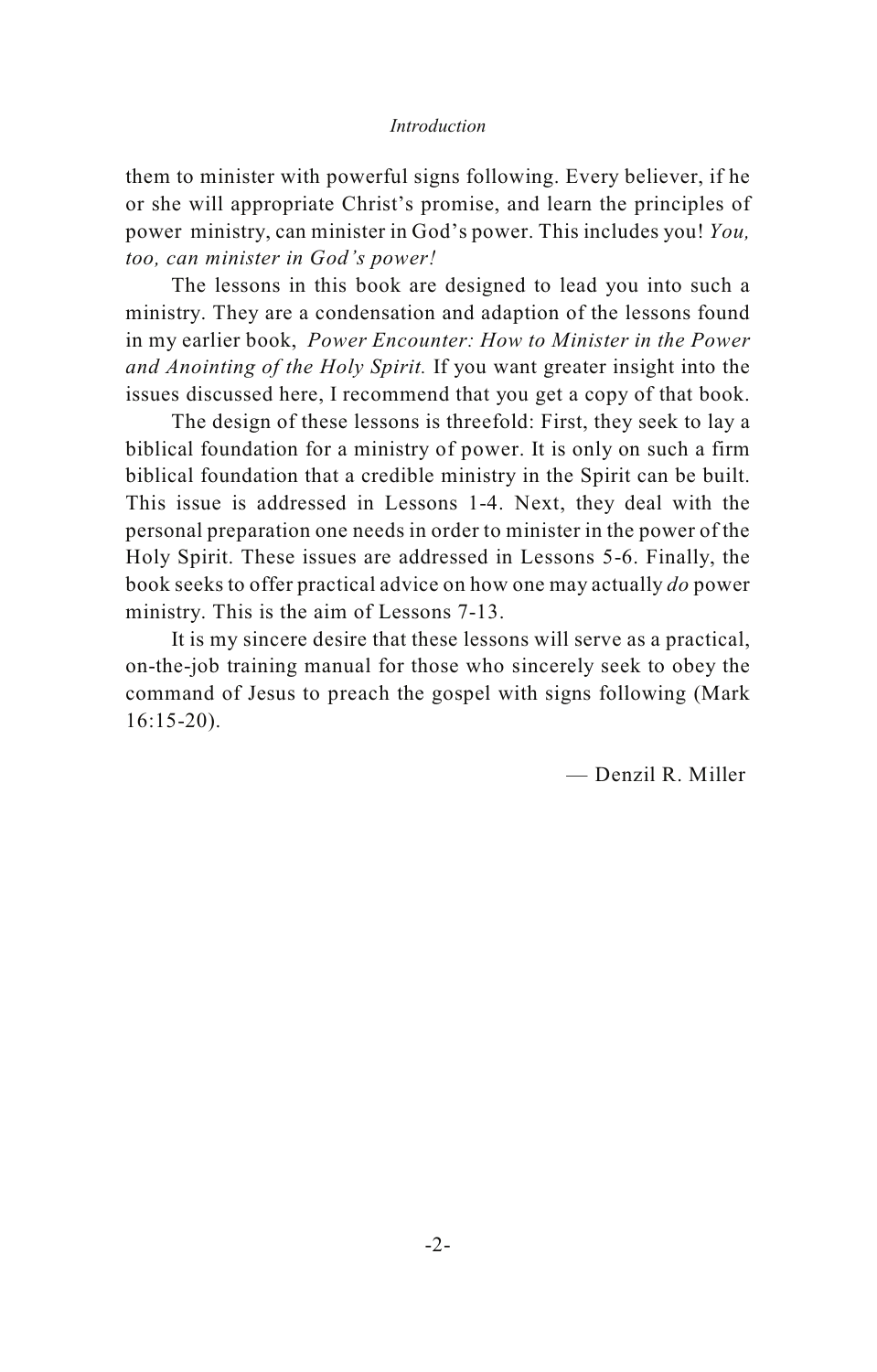### **– Lesson 1 – Power Ministry Defined**

### **Central Truth**

To be truly effective in ministry we must learn to minister in the power and anointing of the Holy Spirit.

### **Lesson Outline**

- The Need for a Power Ministry
- The Terms Defined

### **Introduction**

When Jesus returned to heaven He did not leave His church powerless. He gave to it all the power it needed to evangelize the entire world (Acts 1:8). He first fulfilled that promise on the Day of Pentecost when He poured out the Holy Spirit on the waiting disciples (Acts 2:1-4). As a result, the New Testament church went out and ministered in great power and with amazing results. Some have described the method of the early church as power evangelism. In this lesson we will introduce this concept.

### THE NEED FOR A POWER MINISTRY

As did the early church, the church today needs power if it is to fulfill its God-given mandate of discipling all nations before the soon coming of Christ (Matt. 24:14; 28:18-20). There are at least four reasons the church must have a ministry filled with God's power:

### **We Are Involved in a War**

The Bible clearly teaches that we who call ourselves disciples of Jesus are involved in a great spiritual war. We wage this war against the devil and his legions (Matt. 13:39, see also Luke 10:19). Paul spoke of this spiritual conflict: "For our struggle is not against flesh and blood, but against the rulers, against the authorities, against the powers of this dark world and against the spiritual forces of evil in the heavenly realms" (Eph. 6:12). Paul further wrote that we must use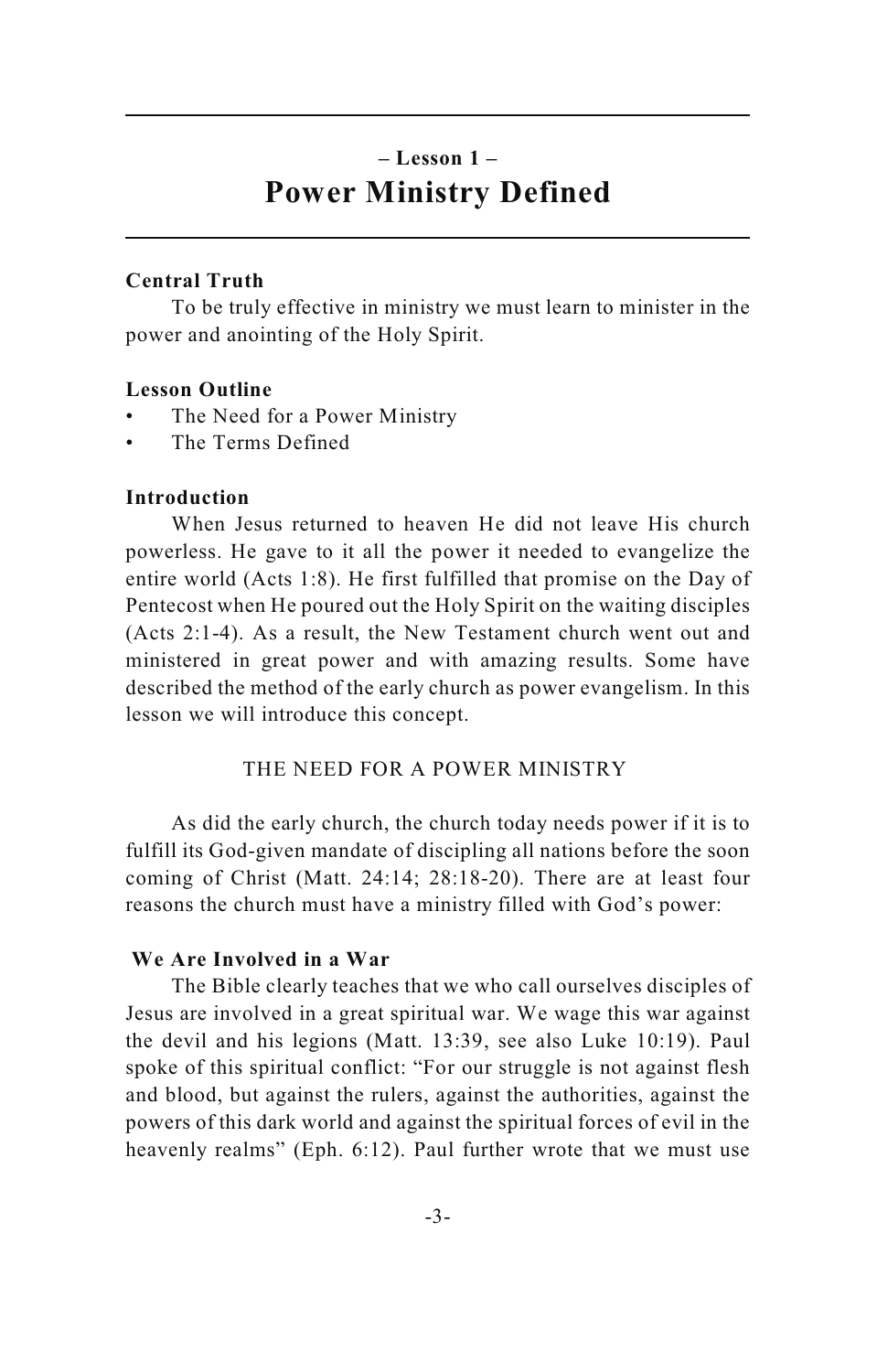powerful spiritual weapons to successfully wage this spiritual warfare (2 Cor. 10:4).

### **The Enemy Has Power**

Once Jesus spoke of "all the power of the enemy" (Luke 10:19). Satan has at his disposal a vast and dedicated army of demonic forces who oppose the spread of the gospel (2 Cor. 4:4). If we are to defeat the devil, we must meet his power with even greater power, that is, the power of the Holy Spirit.

### **The Task Is Great**

The task that Jesus has given to us is so great—that is, preaching the gospel in all the world—that it can only be done in the Spirit's power, (Matt. 24:14; 28:19-20; Mark 16:15-16). Billions worldwide have not had an adequate witness of the gospel. Many of these people live in lands controlled by religious systems opposed the spread of Christianity. Jesus, nevertheless, promised us power to accomplish this task (Acts 1:8). He said that, as we go to preach the gospel, He would confirm His word with signs following (Mark16:15-17).

### **Power Ministry Works**

A final reason we must be involved in power ministry is because power ministry works. The tremendous success of the early church can be attributed in large part to the fact that it moved in supernatural power. The same is true today. Some have pointed out that globally 70% of all church growth is among Pentecostal and charismatic groups, that is, those who believe in and expect the power of the Holy Spirit to be manifested their ministries.

If we want to see New Testament results in our evangelistic efforts today, we must employ New Testament methods. We must learn to minister in the power and anointing of the Holy Spirit.

### THE TERMS DEFINED

To better understand power ministry it is helpful to understand the terms associated with such a ministry. Let's look at five: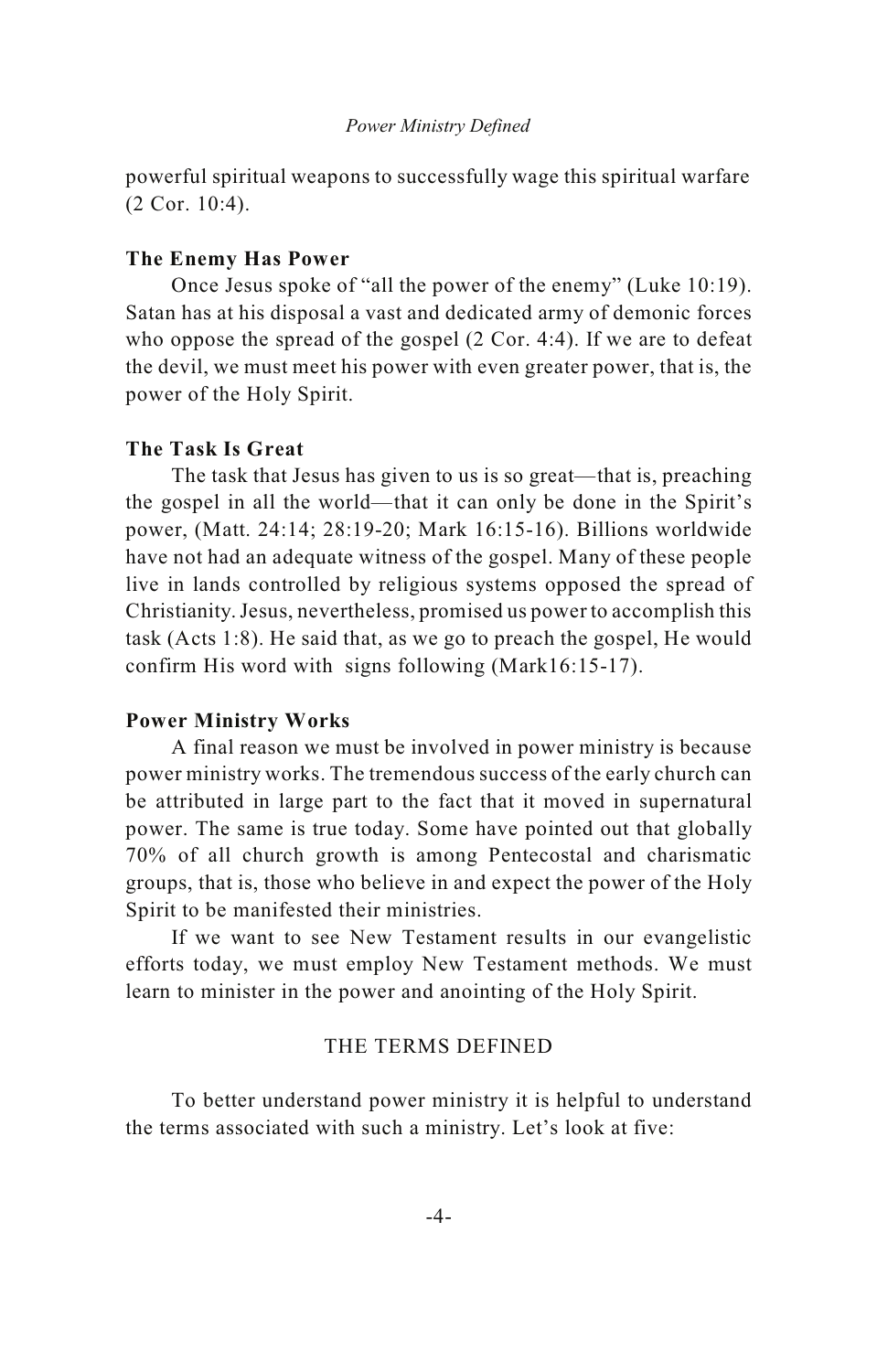### **Power Ministry**

*Power ministry* is any ministry in the supernatural, originating with the Spirit of God, used to advance the kingdom of God in the earth. It includes signs, wonders, healings, anointed preaching, the casting out of demons, the ministry of spiritual gifts, or any other manifestations of God's power or presence. *Power encounter* often involves confronting demons in the power of Jesus' name and in the power of the Holy Spirit. Throughout this study we will be using the terms power ministry and power encounter interchangeably.

### **Truth Encounter**

A *truth encounter* is any clear declaration of the gospel of Jesus Christ accompanying a power encounter. While a power encounter challenges the powers of darkness, a truth encounter challenges the false teachings of a religion or society holding people in bondage. It is essential that a truth encounter always accompany a power encounter. This topic will be discussed more fully in Lesson 4.

### **Power Healing**

*Covenant healing* is healing provided through Christ's atoning work on the cross (Isa. 53:4-5; Matt. 8:16-17). This is the healing that He has provided for God's covenant people; that is, those who have made Christ their Lord and Savior. Jesus called this kind of healing "the children's bread" (Matt. 15:25). *Power healing* is healing used to demonstrate the presence of God's kingdom. Here God heals even nonbelievers. Used together with the proclamation of the gospel, this kind of healing confirms that what is preached is true. It is sometimes called "signs and wonders" in the gospels and Acts.

### **Power Evangelism**

*Power evangelism* results when power encounter is combined with truth encounter. It can be illustrated as follows:

#### **Power Encounter + Truth Encounter = Power Evangelism**

Power evangelism takes place when there is a demonstration of God's supernatural power *plus* a clear, convincing presentation of the gospel.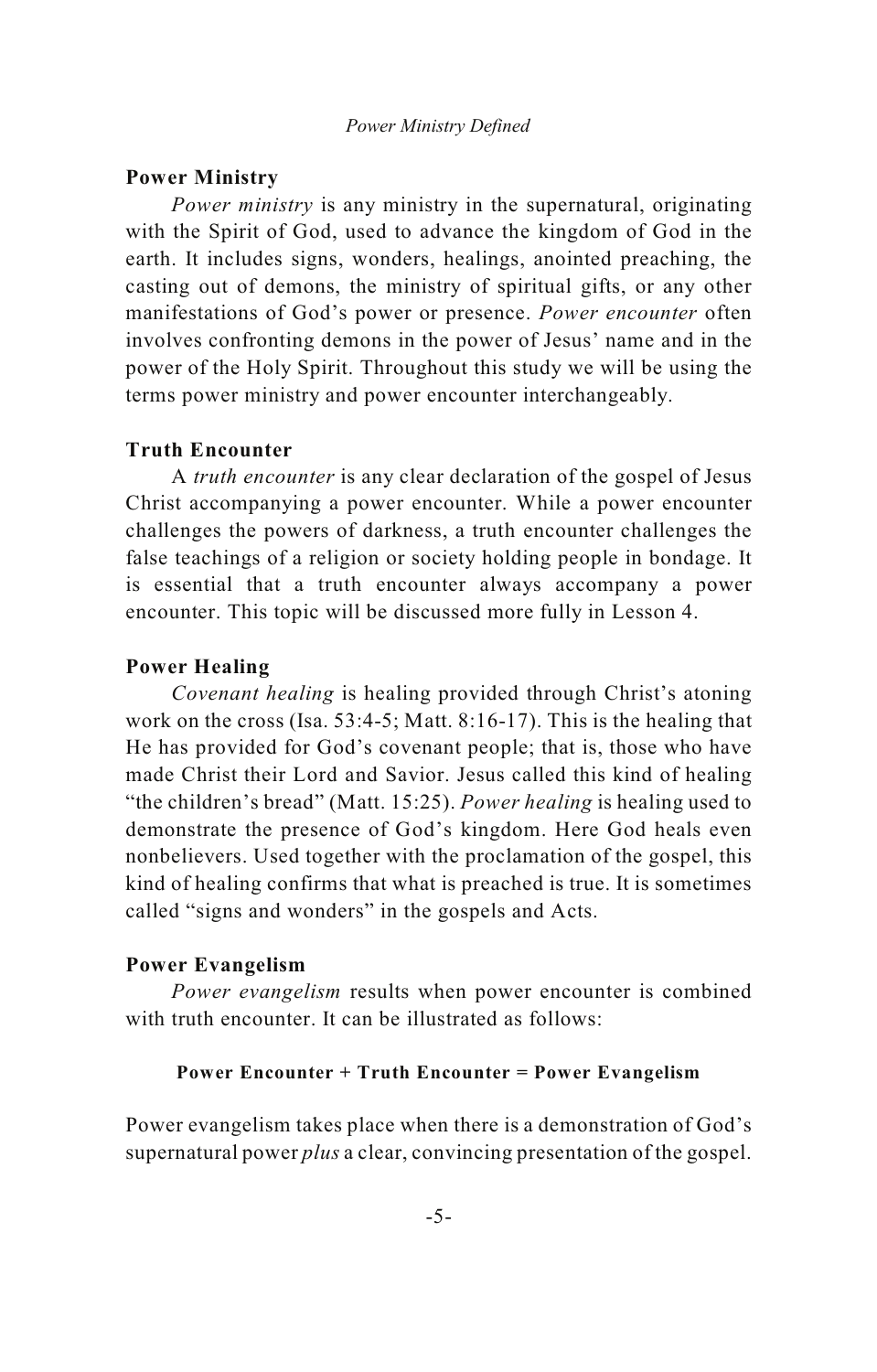### **Signs and Wonders**

The term *signs and wonders* is often used in the New Testament in relation to evangelism (Acts 4:29-30; 5:12; 6:8; 14:3; Rom.15:19; Heb. 2:3-4). A sign is miraculous happening that points to the fact that the kingdom of God has come, and that the message of the gospel is true (Mark 16:15, 20). As we go to preach the gospel, we can expect God to confirm the message with signs following. A "wonder" speaks of a miraculous work of God that causes the beholder to marvel—as when Jesus healed the demonized boy (Luke 9:43).

In Acts the wonder of the people included utter amazement (2:7; 3:10), being filled with awe (2:43), perplexity (2:12), hearts filled with praise to God (4:21), great fear (5:5, 11), great joy (8:8), astonishment (8:13), and even saving faith (9:42, see also 1 Cor. 2:4-5). We should sincerely pray that signs and wonders will accompany our preaching today, just as they did the preaching of the early believers (Acts 4:30: 8:6).

Spirit-empowered preaching accompanied by supernatural signs and wonders is a vital key to our reaching the world with the gospel. We must, therefore, understand clearly what it means to minister in the power of the Holy Spirit with signs following. As we do, we will begin to see New Testaments results in our evangelistic and church planting efforts. This is the purpose of this study, that we may know these things. As you read and study the following lessons, I pray that, through faith and openness to the Holy Spirit, you, too, will begin to minister in New Testament power and with New Testaments results.

### **Class Discussion**

- 1. Why is it important that we not use "the weapons of the world" to fight spiritual battles? Discuss the weapons that we must use.
- 2. Explain why the task of the church is so great that we need a power ministry to accomplish it.
- 3. List and discuss the various terms used to describe power ministry.
- 4. Many today are trying to reach the world in their own strength and through human methods alone. What do you think their efforts?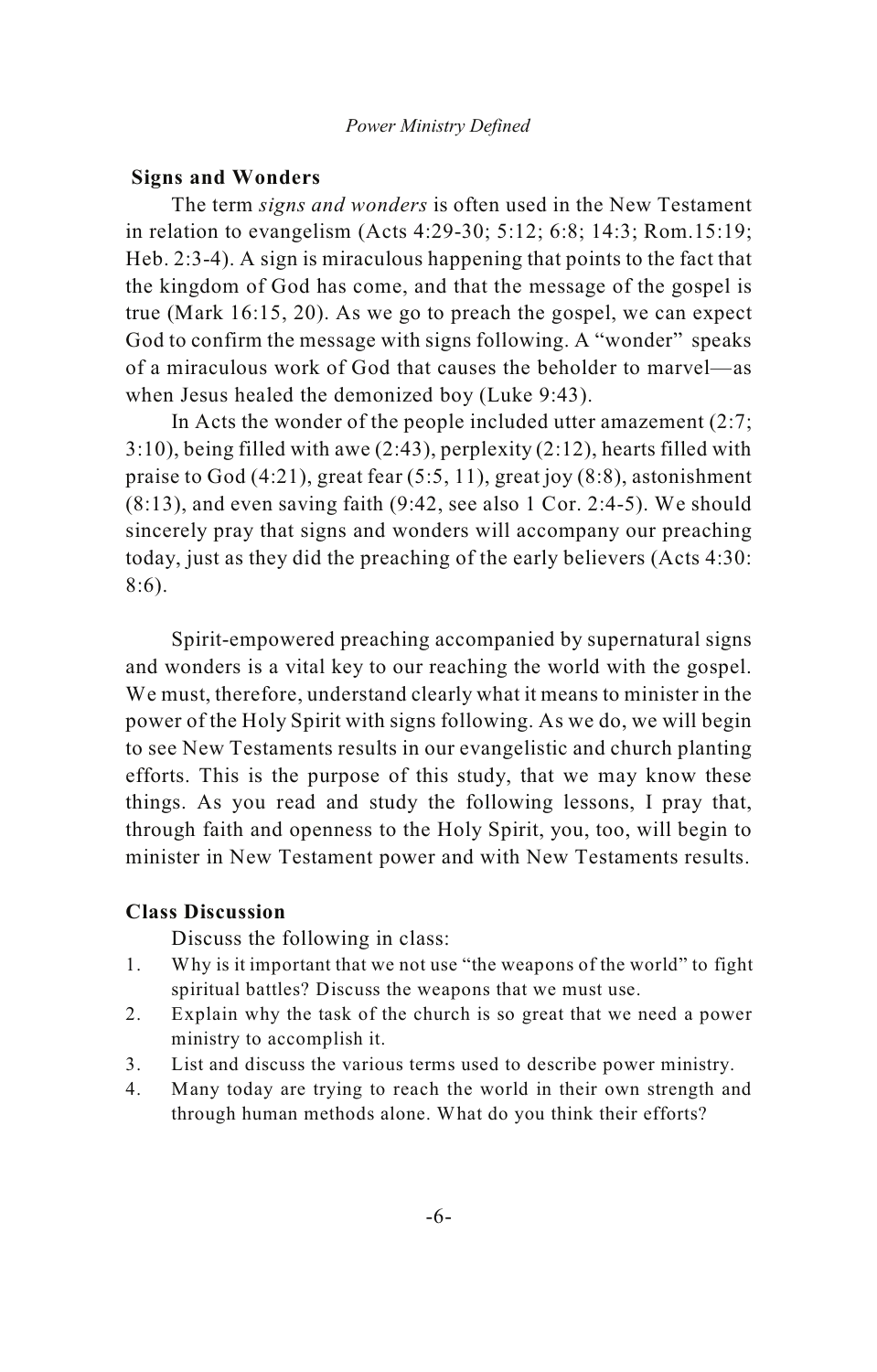### **– Lesson 2 – Power Ministry Illustrated**

### **Central Truth**

Power encounters can be found throughout the Old and New Testaments, and can serve as examples of how we can minister today.

### **Lesson Outline**

- Power Encounter in the Old Testament
- Power Encounter in the Ministry of Jesus
- Power Encounter in the Ministry of the Early Church

### **Introduction**

In Lesson 1 we defined and defended power ministry. In this lesson we will illustrate it by citing several biblical examples. This will help us to see what power encounters look like in actual practice.

POWER ENCOUNTER IN THE OLD TESTAMENT

The Old Testament contains many exciting examples of power encounter. Let's look at two:

### **Moses' Challenge to the "gods" of Egypt**

Read the story of how Moses challenged the pagan "gods" of Egypt in Exodus 7-13. As you read, remember that God told Moses that these confrontations between him and Pharaoh were actually encounters between God and "all the gods of Egypt" (Exod. 12:12). According to Paul, these gods were, in fact, demons (1 Cor. 10:20). Through the ten plagues, God was systematically attacking the false gods of Egypt. These gods were demonic principalities holding the people in spiritual bondage. The exodus of the children of Israel from Egyptian bondage was more than just a physical deliverance for God's people, it was also a demonstration of their spiritual deliverance from the powers of darkness, and of their freedom to worship Jehovah alone.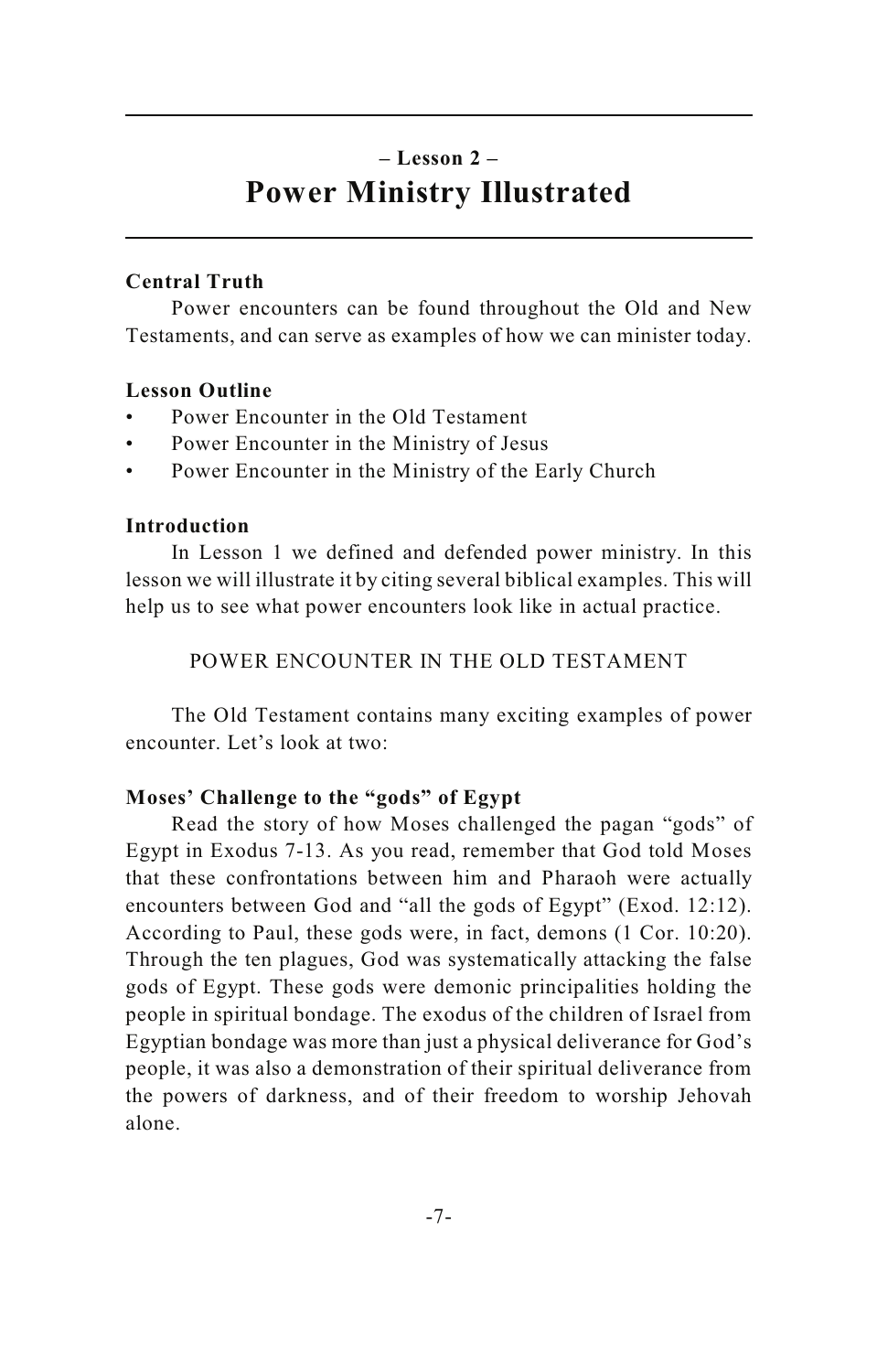#### *Power Ministry Illustrated*

### **Elijah's Challenge to the Prophets of Baal**

Read the exciting story of the power encounter between Elijah and the demonically inspired Canaanite god, Baal (1 Kings 18:20-46). On this occasion Elijah was not only confronting the pagan religion of Baal worship, he was also confronting the demons who were behind the religion, giving it its power. This confrontation was both a power encounter and a truth encounter (1 Kings 18:21). Elijah used the miracle as an opportunity to preach to the people and to call upon them to follow the true and living God!

POWER ENCOUNTER IN THE MINISTRY OF JESUS

Jesus' ministry was filled with power encounters. Through these demonstrations of power Jesus showed that He truly was the "Anointed One," the Messiah, sent from God. He also showed that the kingdom of God had come to overthrow the kingdom of Satan (Luke 11:20). Power encounter is seen in the ministry of Jesus in four ways:

### **In the Purpose of His Ministry**

One reason Jesus came was "to destroy the devil's work" (1 John 3:8). Even the demons understood this (Mark 1:23-24). Jesus announced that His ministry would involve six elements: anointing, preaching, setting the prisoners free, healing, releasing the oppressed, and proclaiming the coming of the kingdom of God (Luke 4:18-19).

### **In the Performance of His Ministry**

The twofold emphasis of Jesus' ministry was preaching (or teaching) and healing (Matt. 4:23; 9:35). He thus combined power encounter with truth encounter in His ministry strategy. Let's look at three typical examples of this ministry strategy of Jesus:

*1. His first miracle in Mark* (Read Mark 1:21-27; 34, 39; 3:10- 11). On this occasion Jesus commanded the demons to "Be quiet!" and "Come out!" They had no choice but to obey!

*2. His encounter with the Gadarene demoniac* (Read Mark 5:1- 20). This story is the most complete example in the gospels of Jesus confronting and defeating demons. At His command the demons fled and the man was totally delivered.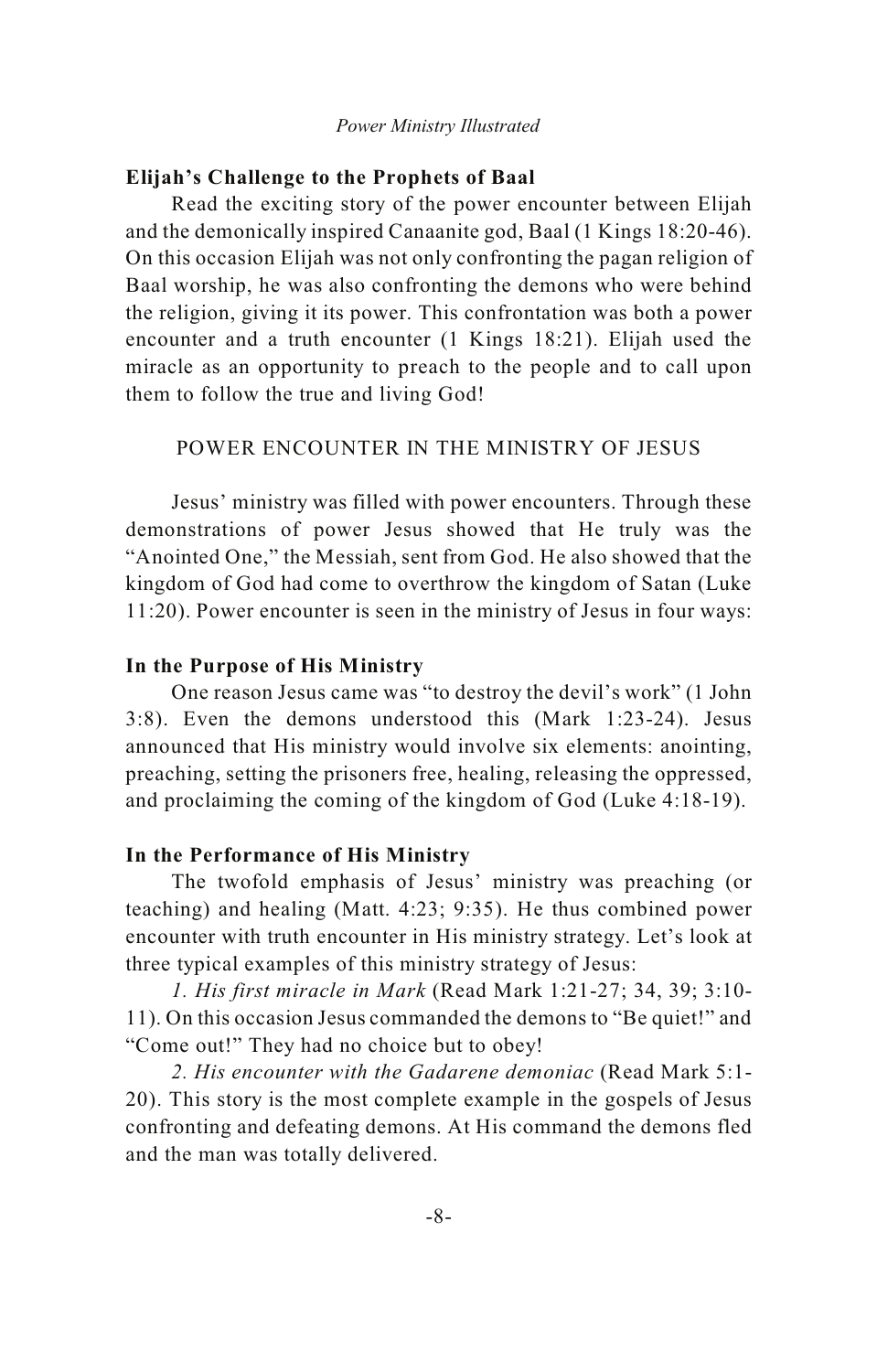#### *Power Ministry Illustrated*

*3. His healing of a demonized boy* (Read Mark 9:14-32). This story again demonstrates how Jesus openly confronted and defeated demonic powers. As before, the demons had to obey His command.

Jesus, of course, did many other signs, wonders, and miracles throughout His ministry. Space, however, does not allow us to look at all of them.

### **In the Teachings of His Disciples**

Not only did Jesus come to destroy the works of the devil Himself, He taught His disciples to do the same. His ministry was a pattern for theirs—and for our ministries today.

Twice Jesus sent His disciples out on training missions (Luke 9:1- 6; 10:1-23). On the second mission, after the Seventy-two reported back to Him, Jesus reminded them of the authority He had given them to "overcome all the power of the enemy" (10:19). Later, He gave His disciples an extended teaching on how deal with demonic powers (Luke 11:14-26).

### **In the Passing on of His Ministry**

Jesus passed on His ministry to His disciples through practical training sessions (Mark 3:14; Luke 9:1-2). He promised them that they could expect the same signs to follow their ministries as followed His (Mark 16:15-20). Jesus' final and most dramatic act of passing on His ministry of power to His followers took place on the Day of Pentecost. On that day He gave to them the same power that had enabled Him in His ministry (Luke 4:17-18; Acts 10:38). This happened when they were all filled with the Holy Spirit (Acts 1:8; 2:4). This same Pentecostal power is available to us today (John 14:26; 16:7).

### POWER ENCOUNTER IN THE MINISTRY OF THE EARLY CHURCH

Having received power of the Spirit on the day of Pentecost, the early disciples went out and ministered as Jesus had taught them. They not only declared the gospel, they demonstrated that the kingdom of God had come in great power.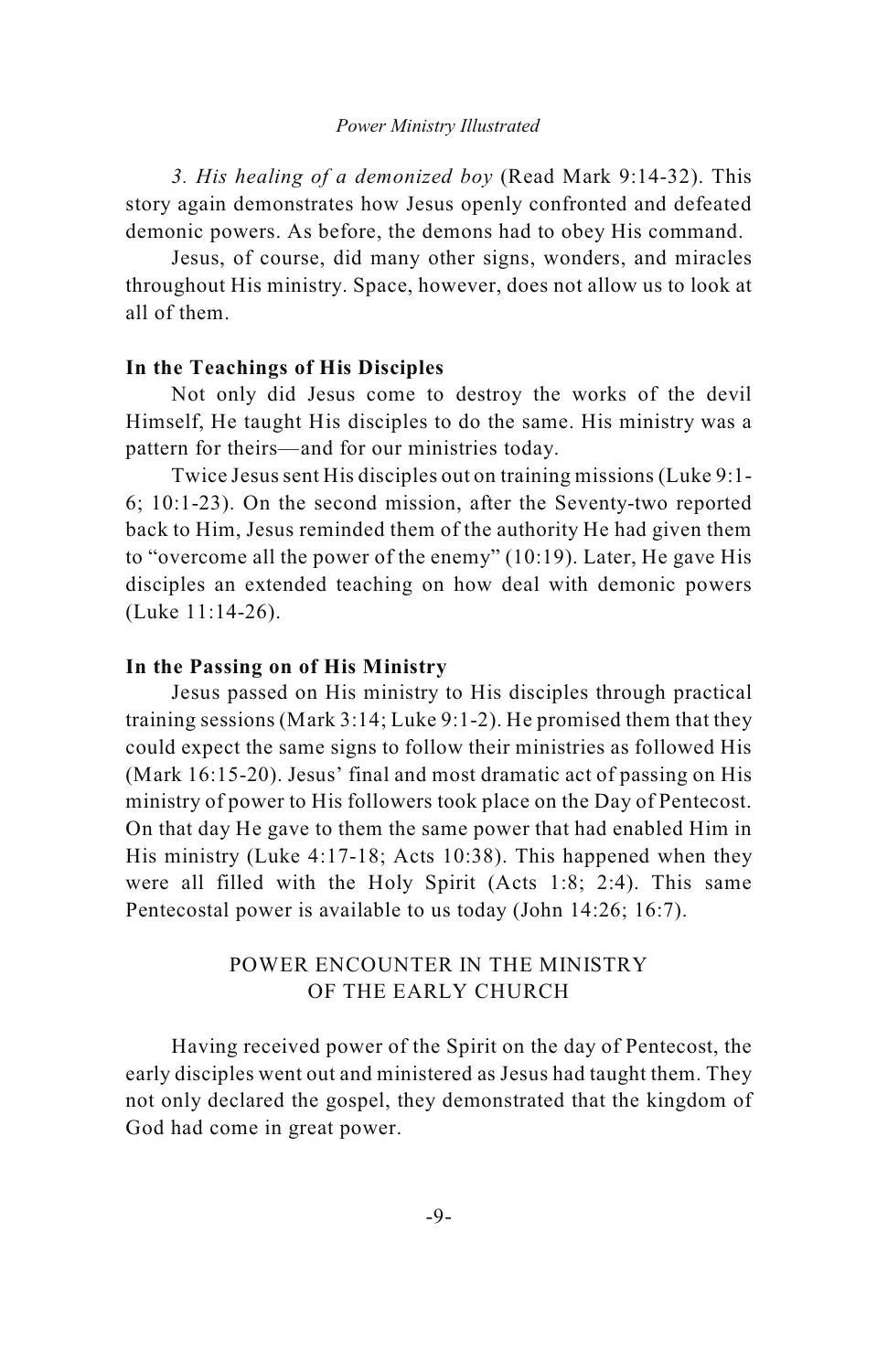### *Power Ministry Illustrated*

### **Observations About the Early Church**

The ministry of the church in the book of Acts was a continuation of the ministry of the Holy Spirit who had anointed and empowered Jesus (Acts 1:1). In addition to powerful proclamation of the gospel, the apostles' ministry included various supernatural signs. Often, as a result of a demonstration of God's power, wonder and amazement came upon the people. The gospel was then preached and thousands were saved. The same can happen today if we, like the early church, will follow the twofold pattern set by Jesus.

### **Examples of Power Encounter in the Early Church**

In the following exercise you can examine a couple of examples of power ministry in Acts for yourself. First read the assigned passage, then answer the four questions.

*1. The Day of Pentecost*. Carefully read Acts 2:1-41 and answer the following questions:

- What demonstrations of God's power took place on the Day of Pentecost?
- What was the reaction of the crowd to these demonstrations of power?
- Does a truth encounter also occur? If so, briefly describe it.
- What are the results of this power encounter?

*2. Healing at the Beautiful Gate.* Carefully read Acts 3:1-26. Answer the same four questions as you did in the previous example:

- What demonstration of God's power took place at the Beautiful Gate?
- What was the reaction of the crowd to this demonstration of power?
- Does a truth encounter also occur? If so, briefly describe it.
- What are the results of this power encounter?

### **Class Discussion**

- 1. Why do we say that the ten plagues upon Egypt and Elijah's contest against the prophets of Baal are power encounters?
- 2. Why are both power encounter and truth encounter necessary in our evangelistic and church-planting efforts today?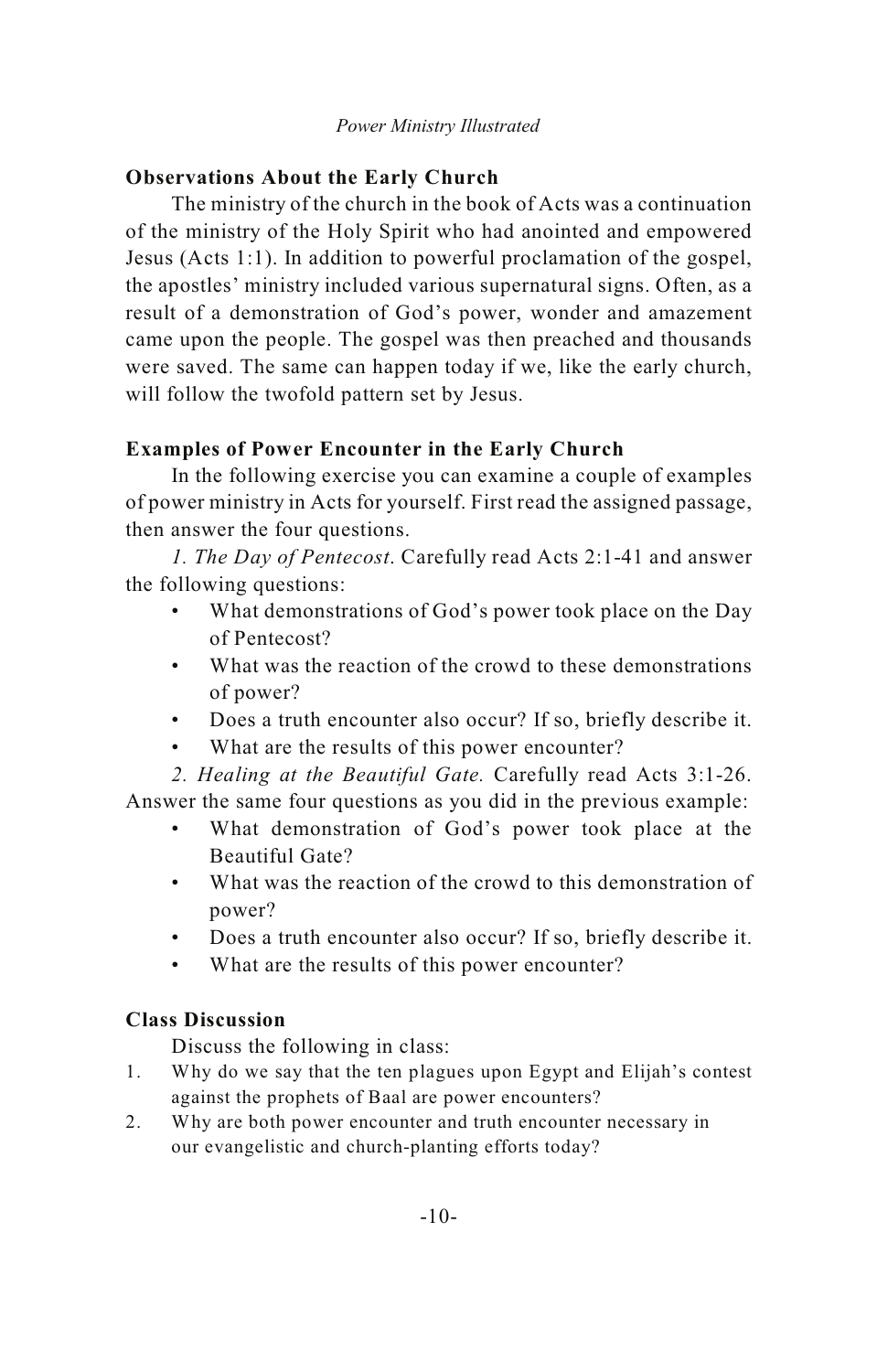### **– Lesson 3 – Power Encounter and the Kingdom of God**

### **Central Truth**

An understanding of the kingdom of God is essential to an effective power ministry.

### **Lesson Outline**

- The Kingdom of God Defined
- The Coming of the Kingdom of God
- Preaching the Kingdom of God

### **Introduction**

The kingdom of God is one of the most important themes of the Bible. In the four gospels Jesus spoke of the kingdom of God, or its equivalent, the kingdom of heaven, more than 90 times. This lesson will address this important subject.

### THE KINGDOM OF GOD DEFINED

We should not think of the kingdom of God as a place or a geographical region. It is, rather, the rule or a reign of God. It speaks of God's sovereign authority over His creation.

### **Two Tenses of the Kingdom**

The kingdom of God has both a present and a future tense. The Kingdom has come, but it is also coming. It is really here, but it is not fully here. Let's look more closely at these two tenses of the Kingdom:

*1. The kingdom of God is already present.* The overthrow of Satan's kingdom has already begun, and the power of the Age to Come is already at work in the world today. It came in the person and through the work of Jesus Christ (Luke 17:20-21). It came again on the Day of Pentecost when Jesus transferred His kingdom ministry and His kingdom power to His church (Mark 9:1; Acts 1:8).

*2. The kingdom of God is coming.* While the invasion of Satan's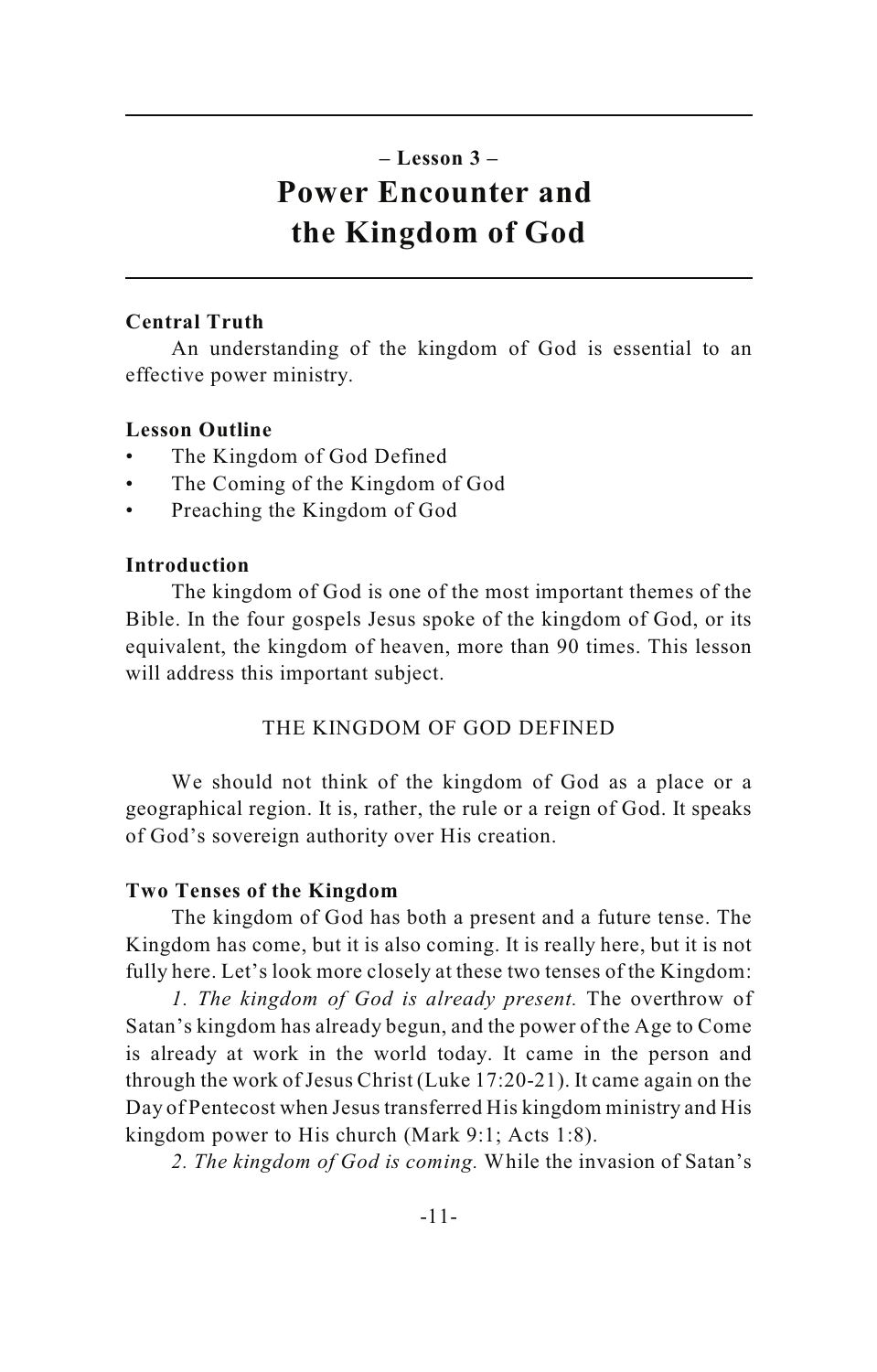kingdom has begun, there remains a future establishing of Christ's sovereign rule. The kingdom of God will come in fullness at the second coming of Christ (Rev. 11:15).

This truth—that the Kingdom has come and is yet coming helps us to understand our present experience. It explains our triumph over Satan on one hand, and our continuing warfare with him on the other. It explains why many today are dramatically healed, and yet others remain sick and die. It explains why we have power over demons, and yet Satan continues to exercise control over many people and many areas of our world. The kingdom of God has come in part; someday it will come in completeness. Now we have power and authority over demons, but then all the powers of darkness will be completely and finally defeated.

### THE COMING OF THE KINGDOM OF GOD

Jesus came to announce the rule and reign of God. It was the central theme of His preaching (Matt. 4:23; Mark 1:14-15; Luke 8:1, 9:11). He once said, "I must preach the good news of the kingdom of God…because that is why I was sent" (Luke 4:43). He began His ministry by saying, "The time has come…the kingdom of God is near" (Mark 1:15). Jesus was saying that the kingdom of God had arrived, and was now within reach of anyone who would take hold of it.

The kingdom of God was also the central theme of the preaching of Christ's disciples. When Jesus sent them out to minister, He instructed them to proclaim the Kingdom and to demonstrate its power (Matt. 10:7; Luke 9:2; 10:9-11).

### **The Coming of God's Kingdom Results in Conflict**

The kingdom of God is now forcefully advancing through the church empowered by the Holy Spirit. Because Satan, the usurper, is strongly opposing the coming of the Kingdom, confrontation results. As a result, a violent spiritual war has broken out (Eph. 6:12).

### **The Coming of God's Kingdom is with Power**

God's kingdom comes in power (1 Cor. 4:20). In fact, it can come in no other way. Because of Satan's stubborn resistance to the coming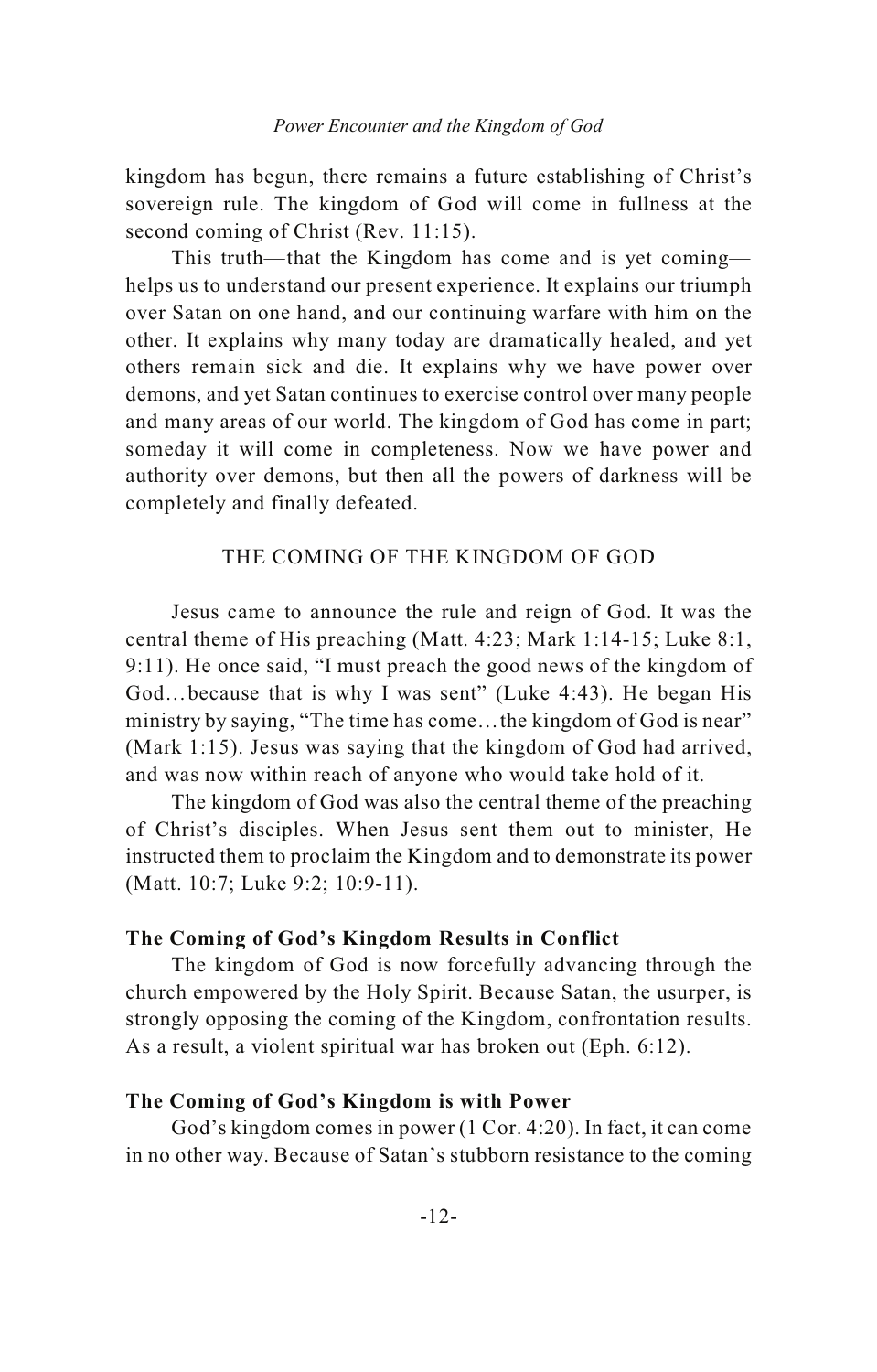of the Kingdom, it must advance in power. The supplanter must be evicted by force (Matt. 12:28-29).

Thus, the church, if it is to effectively advance Christ's kingdom in the earth, must move in the power of the Spirit. Once Jesus told His disciples, "I tell you the truth, some who are standing here will not taste death before they see the kingdom of God come with power" (Mark 9:1). He was speaking of the Day of Pentecost, when His church would be clothed with power from on high (Luke 24:49). Today, the kingdom of God comes in power each time someone filled with or touched by the Spirit of God (Acts 1:8).

### **Signs of the Coming Kingdom**

Signs, wonders, and miracles show that the kingdom of God is present. They are a foreshadowing of what life will be like when the kingdom of God has come in its fullness. Healing today is a foreshadowing of the ending of all suffering and sickness (Rev. 21:4). Casting out of demons signals God's invasion of the realm of Satan, and foreshadows his final destruction when Jesus returns (Rev. 20:10).

Jesus taught us to pray "Your kingdom come" (Matt. 6:10). In doing this He was instructing us to pray for at least three things:

*1. For people to be saved.* The kingdom of God comes personally to an individual when he or she is born again (Luke 17:21; John 3:5).

*2. For people to be filled with the Spirit, healed, and delivered from demonic affliction.* The kingdom of God comes in power when people are empowered by the Spirit or set free by the power of God (Luke 11:20; compare 10:9).

*3. For Jesus to come again* (Rev. 22:20). When Jesus comes again He will defeat Satan and establish His sovereign reign in the earth. Then the kingdom of God will have come in its fullness.

### PREACHING THE KINGDOM OF GOD

Jesus sent out His disciples to announce that God, through Christ, had come to set up His reign on earth (Matt. 10:7). When He sent out the Twelve He told them to "preach the kingdom of God and to heal the sick" (Luke 9:1-2). To the Seventy-two He said, "Heal the sick who are there and tell them, 'The kingdom of God is near you'" (10:9).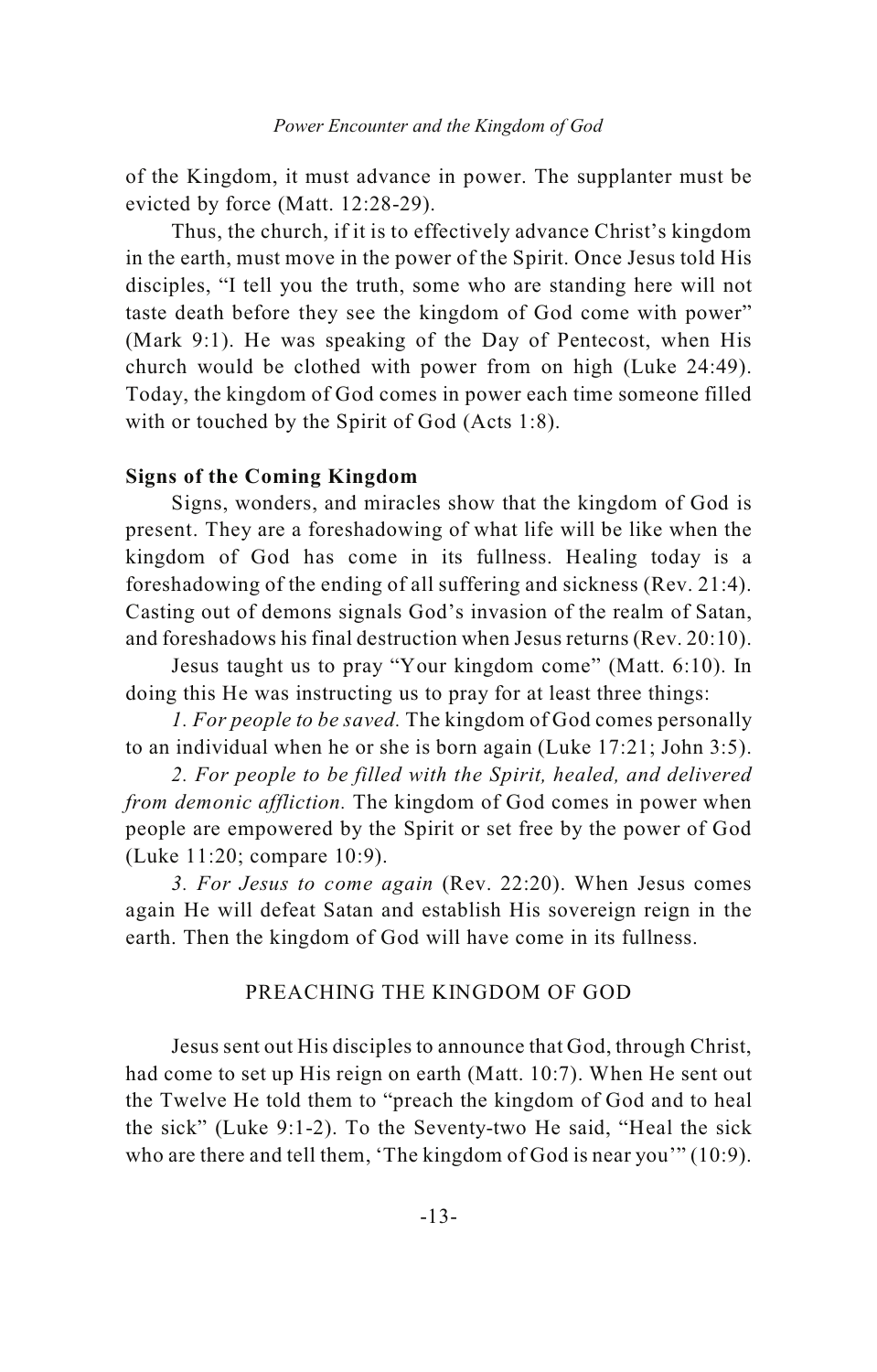Further, during the forty days following His resurrection, Jesus spoke much about the kingdom of God (Acts 1:3).

One important kingdom topic Jesus discussed was the necessity of being filled with the Spirit in order to be His witnesses to the ends of the earth (Acts 1:4-8). The preaching of the Kingdom continued throughout the book of Acts (8:5-6; 12; 19:8; 20:25; 28:30). We, too, have been called to proclaim the gospel of the kingdom until Jesus comes again (Matt. 24:14).

### **The Gospel of the Kingdom of Defined**

What then is this gospel of the kingdom that Jesus has commissioned us to proclaim? It is the good news that the King has come, and that He has defeated His enemies and the enemies of mankind at the cross and through His glorious resurrection from the dead. Someone describe the gospel of the kingdom as the gospel of salvation with the addition of the powers of the Age to Come.

Jesus and the early church not only announced the coming of God's kingdom and the overthrow of Satan's kingdom, they demonstrated the powers of the Kingdom by healing the sick, driving out demons, and other demonstrations of the Spirit's power. Jesus said, "From the days of John the Baptist until now, the kingdom of heaven has been forcefully advancing, and forceful men lay hold of it" (Matt. 11:12).

We are not only to be proclaimers of Jesus' message, we are to be imitators of His methods and demonstrators of His kingdom power. As representatives of God's kingdom we have been called by God and anointed by the Spirit to minister as Jesus ministered.

### **Class Discussion**

- 1. Discuss the two tenses of the Kingdom. How will a proper understanding of these concepts affect the way we preach the gospel?
- 2. Why does the coming of the kingdom of God result in conflict? How does this truth affect how we should minister today?
- 3. Why is it important that we be filled with the Spirit as we seek to advance the kingdom of God?
- 4. How will this new understanding of the kingdom of God influence the way you minister in the future?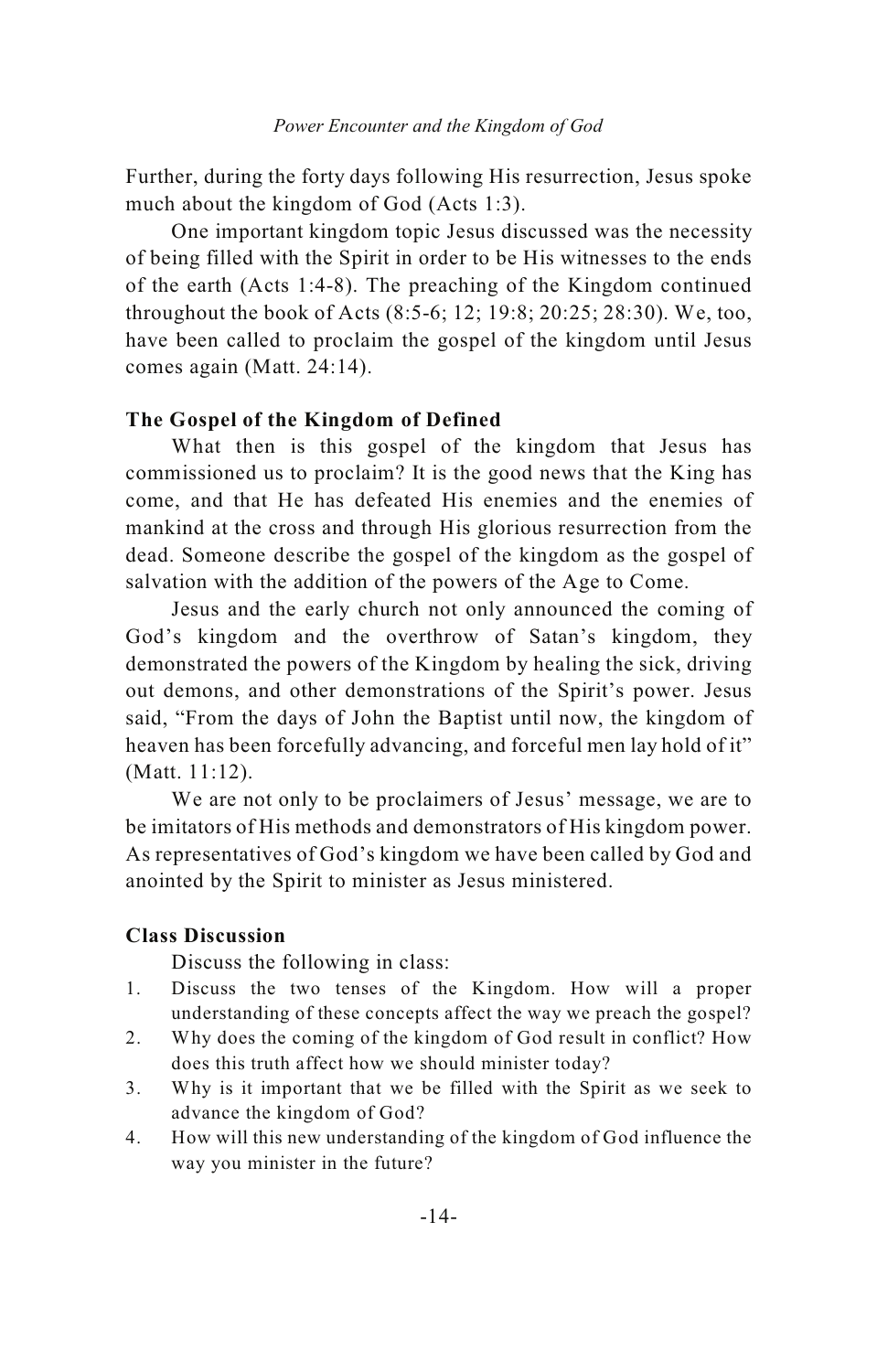### **– Lesson 4 – Power Encounter and Preaching the Gospel**

### **Central Truth**

Our preaching and teaching must contain the two essential elements of true gospel witness: proclamation and demonstration.

### **Lesson Outline**

- Two Essential Elements of Gospel Witness
- Power Encounter in the Teaching and Preaching of Jesus and the Early Church

### **Introduction**

In our last lesson we talked about preaching the gospel of the kingdom of God. In this lesson we will expand on the subject of preaching the gospel and how it relates to power ministry.

TWO ESSENTIAL ELEMENTS OF GOSPEL WITNESS

Two essential elements of true gospel witness are proclamation and demonstration. The truth of the gospel must be proclaimed and its power must be demonstrated. Proclamation is the preaching of the gospel. Demonstration is the anointing, signs, wonders, and miracles that accompany our preaching.

### **Getting First Things First**

Jesus taught us that we must often do spiritual battle before the gospel can be effectively proclaimed. He said, "If I drive out demons by the Spirit of God, then the kingdom of God has come upon you. Or again, how can anyone enter a strong man's house and carry off his possessions unless he *first* ties up the strong man? *Then* he can rob his house" (Matt. 12:28-20, emphasis added). Jesus was teaching about the importance of getting first things first in preaching the gospel. Many times we must *first* "tie up the strong man," *then* we can "rob his house." The first sign Jesus promised to those fulfilling His Great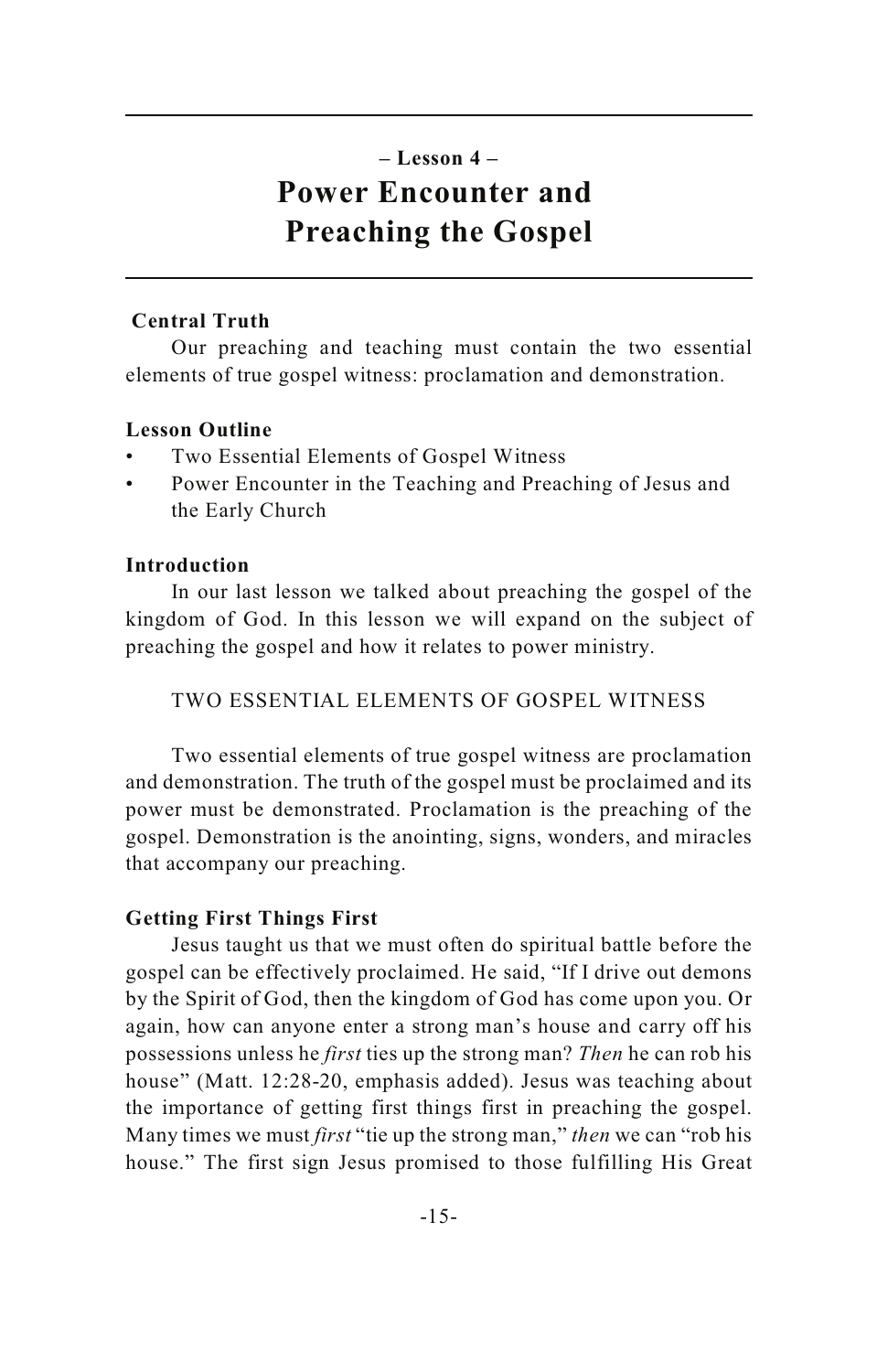Commission is that "they will drive out demons" (Mark 16:17). Many times our first order of business is to overpower the demonic forces. Only then can we effectively proclaim liberty and salvation to those held hostage.

### **Power plus**

As we have already noted, Christ has given us all the tools we need to complete the job. As you may remember, two of those tools are the power of the Holy Spirit and the power of the gospel. The unfailing formula for effective gospel witness is

### **The Power of the Holy Spirit + The Power of the Gospel = Amazing Results.**

Let's briefly examine each part of this formula:

*1. The power of the Holy Spirit*. Jesus promised supernatural power to all who receive the Holy Spirit (Acts 1:8). It is, therefore, essential that everyone involved in sharing the gospel with others be filled with the Spirit. Further, he or she must know how to release the power of the Holy Spirit in ministry.

*2. Plus the power of the gospel.* The seed of the gospel contains within itself miraculous reproductive power (Mark 4:26-29). Paul described it as "the power of God for…salvation" (Rom. 1:16-17). The gospel is the message of Jesus and all that He has done, all that He is doing, and all that He will do in the future. At the heart of the gospel is the message of His death, burial, and resurrection (1 Cor. 15:1-4). We must never fail to preach this powerful message.

*3. Equals amazing results*. If we will faithfully combine these two elements—the power of the Holy Spirit and the power of the gospel—we can expect amazing results. This is what happened in the early church in the book of Acts.

### POWER ENCOUNTER IN THE PREACHING AND TEACHING OF JESUS AND THE EARLY CHURCH

Both Jesus and the early church preached the gospel in the power of the Holy Spirit with signs following. Let's look briefly at each: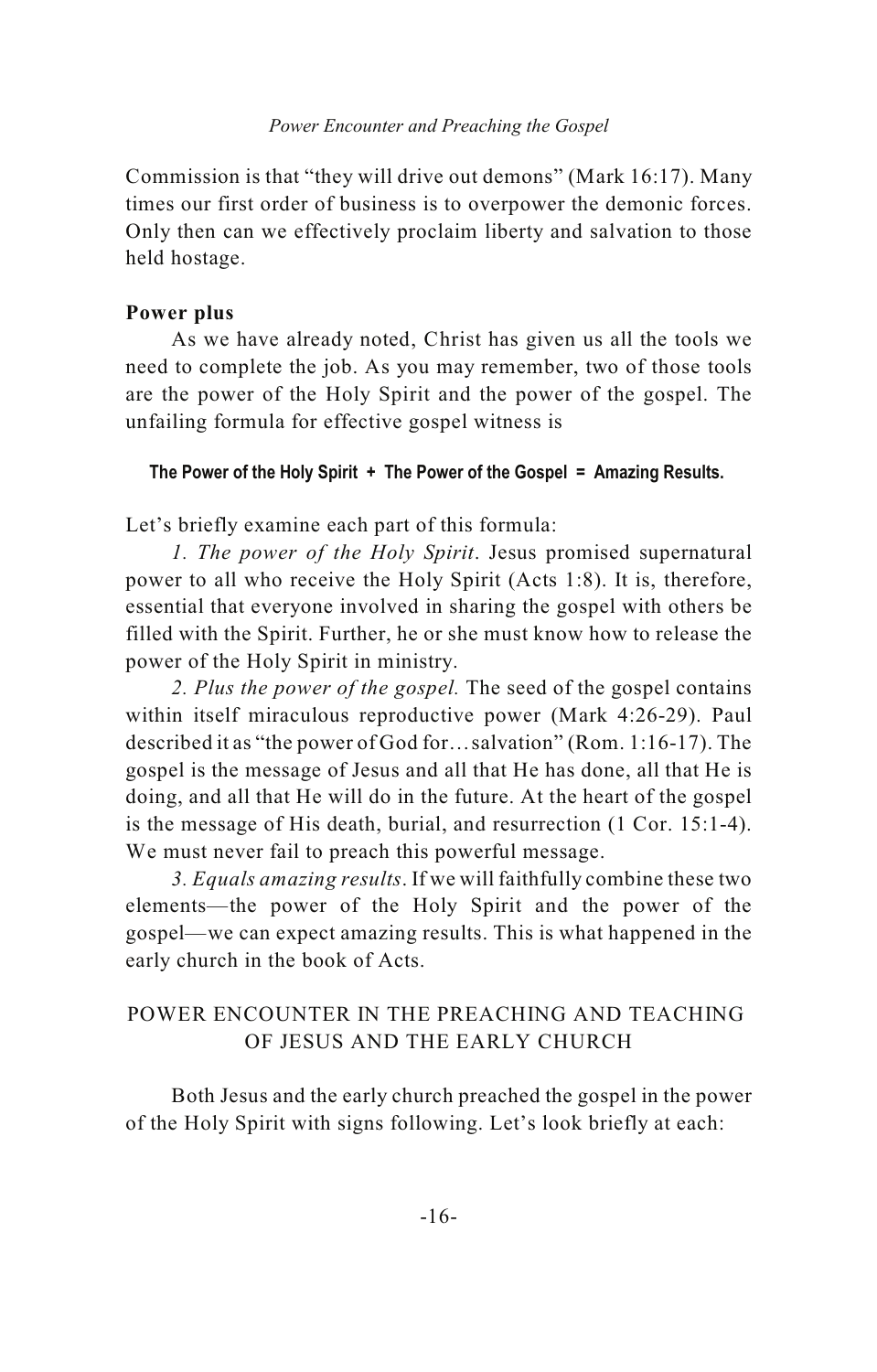### **The Preaching and Teaching of Jesus**

In His own ministry Jesus preached the gospel and demonstrated the power of the Holy Spirit (Matt. 4:23; 9:35). This resulted in large crowds coming to hear His message and following Him (Mark 4:24- 25; 9:36). When He commissioned and later sent out the Twelve and the Seventy-two (Mark 3:13-15; Luke 9:1-2; 10:1-16), Jesus gave them authority to drive out demons, heal the sick, and preach the gospel of the kingdom (10:9). Later, when He commissioned His church to preach the gospel in all the world, He promised them supernatural power (Mark 15:17-18; Luke 24:48-49; John 20:21-22). This power comes when one is filled with the Holy Spirit (Acts 1:8).

### **The Preaching and Teaching of the Early Church**

Throughout Acts the early church repeatedly combined the preaching of the gospel with a demonstration of the Spirit's power. Because of space we will cite only three representative examples:

*1. The Day of Pentecost.* (Read Acts 2:1-41.) On the Day of Pentecost the Jewish pilgrims who entered the Temple courts had no interest in hearing Peter preach the gospel. However, after they saw the demonstrations of God's power—the wind, fire, and tongues—a great "faith shift" took place in their hearts. They were suddenly ready to hear and believe the gospel. When Peter stood to preach, they listened closely to what he said. And when he completed his sermon, 3000 readily responded to the call for salvation.

*2. The Beautiful Gate.* (Read Acts 3:1–4:4.) At the Beautiful Gate the disciples followed the same pattern of combining a demonstration God's power with a clear presentation of the gospel. As a result of the lame man's healing, the previously disinterested crowd was "filled with wonder and amazement" and came running to the disciples. Again, Peter delivered a Christ-centered message, and many believed and followed Christ.

*3. The Ministry of Philip.* (Read Acts 8:1-7.) This same pattern is again seen in the ministry of Philip. In the city of Samaria he preached Christ and demonstrated God's power through miraculous signs. As a result, the people listened closely to what he said and believed the gospel as he preached. The outcome was "great joy in the city"  $(v. 8)$ .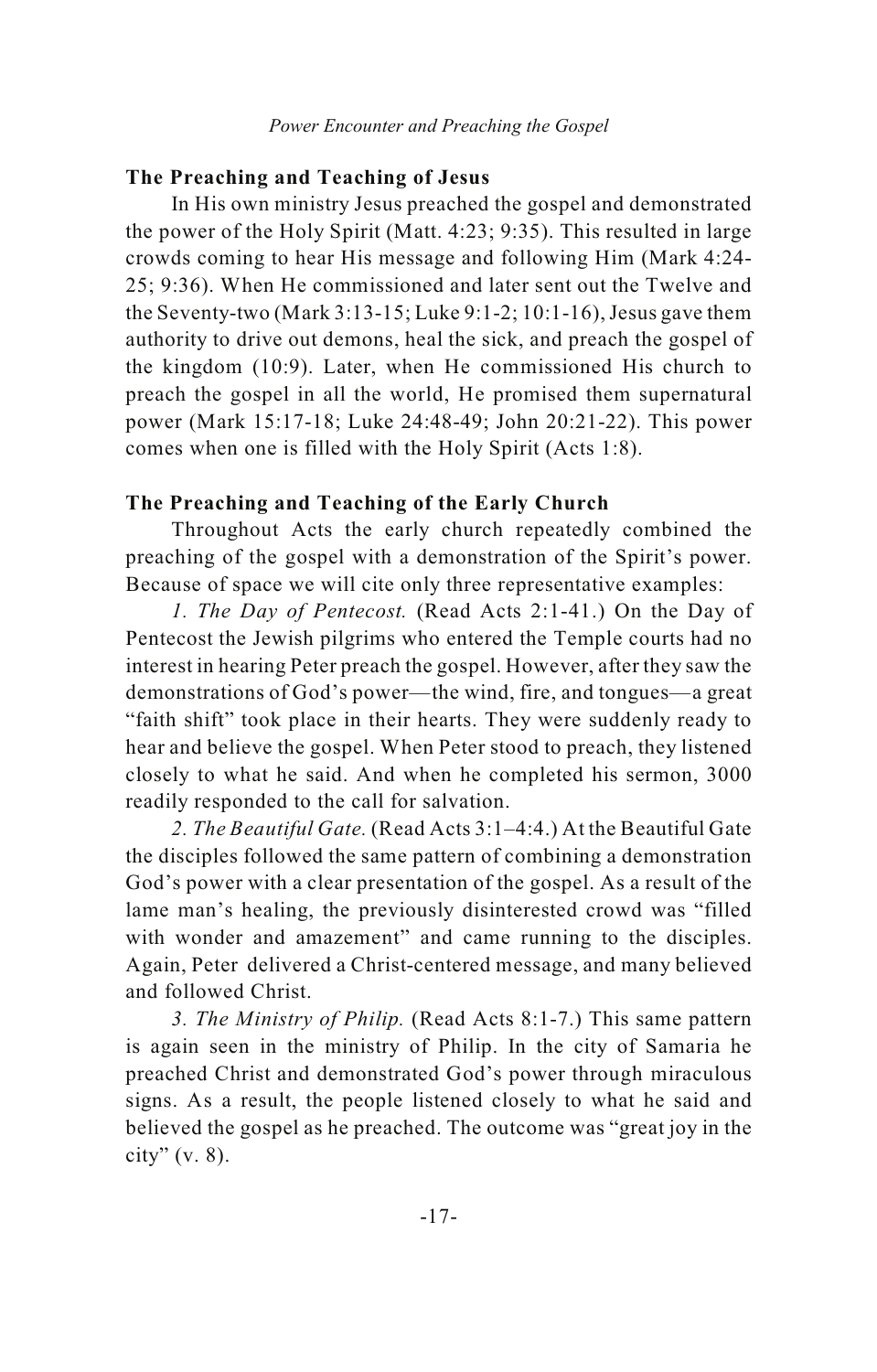If we are to see the same dramatic results today as did these New Testament evangelists, we must follow the same pattern they followed—proclamation combined with demonstration.

### **In the Letters of Paul**

The same pattern of demonstration plus proclamation is clearly taught in the letters of Paul. Let's look at three examples:

*1. 1 Corinthians 2:2-5.* In this passage Paul reminds the Corinthians how he preached the gospel to them: "I resolved to know nothing while I was with you except Jesus Christ and him crucified… My message and my preaching were…with a demonstration of the Spirit's power." Note how Paul's ministry in Corinth had two emphases: the message of "Jesus Christ and him crucified," and a "demonstration of the Spirit's power."

*2. Romans 15:18-20.* When describing his apostolic ministry to the Romans, Paul tells them that it consisted of both what he *said* and what he *did*. He performed "signs and miracles, through the power of the Spirit," and he "fully proclaimed the gospel of Christ."

*3. 1 Thessalonians 1:5.* In this verse Paul reminded the Thessalonians of how the gospel came to them: "not simply with words, but also with power, with the Holy Spirit, and with deep conviction."

In this lesson we have shown that there are two important elements in a true witness of the gospel of Christ. One is a clear presentation of the gospel, the other is a demonstration of the Spirit's power. If our witness is to be as effective as that of Jesus and the apostles, we must learn to use both of these methods.

### **Class Discussion**

- 1. We must often challenge the powers of darkness before we can effectively preach the gospel in certain areas? Why is this important?
- 2. Describe the "faith shift" that takes place in people's hearts when they see a demonstration of God's power.
- 3. Read Romans 15:18-20. How does Paul describe the two emphases of his apostolic ministry?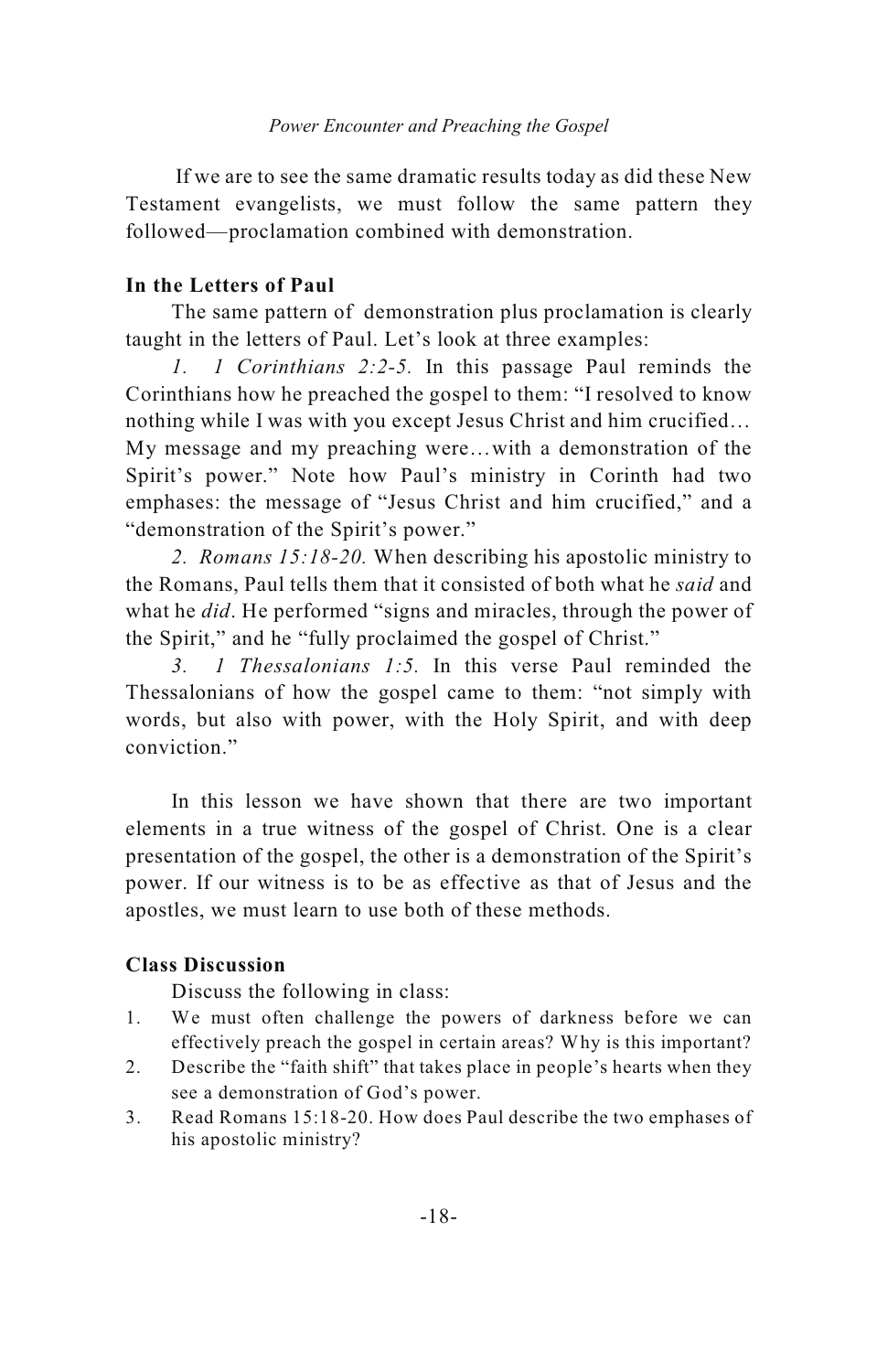### **– Lesson 5 – Preparation for a Power Ministry**

### **Central Truth**

Anyone wanting to be involved in power evangelism must give serious attention to his or her own personal resources and preparation.

### **Lesson Outline**

- Essential Elements of a Power Ministry
- Preparation for Power Ministry

### **Introduction**

In this lesson we will answer two questions about power ministry: (1) What are the essential elements of a power ministry? and (2) What personal preparation is necessary for such a ministry?

ESSENTIAL ELEMENTS OF A POWER MINISTRY

At least five elements go into the development of an effective power ministry. Let's examine each of these elements:

### **Anointing**

Anointing is the manifest presence of the Holy Spirit that comes upon a Spirit-filled Christian as he or she is involved in ministry. It is sometimes called God's "manifest presence." Let's look at four examples in Acts of the Spirit anointing individuals to do ministry:

*1. Peter*. An anointing of the Spirit came upon Peter when he and John were called before the Jewish Sanhedrin to explain their healing of a crippled man, and their of preaching the gospel in the Temple court. (Read and discuss Acts 4:5-12.)

*2. The apostles.* After being refilled with the Spirit, the apostles ministered under a powerful anointing of the Holy Spirit. (Read and discuss Acts 4:31-33.)

*3. Stephen.* Stephen, "a man full of faith and the Holy Spirit," was so anointed by the Spirit that, as he ministered, the people "saw Stephen's face become as radiant as an angel's" (Acts 6:15, Living Bible). (Read and discuss Acts 6:5-10, 15, 55-56.)

*4. Paul.* An anointing of the Holy Spirit came upon Paul as he ministered on the island of Cyprus, revealing to him the judgment of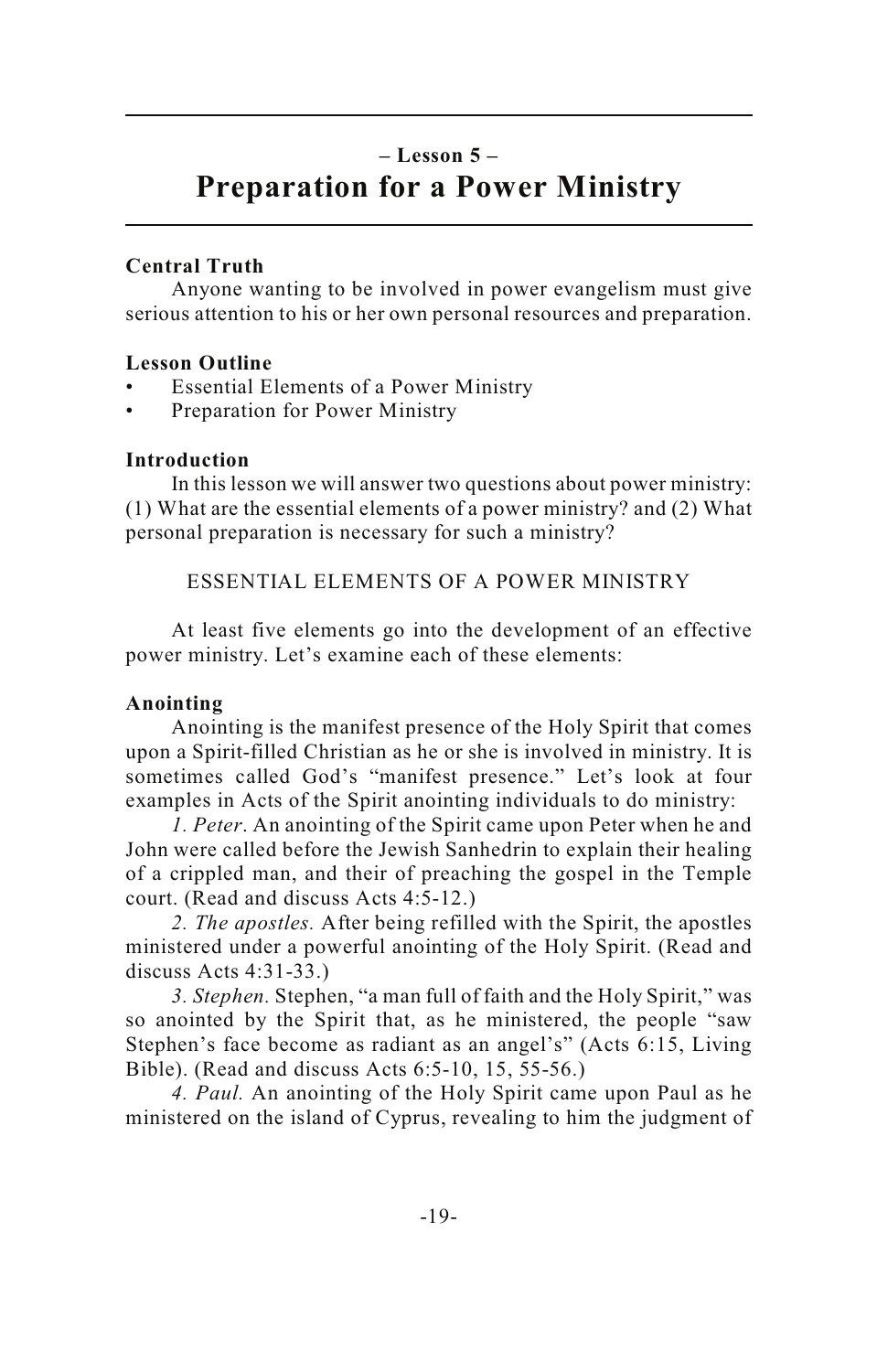#### *Preparation for a Power Ministry*

God that was to immediately come upon the sorcerer, Elymas. (Read and discuss Acts 13:9-11.)

Today, if one expects to minister in the power of the Spirit as did these early Christians, he or she must learn to walk in the Spirit and be ready to yield themselves to the Spirit's promptings and control—that is, His anointing—as the He directs.

### **Faith**

Faith is another essential element of power ministry. Faith is confidence that Christ is who He says He is, and that He will do what He says He will do. Such faith enthusiastically looks to God to confirm His word. It is seen in the eagerness of Peter and John when they told the lame man to "Look at us!" (Acts 3:4). They had something he needed, and they were anxious to give it away!

### **Boldness**

Boldness is the willingness to take the risk of faith, even when taking such a risk could result in failure and embarrassment. Such boldness is illustrated in the ministry of Paul, when in Lystra he commanded the lame man to "Stand up on your feet!" (Acts 14:10). If the man had not walked, Paul would have been humiliated, and his ministry in Lystra would have ended. However, Paul was bold in faith, willing to risk failure. As a result the man was healed, and a mighty revival broke out in the city. Success in power ministry will come only to those who are willing to act in boldness and faith.

### **Divine Guidance**

Before one can minister in power in any given situation, he or she must first discern the will of God in the matter, for God will never act outside of His will. The Spirit-filled worker must continually ask, "What is God's will in this matter? How does He want to move? How may I align myself with His will?" Jesus is our example in ministry. He never ministered on His own initiative, but always followed the leading of His heavenly Father (John 5:19-20; 8:28; 12:49-50).

### **Humility**

Humility is the ability to see ourselves as God sees us, that is, to see ourselves as we really are (see Rom. 12:3). Such an attitude is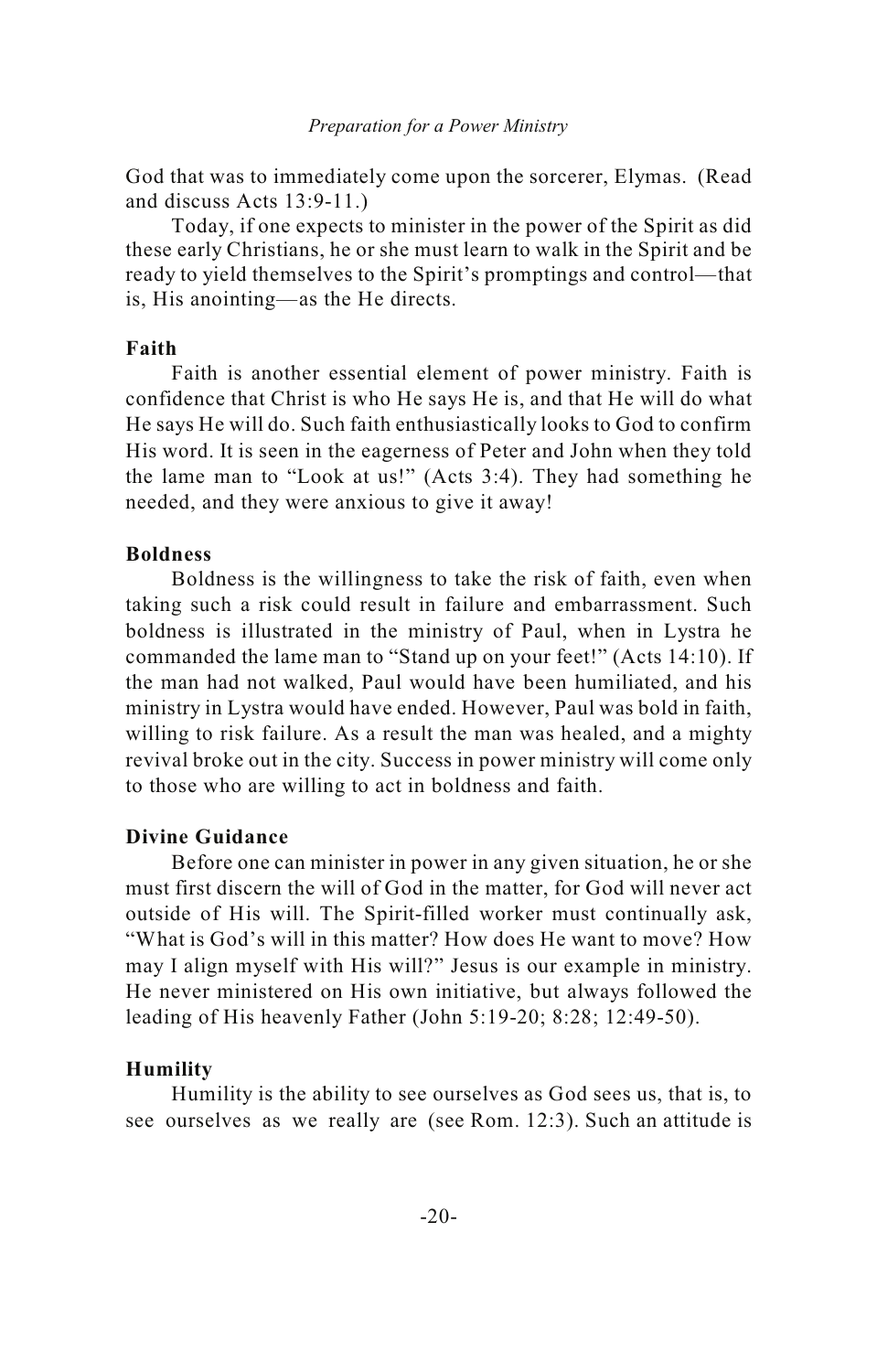essential to a successful and enduring power ministry. We must never forget that all the power is God's, and so is the glory.

### PREPARATION FOR POWER MINISTRY

How may one prepare himself or herself for a power ministry? If you sincerely wants to be used by God in a ministry of power, you must address five critical issues:

### **Check Your Motives**

*What* we do for God is very important; *why* we do it is even more important. We must each carefully examine our motives for wanting to be used by God in a ministry of power evangelism. Wrong motives include pride, desire for personal gain and advancement, and the need to exercise control over people. Right motives include a desire to glorify God, a love for and a desire to help people, and a desire to advance God's kingdom in the earth.

### **Strengthen Your Relationship**

Just as Jesus ministered out His relationship with His heavenly Father (John 5:20), we, too, minister out of our relationship with God. Our ministry *for* God will never be stronger than our bond *with* Him. In like manner, the apostles ministered out of their relationship with Christ (Acts 4:13). Anyone wanting to be used by God in a ministry of power evangelism must, like Jesus and the apostles, spend much time in secret prayer, strengthening their relationship with God.

### **Increase Your Understanding**

A third way to prepare oneself for ministry in the supernatural is to increase his or her understanding of the subject. Learning and applying the principles in this study is a good first step. Another way is by reading and rereading the gospels and Acts. As you read, ask such questions as, "How did Jesus and the apostles minister in power? How did they heal the sick and cast out devils? What were the secrets of their success? How may I imitate their lives and ministries?" You may also read books on the subject by reputable men and women of God.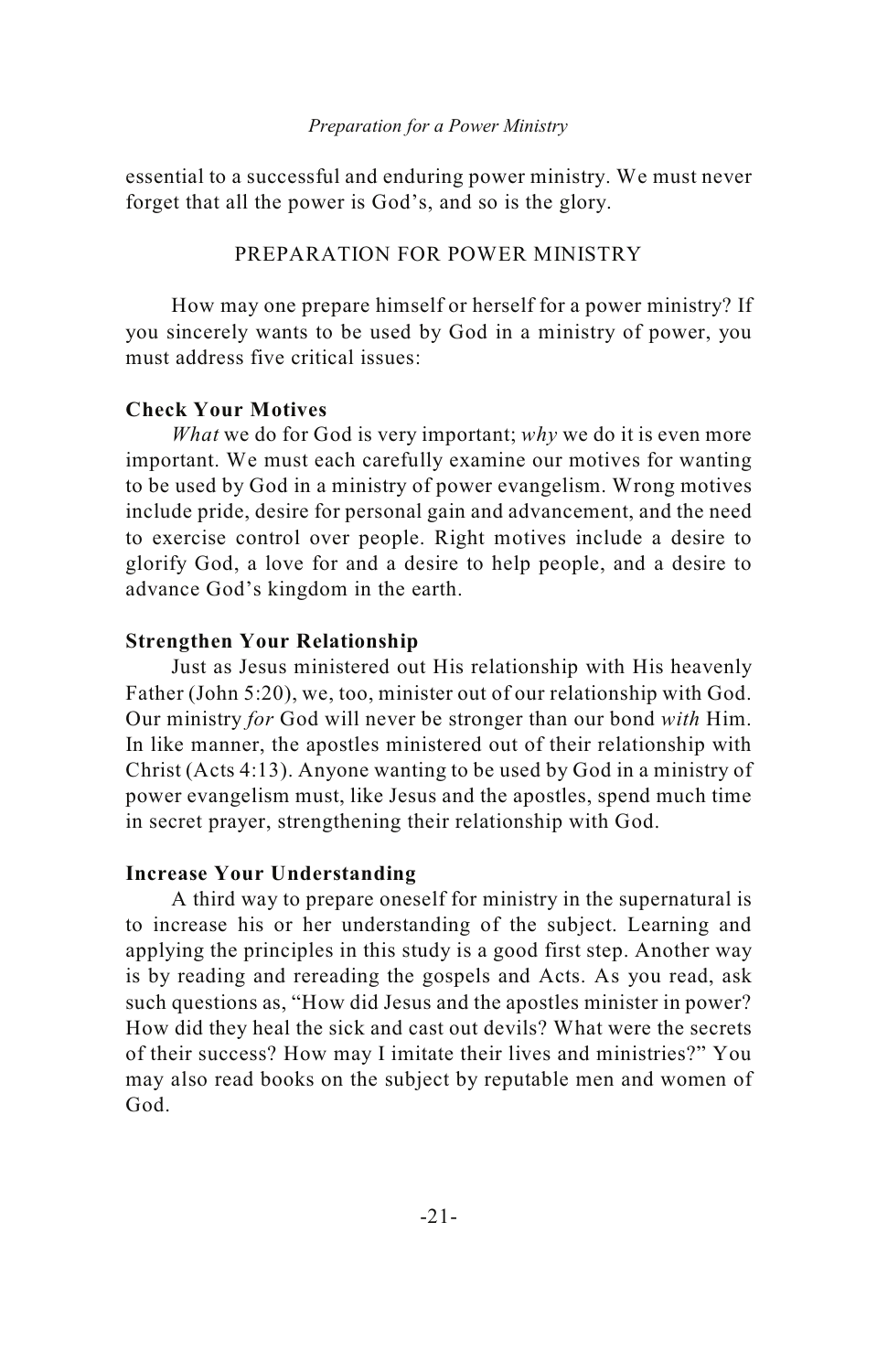### **Submit to God's Will**

Jesus submitted Himself absolutely to the will of His heavenly Father, and thus received his Father's blessing. We too, if we are to receive the blessing of God, must submit ourselves totally to His will. We must never forget: God will only anoint *His* plans, and He has promised only to confirm *His* Word, not ours, with signs following (Mark 16:15-20).

### **Get Experience**

Finally, if one intends to be involved in a ministry of power, he or she must acquire the necessary experience. This includes both spiritual and practical experience.

*1. Spiritual experience.* Spiritual experience must include being born again (John 3:3-7). Also, one must be filled with the Spirit as were the first-century disciples (Acts 1:8; 2:4). The baptism in the Holy Spirit was the early church's source of spiritual dynamic and power, and it remains our source of spiritual power today (2:38-39).

*2. Practical experience.* As with any other job, competence in power ministry is gained through practice. The person wanting to become competent in this area of ministry must do so through practical experience. This experience is best gained in working with an experienced minister. This is how the Twelve, under the guidance of Jesus, gained practical experience. As we participate in power ministry, we will experience both successes and failures. In this way we will learn to more effectively minister for Christ.

In summary, anyone desiring to be used in power ministry must give serious attention to his or her own personal preparation. They must never forget that we minister, not out of our own strength and resources, but out of the strength and resources of God.

### **Class Discussion**

- 1. What is meant by the phrase "the anointing?" What phrases are used to describe the anointing in the Scripture texts presented in this lesson?
- 2. Explain why boldness is essential in a power ministry.
- 3. Why is divine guidance so necessary in power ministry?
- 4. Why is it important that the one who wants to be used in a ministry of power strengthen his or her relationship with God?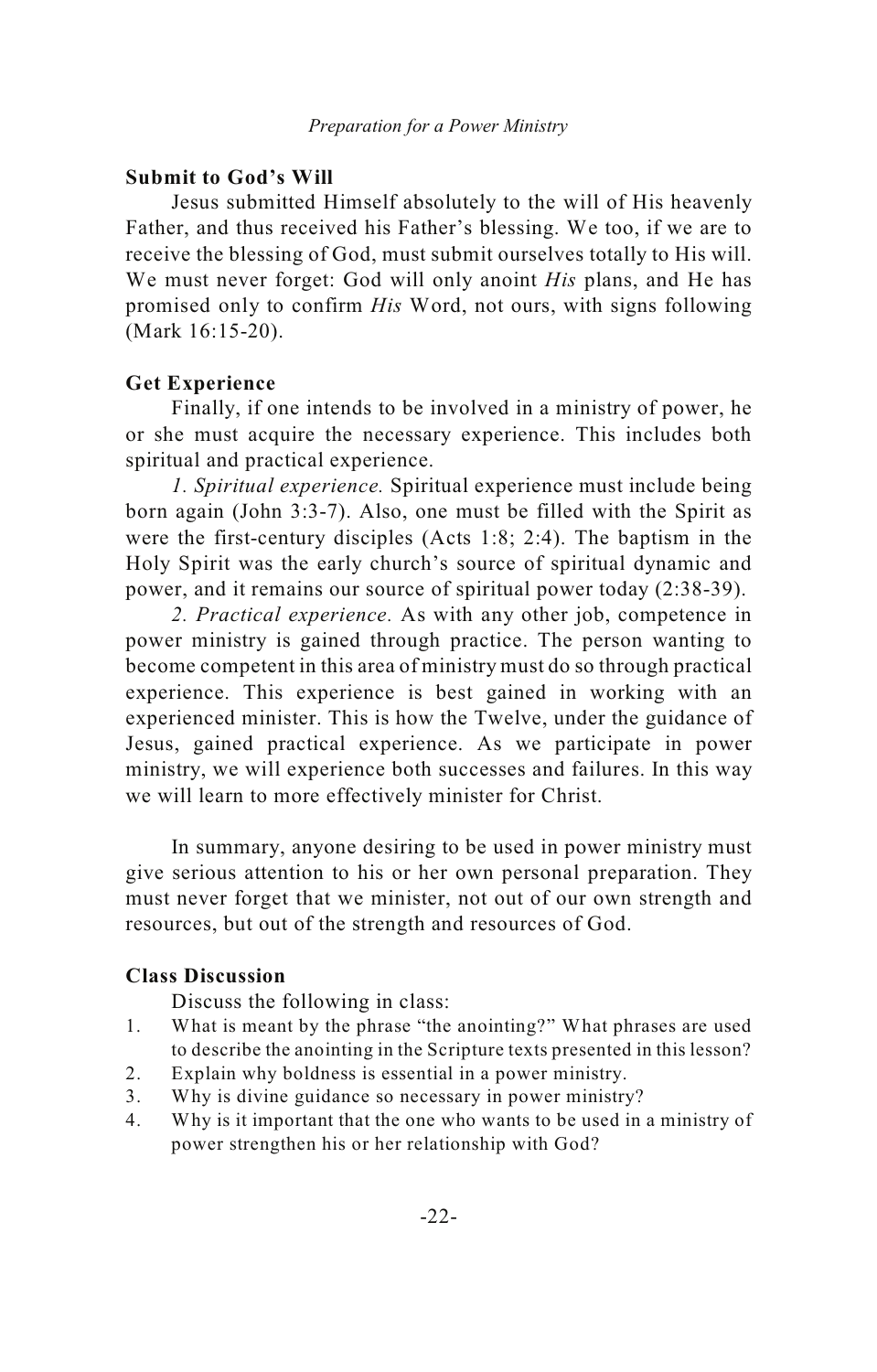### **– Lesson 6 – The Baptism in the Holy Spirit and Power Encounter**

### **Central Truth**

Before one can be truly effective in power ministry, he or she must understand and experience the baptism in the Holy Spirit.

### **Lesson Outline**

- The Baptism in the Holy Spirit Defined
- The Importance of the Baptism in the Holy Spirit to a Power Ministry
- How To Receive the Holy Spirit Today

### **Introduction**

The baptism in the Holy Spirit is an experience for all believers and it is our source of spiritual power for life and ministry. In this lesson we will examine this vital Christian experience.

THE BAPTISM IN THE HOLY SPIRIT DEFINED

The baptism in the Holy can be described in many ways. By way of definition, we will mention four:

### **Both an Immersion and a Filling**

Both John the Baptist and Jesus promised a baptism (or immersion) in the Holy Spirit (Luke 3:16; Acts 1:4-5). On the Day of Pentecost, when the promise was first fulfilled, the disciples were "all filled with the Holy Spirit" (Acts 2:4). Just as an opened container can, at the same time, be both immersed in and filled with water, so it is with those who are baptized in the Holy Spirit.

### **Separate from Regeneration**

The baptism in the Holy Spirit is an experience separate and distinct from the new birth. Just as the Samaritans (Acts 8:12-14), Paul (9:3-18), and the Ephesians (19:1-7) were first born again, and later "received the Holy Spirit" (Acts 8:17), so it can be with believers today.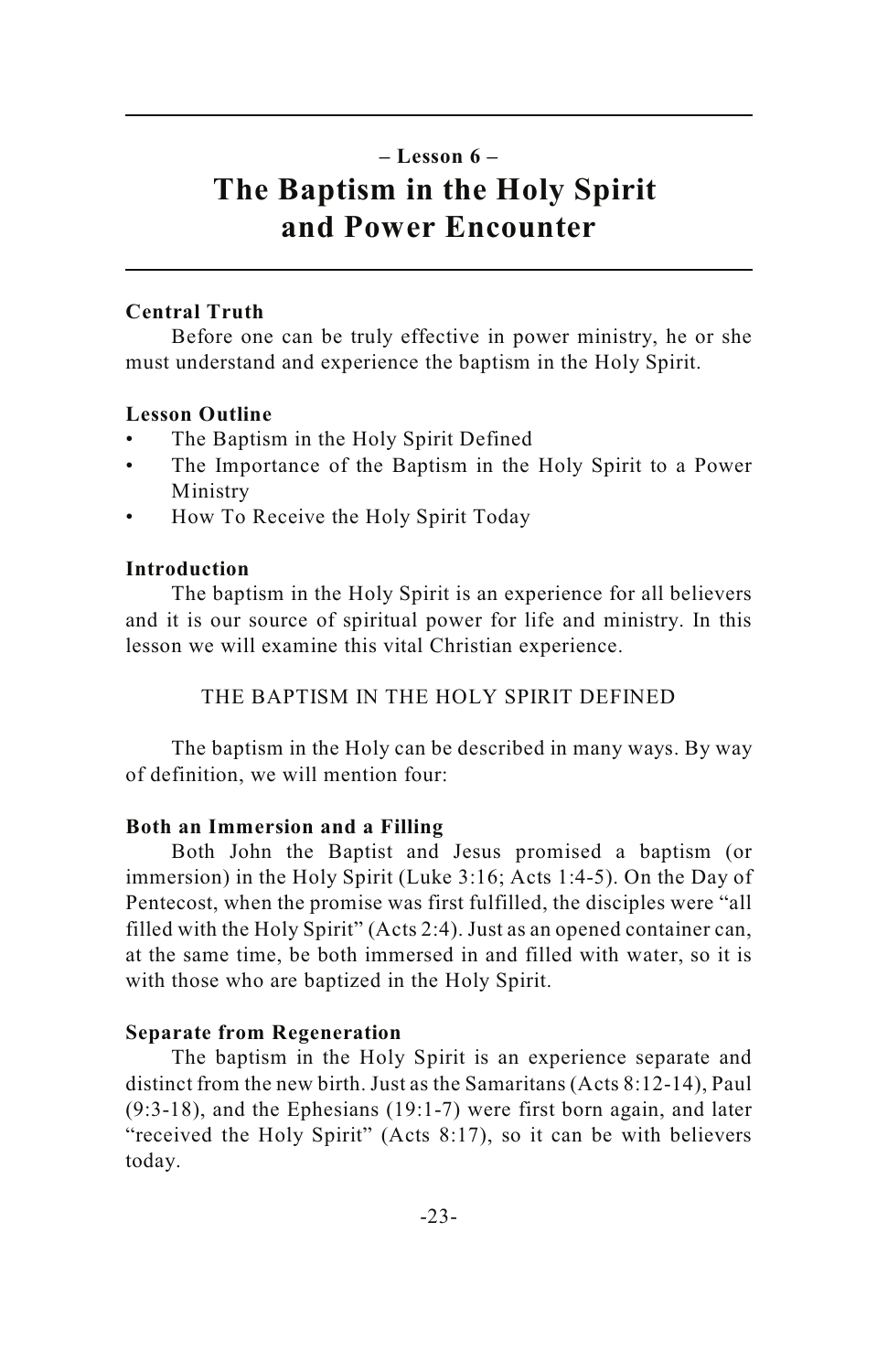### **A Clothing with Power**

Jesus described the baptism in the Holy Spirit as a clothing with power from on high (Luke 24:49). The picture is of one being totally wrapped in, and overwhelmed by, the power of God. God gives us His power to equip disciples to be effective witnesses (Acts 1:8).

### **A Promise for All Believers**

Every believer can, and should, be baptized in the Holy Spirit. On the Day of Pentecost "they were *all* filled with the Holy Spirit" (Acts 2:4). That same day Peter declared, "The promise is for you and your children and for *all* who are far off—for *all* whom the Lord our God will call" (Acts 2:39). The promise is for all of God's children. (See also Num. 11:29; Joel 2:28-29; Acts 2:17-18; 4:31; 10:44.)

### THE IMPORTANCE OF THE BAPTISM IN THE HOLY SPIRIT TO A POWER MINISTRY

The importance of one's being baptized in the Holy Spirit before attempting a power ministry is demonstrated in at least two ways:

### **Commanded in Scripture**

In His final message to His disciples Jesus commanded them to wait for the Spirit (Acts 1:4-5). They were not to begin their ministries until they had first received power from on high (Luke 24:49; Acts 1:8). They needed God's power to do the work to which Christ had called them. In like manner, Paul commanded believers to be filled with the Spirit (Eph. 5:18). The same is true today. Before we attempt to enter into ministry we too must be filled with the Holy Spirit.

### **Our Source of Power**

As it was for Jesus and the early church, the Holy Spirit is our source of power for ministry today. Jesus did not begin His messianic ministry until He was first anointed by the Holy Spirit (Luke 3:21-23; 4:17-19; Acts 10:38). After His anointing, He at once began to minister in the Spirit's power. (Read and discuss Luke 3:22-23; 4:1-2; 4:14; 18-21; 5:17; 6:19.) The same was true for the early believers. They did not begin their ministries until they were first baptized in the Holy Spirit (Acts 2:4ff). Once they were filled with the Spirit, they went out and ministered in great power and effectiveness (Acts 4:33).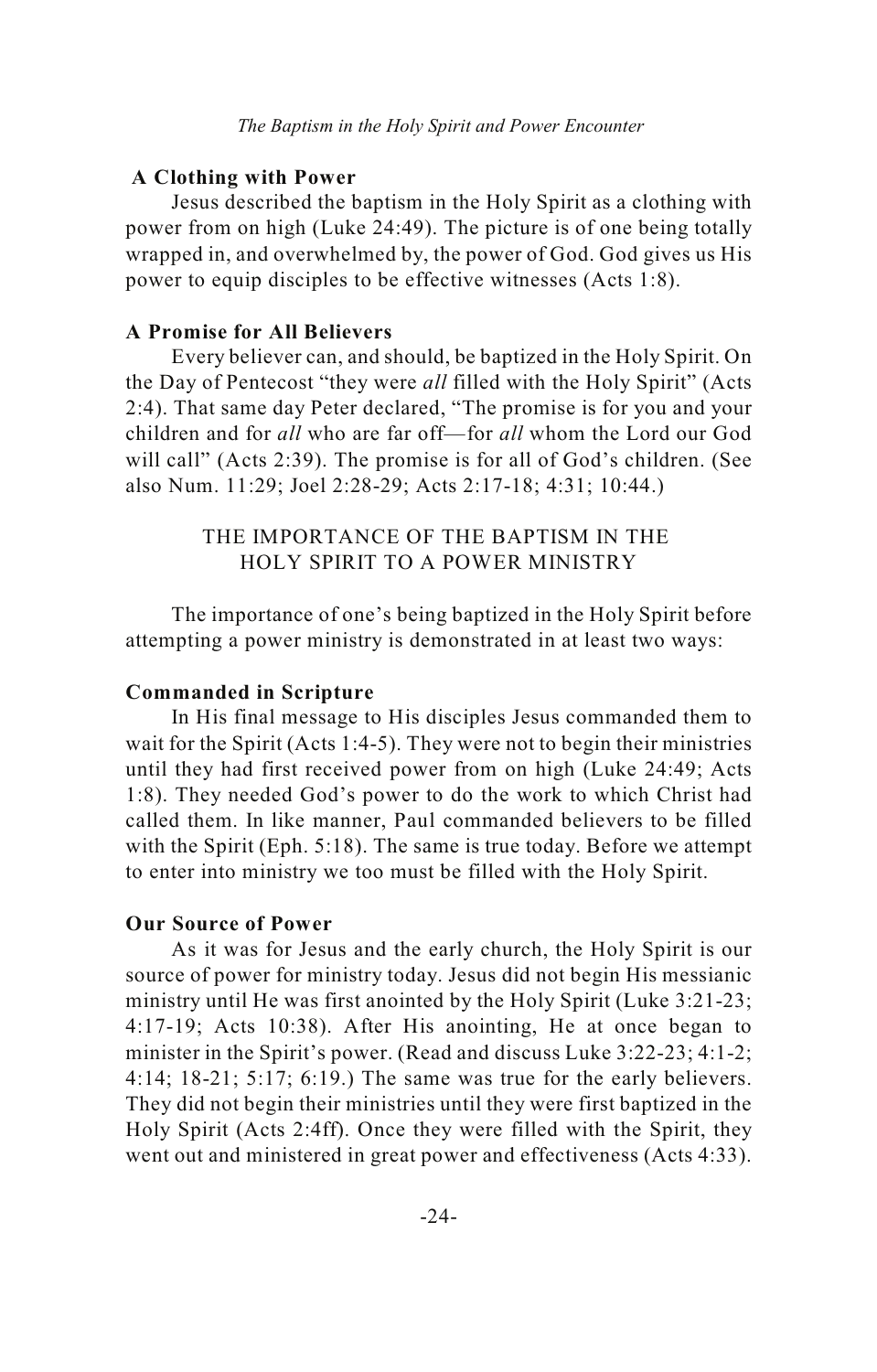#### *The Baptism in the Holy Spirit and Power Encounter*

On several occasions in Acts people were baptized in, or filled with, the Spirit (Acts 2:4; 4:8, 31-33; 8:17; 9:17, 18; 10:44-46; 19:6). Dramatic demonstrations of God's power and powerful anointed preaching followed each of these outpourings. As a result, a great many people came to the Lord. The same power is available to us today if we, like them, will be empowered by the Spirit.

### HOW TO RECEIVE THE HOLY SPIRIT TODAY

How can one be baptized in the Holy Spirit today? We will now answer this important question. It is our hope that after reading these instructions you will personally receive this promised gift.

### **Preconditions for Receiving**

There are two preconditions for being baptized in the Holy Spirit: First, one must be truly born again (John 14:17). Only those who have truly repented of their sins can receive the gift of the Holy Spirit (Acts 2:38-39). Next, one must desire God more than anything else in the world (John 7:37). Jesus said, "Blessed are those who hunger and thirst after righteousness, for they will be filled" (Matt. 5:6).

### **How to Receive the Spirit**

If you will be filled with the Holy Spirit, do the following:

*1. Approach the "throne of grace" with boldness.* When you come to be filled with the Spirit, come confidently before God (Heb 4:16). We can come before God without fear because we know we are acting in accordance with His perfect will (1 John 5:14).

*2. Ask God to fill you with the Holy Spirit.* Jesus promised, "Your Father in heaven [will] give the Holy Spirit to those who ask him!" (Read and discuss Luke 11:9-13.) Just ask Him; the Lord is ready now to fill you with His Spirit.

*3. Receive by faith.* The baptism in the Holy Spirit is received by faith (Gal. 3:14). This, however, is not a passive faith that sits and waits on God to move. It is an aggressive faith that reaches out and takes what God has graciously offered. Jesus gave us the key for receiving the Holy Spirit when He said, "Therefore I tell you, whatever you ask for in prayer, believe that you have received it, and it will be yours" (Mark 11:24). Ask God for the Holy Spirit, expecting Him to immediately fill you. Then, by a bold act of faith, believe that you *have*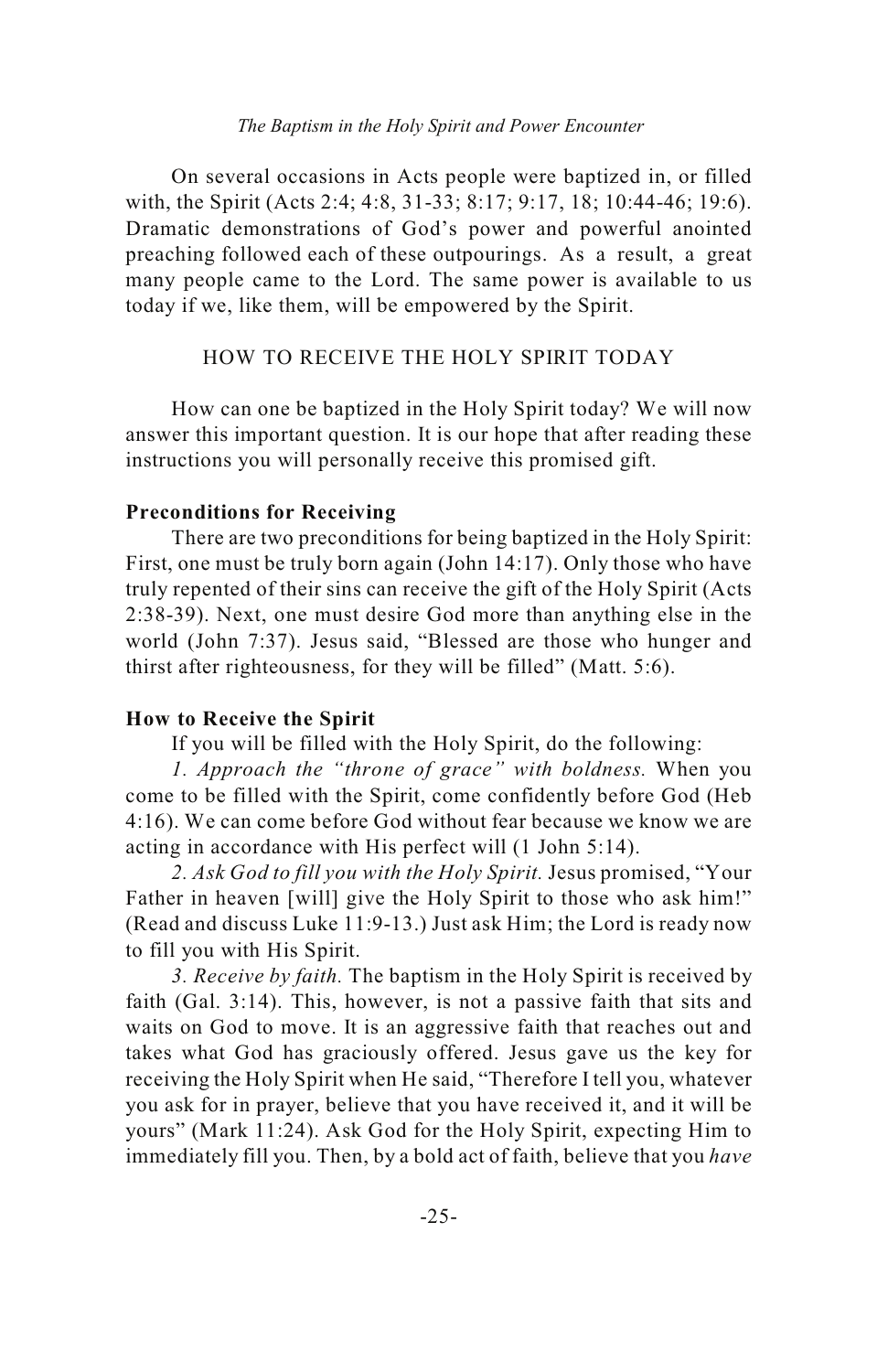received. The instant you believe, the Spirit will come and fill you. You will sense His Presence deep within.

*4. Speak in faith.* Once you sense the Spirit's presence deep inside, speak! Not from your mind, but from your spirit, that is, from your "innermost being," where you feel His presence (see 1 Cor. 14:14-15). As you speak out in faith, and as you yield yourself completely to God, you will begin to speak in tongues as the Spirit gives the words (Acts 2:4; 10:46; 19:6). As Jesus promised, "rivers of living water" will flow from your innermost being (John 7:38).

### **Evidences of Receiving**

Once you have been filled with the Spirit, you will never be the same. You can expect certain "evidences" to follow your infilling:

*1. The initial evidence.* The first evidence of your receiving the Holy Spirit will be speaking in other tongues as the Spirit enables you. This was the recurring evidence experienced by believers in the book of Acts (2:1-4; 10:45-47; 19:1-6). Speaking in tongues is a sign from God that He has empowered you to be His witness (Acts 1:8; 2:4).

*2. Other scriptural evidences.* As you learn to walk in the Spirit many other evidences will follow. Some that apply directly to ministry in the Spirit are power to witness (Acts 1:8), boldness (Acts 2:14-41; 4:31), power to do the works of Jesus (John 14:16-18; 16:14), the manifestation spiritual gifts (1 Cor. 12:1-11), and a greater desire and ability to pray and to intercede for others (Rom. 8:28-29).

The power of the Spirit is essential to any power ministry. This power is given when one is baptized in the Holy Spirit. It is essential, therefore, that anyone wanting to be used by God in the area of power evangelism be baptized in the Holy Spirit. If you have not been baptized in the Holy Spirit, you should immediately seek to be filled. Right now, ask God to fill you with His Spirit.

### **Class Discussion**

- 1. Why do we say that it is necessary for every believer to be baptized in the Holy Spirit?
- 2. What must one do to be filled with the Holy Spirit?
- 3. Discuss reasons why some believers are not filled with the Spirit today. How can each of these reasons be overcome?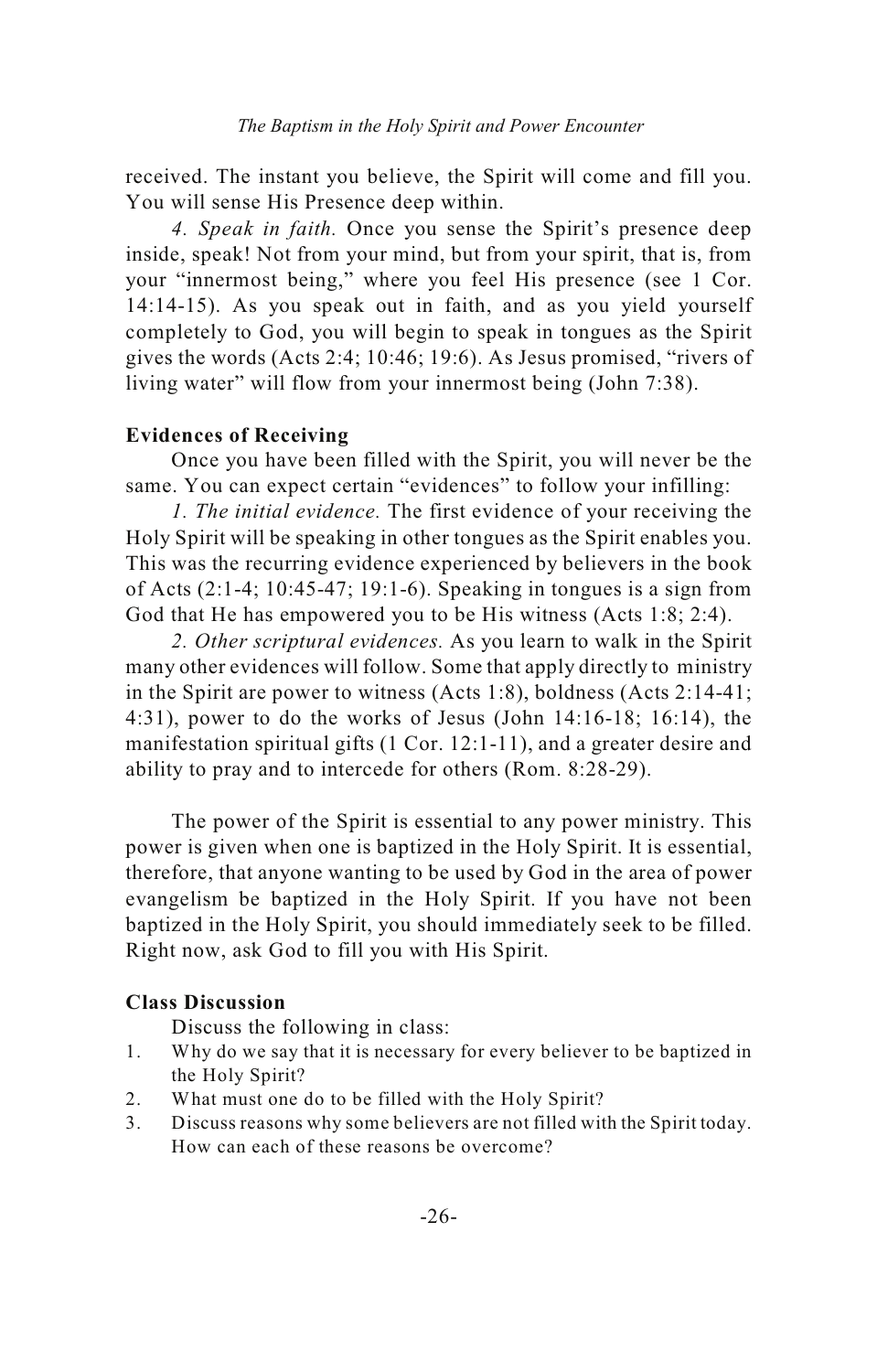### **– Lesson 7 – Gifts of the Holy Spirit and Power Encounter**

### **Central Truth**

Anyone wanting to be used in power ministry must know how to release spiritual gifts in ministry.

### **Lesson Outline**

- Spiritual Gifts Defined
- Spiritual Gifts and Power Encounter
- Releasing Spiritual Gifts

It is primarily through the gifts of the Holy Spirit that the power received at Spirit baptism is released in ministry. Therefore, anyone wanting to be used in a ministry of power must know how these gifts, especially the nine "manifestation gifts" of 1 Corinthians 12:8-10, operate in the life of a Spirit-filled believer. This lesson will address this important issue.

### SPIRITUAL GIFTS DEFINED

### **Gifts Defined**

Spiritual gifts have been defined many ways. For this study we will define spiritual gifts as *supernatural anointings released through Spirit-filled believers by the Holy Spirit to accomplish the will of the Father.*

### **Gifts Explained**

Let's examine each part of the above definition:

*1. Supernatural anointings.* Spiritual gifts come as "anointings." They are administered under the impulse and direction of the Holy Spirit.

*2. Released through Spirit-filled believers.* Gifts are *released* as the Spirit moves upon, and through, a yielded believer. Being gifts, they are dispensed, not on the basis of merit or reward, but as simple demonstrations of God's grace. They are not, however, given as personal possessions, but are released through yielded believers on a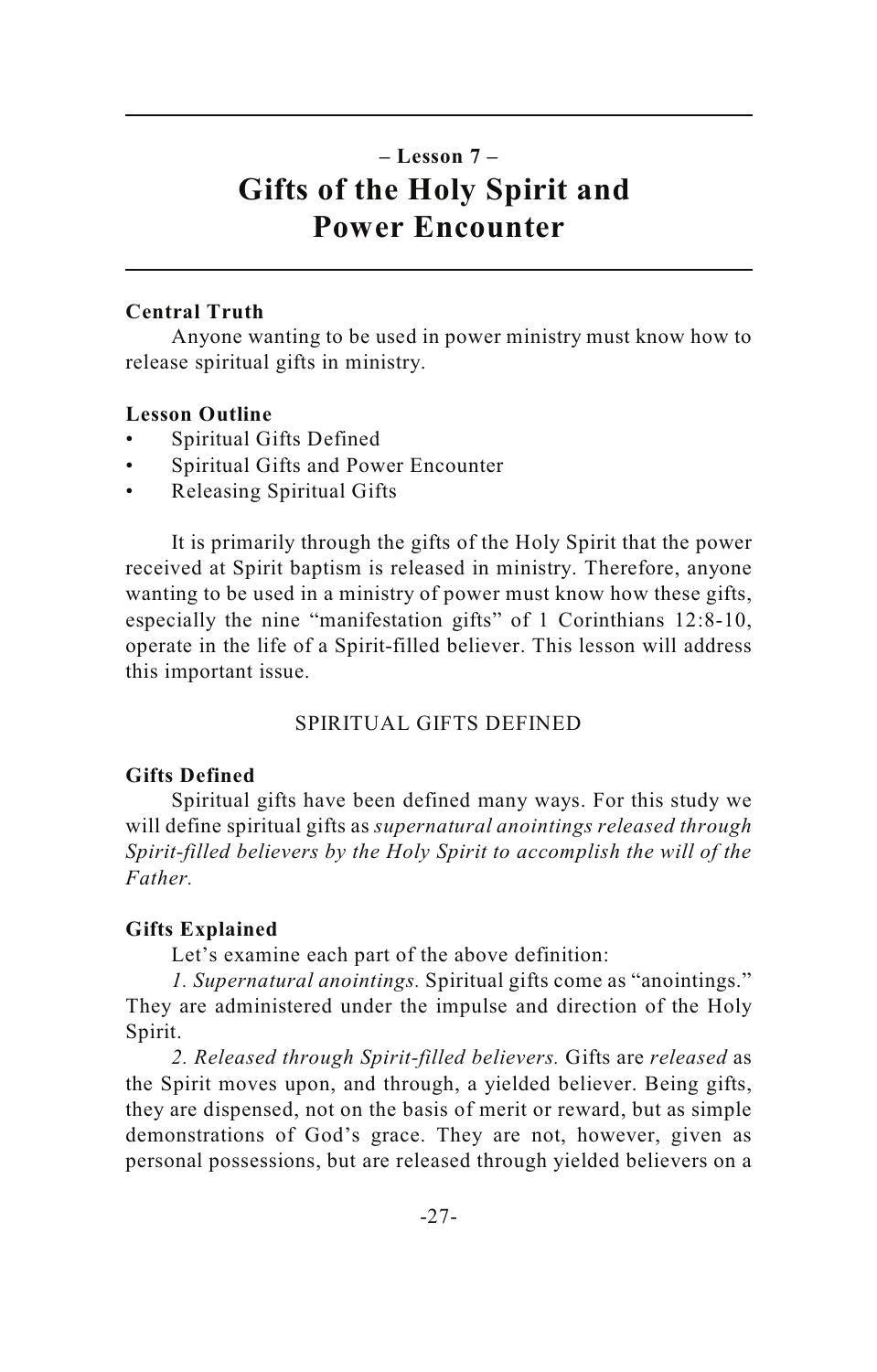case-by-case basis to meet specific needs in relation to God's work.

*3. By the Holy Spirit.* The gifts are dispensed by Holy Spirit (1 Cor. 12:4-6). They therefore operate, not according to the will of man, but according to the will of the Spirit (1 Cor. 12:11).

*4. To accomplish the will of the Father.* The gifts are not given to fulfill the plans and desires of any person. They are given to accomplish God's will, build up the church, and to advance His kingdom in the earth.

### **Spiritual Gifts Identified**

Let's look more closely at the nine "manifestations" (Greek: *phanerosis*) of the Spirit listed in 1 Corinthians 12:

Now to each one the manifestation of the Spirit is given for the common good. To one there is given through the Spirit the *message of wisdom,* to another the *message of knowledge* by means of the same Spirit, to another *faith* by the same Spirit, to another *gifts of healing* by that one Spirit, to another *miraculous powers,* to another *prophecy,* to another *distinguishing between spirits,* to another *speaking in different kinds of tongues,* and to still another *the interpretation of tongues.* (vv. 7-10, emphasis added)

These nine gifts seem to fall naturally into three groupings. The first grouping we call "revelation gifts." These revelation gifts are given *that we might know the mind of God.* They are the word of knowledge, the word of wisdom, and the discerning of spirits. The second grouping we call "prophetic gifts." These are given *that we might speak the words of God.* They include the gift of prophecy, the gift of tongues, and the interpretation of tongues. The third grouping we call "power gifts." These are given *that we might do the works of God.* These are gifts of healings, the gift of faith, and miraculous powers (or works of power). (For definitions of these gifts see Appendix 1, page 55.)

### SPIRITUAL GIFTS AND POWER ENCOUNTER

How do each of these three groupings of gifts relate to a power ministry?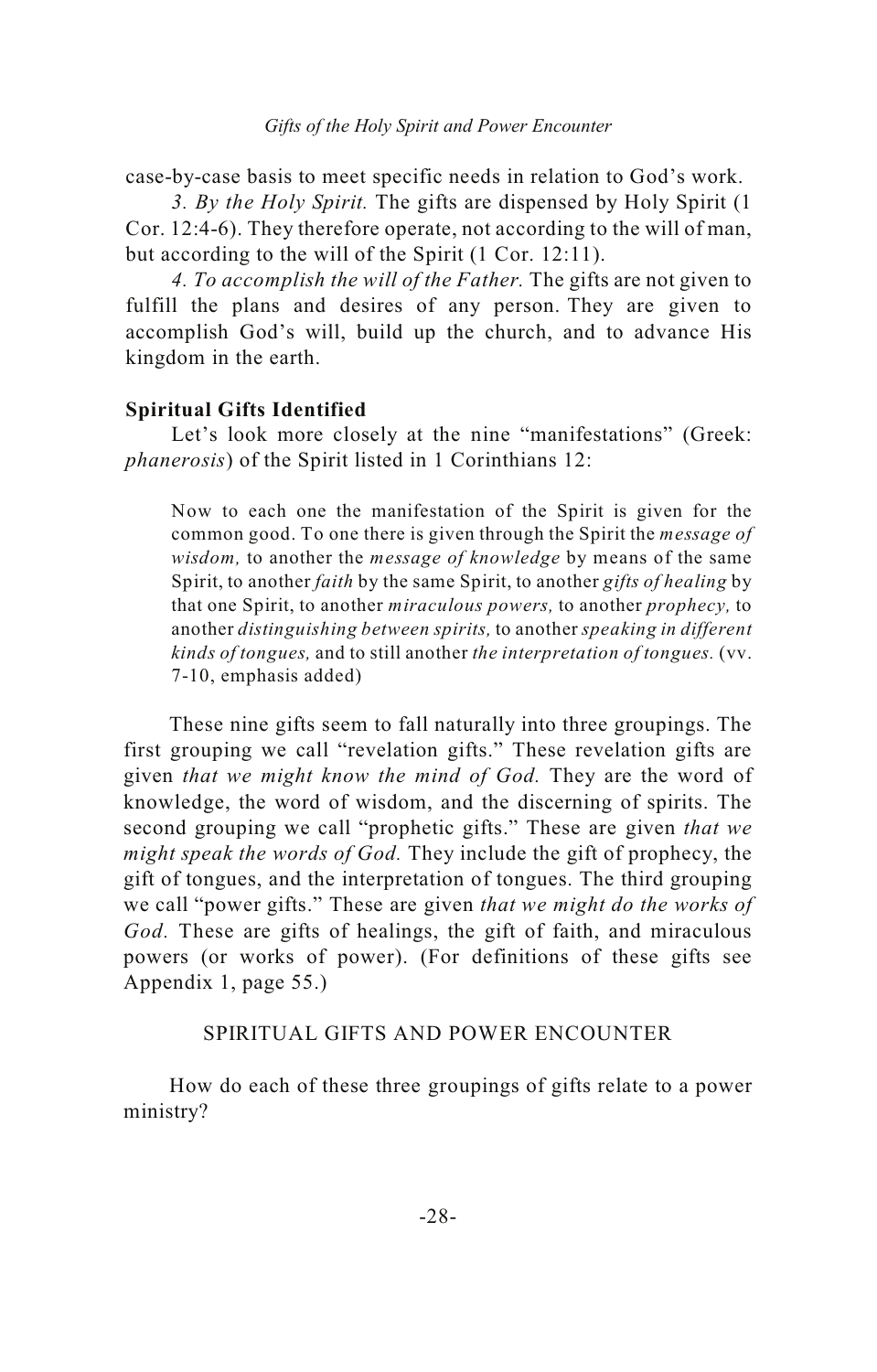### **Revelation Gifts and Power Encounter**

In Acts a word of knowledge or a discerning of spirits often began a chain of events leading to the release of a power gift (see Acts 3:1-8; 14:8-10; 16:16-18). Before one can do the work of God, he or she must first know the will of God concerning a given matter. Before Jesus healed the sick He first heard from His heavenly Father, then He did as the Father directed (John 5:19). Likewise, it is essential that we discern God's will before proceeding in ministry. Such revelation is often received through the revelation gifts.

Also, it is often crucial that the gift of discerning of spirits be exercised before we can know how to approach a healing encounter. We must determine not only *how* a person is sick, but *why* he or she is sick. Is the sickness caused by natural causes or by demonic affliction? The revelation gifts often set the stage for the release of power gifts.

### **Prophetic Gifts and Power Encounter**

A prophetic gift will often precede or follow a demonstration of God's power. On the Day of Pentecost, after God had demonstrated His awesome power, Peter preached a powerful anointed message (Acts 2:14-36). As a result of seeing and hearing the miracles of Pentecost (power encounter), and hearing the prophetic utterance of Peter (truth encounter), the people were deeply convicted of their sins (Acts 2:37) and 3,000 were saved and baptized that very day (v. 41).

### **Power Gifts and Power Encounter**

Power gifts represent the most obvious use of the gifts of the Spirit in power evangelism. Through the release of the gifts of healing, miraculous power, and faith, people are healed, God's power and presence are demonstrated, sinners are brought face to face with the reality of a living God, and hearts are prepared to receive the gospel.

### RELEASING SPIRITUAL GIFTS

How may one be used in the gifts of the Holy Spirit? The Christian worker must to learn to walk in the Spirit and to yield to the Spirit as He prompts. With this in mind, we will address two important questions concerning the release of the spiritual gifts in ministry: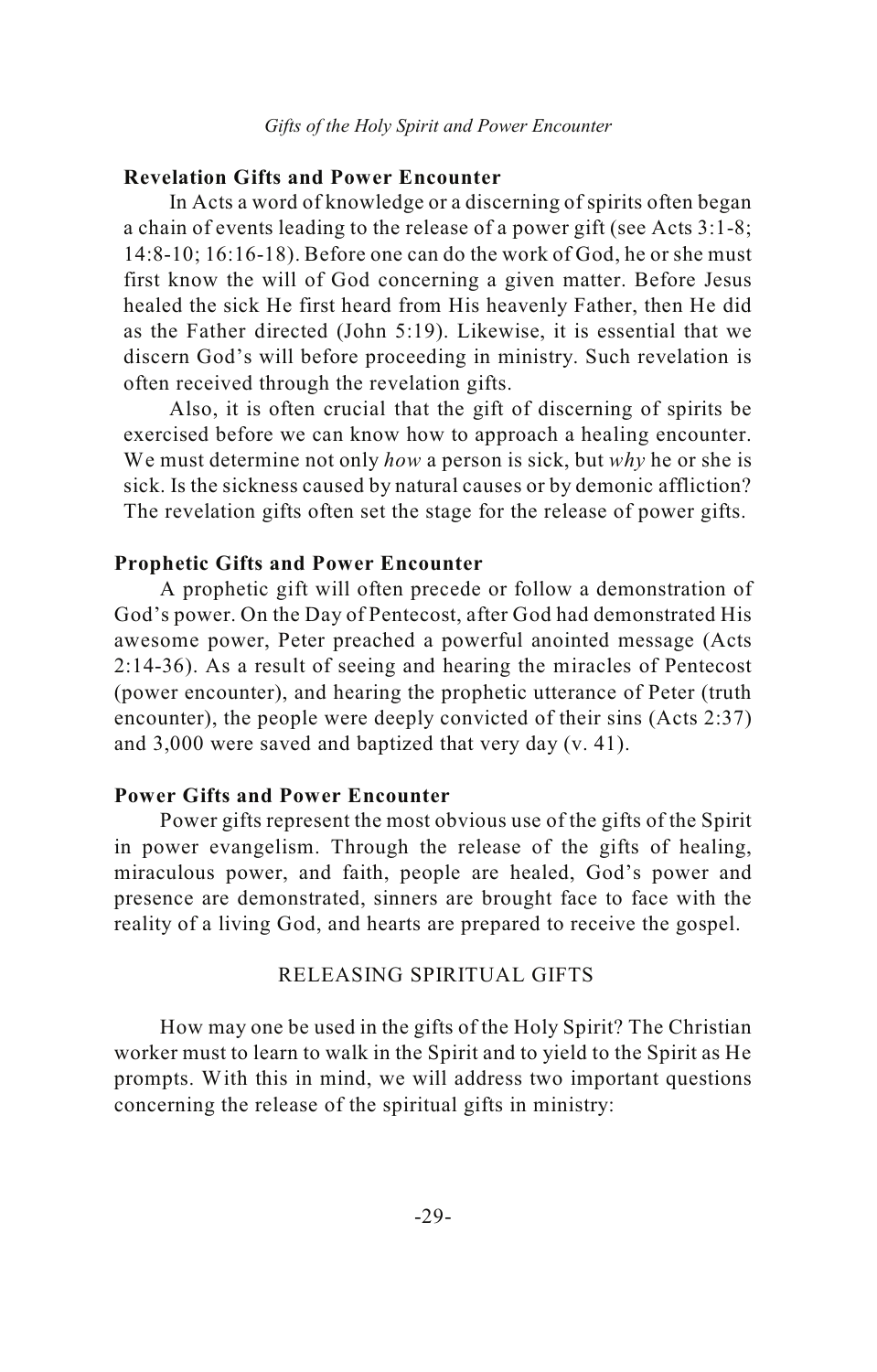### **How the Anointing Comes**

God anoints us and gives us His Spirit as we walk in obedience to Him. This is also true in ministering spiritual gifts. When the Holy Spirit prompts us to speak a prophetic word or to minister healing to a sick person, we must obey His voice. As we obey and begin to minister, God sends His Spirit to fill and anoint us, enabling us to do that ministry. He will release through us the gift, or gifts, needed to accomplish the work. If, however, we refuse to obey His voice, and ignore the Spirit's promptings, the anointing will not come. The principle is this: the anointing comes a the point of obedience.

### **How the Anointing Is Released**

Once the anointing comes, the spiritual gift must then be released by an act of faith. Just as a switch releases the potential energy in the electrical wires, faith releases the anointing to accomplish the work of God. This is what happened to Peter at the Beautiful Gate. He acted in bold faith by commanding the lame man to walk and taking him by the hand and lifting him up (Acts 3:6). At that instant, a gift of healing was released and the man was healed. The same thing happened to Paul when he commanded the lame man in Lystra to stand up (Acts 14:9).

When the Holy Spirit wants a work to be done, He will often direct a Spirit-filled disciple to do it. As the disciple obeys, the Holy Spirit comes upon him and fills him. Then, as the Spirit prompts, the disciple must act in bold faith. When the disciple acts, the anointing is released, the gift is manifested, and the work is accomplished.

Gifts of the Spirit are enablements God has given to us that He may work His works through us. They are essential equipment for power ministry. We must each make it our aim to understand these powerful manifestations of the Holy Spirit, and we must know how to release them in ministry.

### **Class Discussion**

- 1. What do we mean when we say spiritual gifts are "supernatural anointings?"
- 2. What is the purpose of spiritual gifts?
- 3. How are spiritual gifts released in ministry? What is the role of obedience? What is the role faith?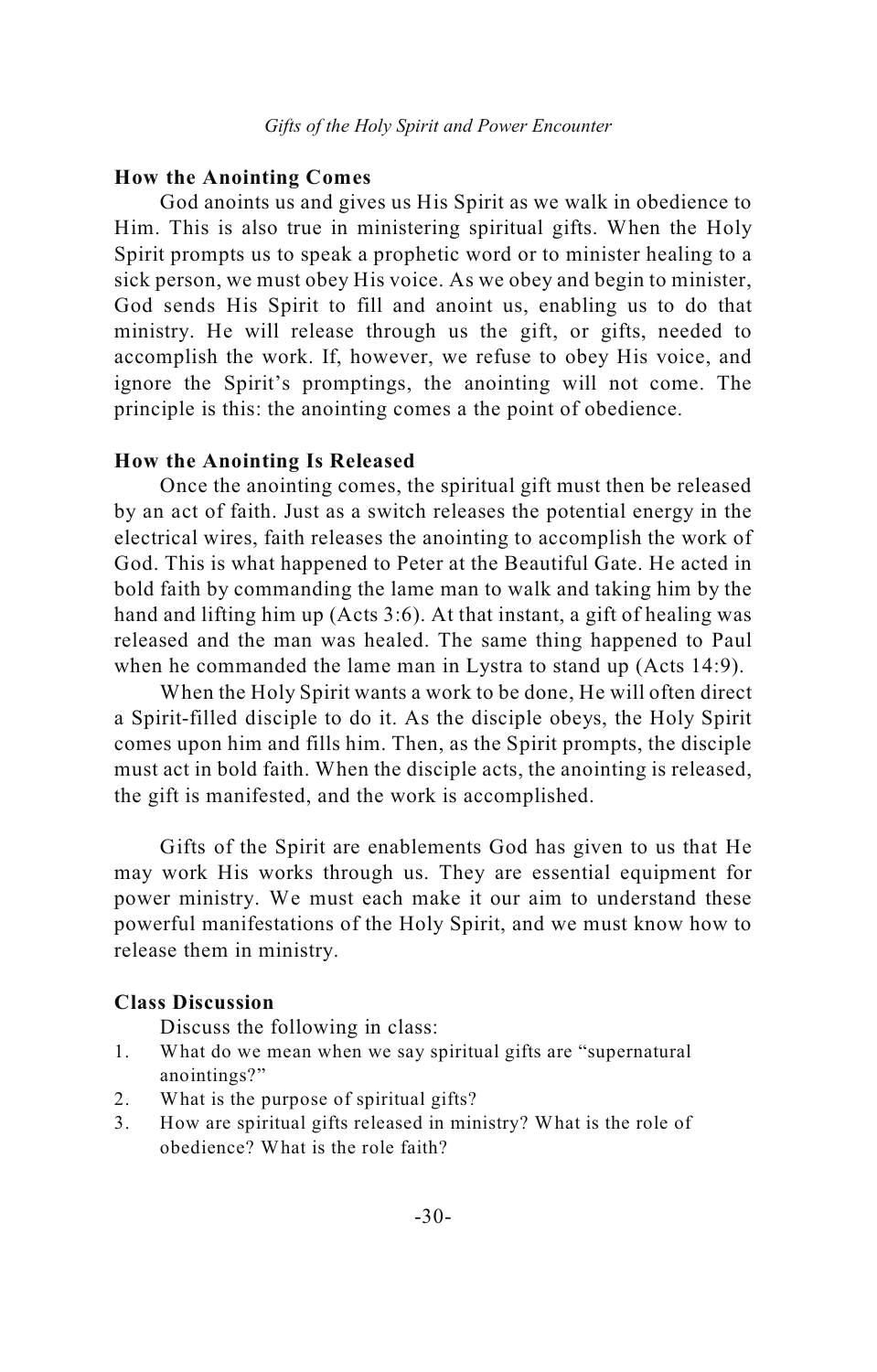### **– Lesson 8 –**

### **Divine Guidance and Power Encounter**

### **Central Truth**

If one is to be effective in power ministry, he or she must learn to hear and properly respond to the voice of the Spirit.

### **Lesson Outline**

- The Importance of Divine Guidance in Power Ministry
- Hearing the Voice of God

### **Introduction**

In this lesson we will address the issue of divine guidance and power ministry.

### THE IMPORTANCE OF DIVINE GUIDANCE IN POWER MINISTRY

#### **Important in the Ministry of Jesus**

Every act of Jesus' ministry was done under the direct supervision of His heavenly Father through the Holy Spirit. He only did what the Father told Him to do. Sometimes Jesus would heal all who were sick in a place (Matt. 4:23-24; 8:16). At other times he would heal only one, as at the Pool of Bethesda (John 5:1-8). But why did Jesus heal only one man at Bethesda? Jesus told us why: "The Son can do nothing by himself; he can do only what he sees his Father doing" (vv. 19). Here is an important key to a successful power ministry. We who desire to be used by God must learn to hear and respond to the voice of the Spirit.

#### **Important in the Ministry of the Early Church**

The apostles learned how to minister by watching and imitating the ministry of Jesus. Like Him, they constantly sought and received divine guidance in the performance of their ministries.

Jesus and the apostles often witnessed by "divine appointment." God often set up the witnessing appointment for them, and then directed them into the witnessing situation. Let's look at three New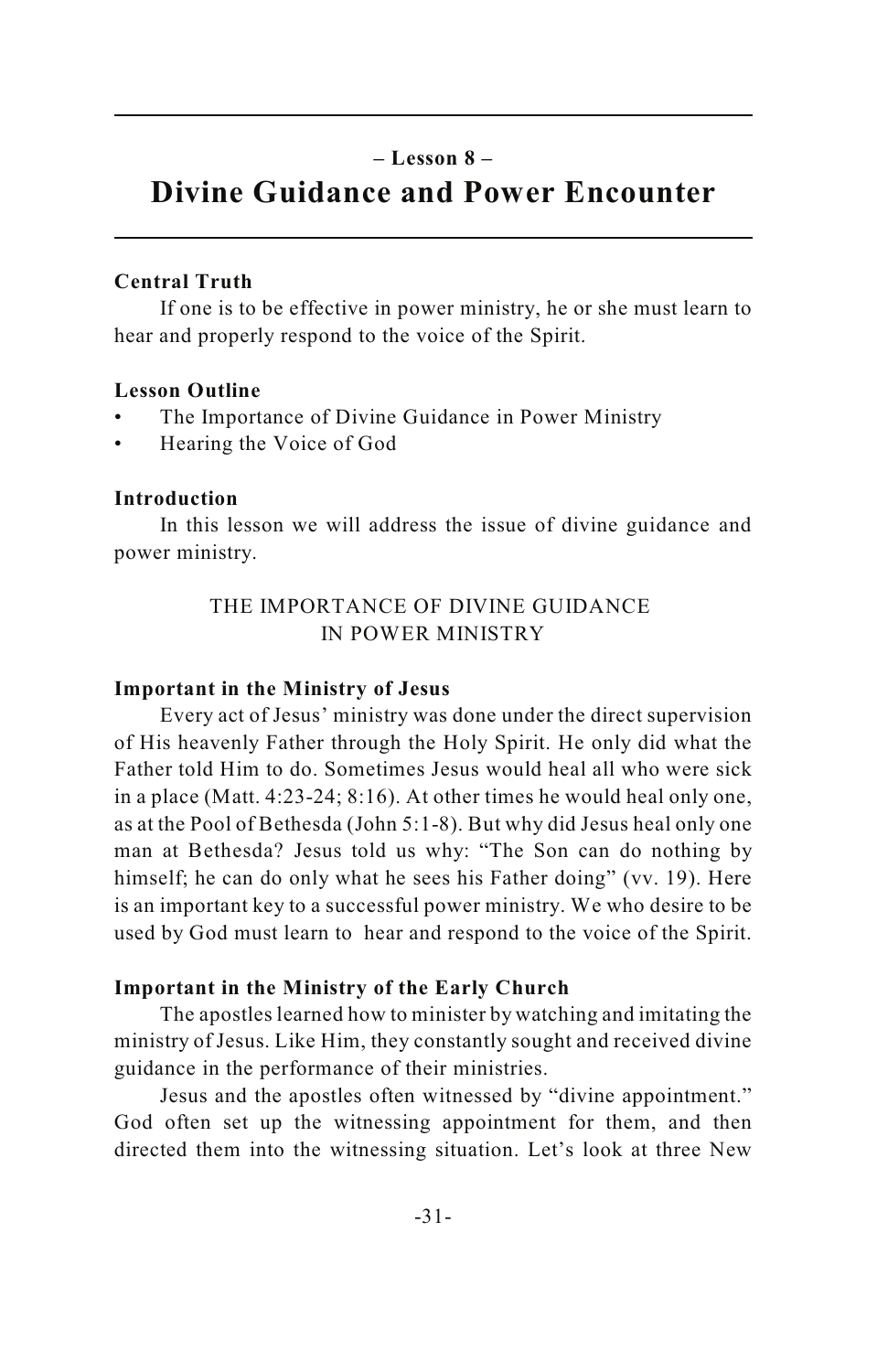#### *Divine Guidance and Power Encounter*

Testament examples of individuals ministering by divine appointment:

*1. Jesus and the Samaritan woman.* (Read John 4:1-42.) In this story Jesus "*had* to go through Samaria" (v. 4). But why? Because His heavenly Father had set up a divine appointment for Him there. There was a woman who needed Him, and a town ready to receive the gospel.

*2. Philip and the Ethiopian eunuch.* (Read Acts 8:26-40.) Philip was sent by the Spirit to Gaza because God had arranged a divine appointment for him with an African man hungry to know the living God. As you read this story, notice how God arranged every circumstance so that the man was ready to hear the message of Christ.

*3. Peter and the household of Cornelius.* (Read Acts 10:1-48.) God arranged a meeting between Peter and the Roman centurion. Having set up the meeting, the Spirit directed both men through visions (vv. 3-4, 10-11) and by speaking directly to Peter (v. 19). If we, like Jesus and the apostles, are going to minister effectively, we too must learn to hear and obey the voice of God.

### HEARING THE VOICE OF GOD

If you will know how to hear the voice of God, understand and apply the following principles:

### **Realize that God is Speaking to You**

God, by His very nature, is a speaking God. Like any loving father, He delights in speaking to His children on a regular basis. In fact, He has probably been speaking to you today! If you are not hearing Him, it could be that you have never learned how to listen to Him.

### **Understand the Ways That God Speaks**

God speaks to His children in at least four ways:

*1. The primary means*. God's primary means of speaking to His children is through His Word, the Holy Bible. If you want to know what God is saying to you, read your Bible. This is the only absolutely reliable means of hearing the God's voice. Any other means must be weighed and judged by this primary means.

*2. Dramatic means.* God sometimes speaks to his children through more dramatic means, such as dreams, visions, angelic visitations, and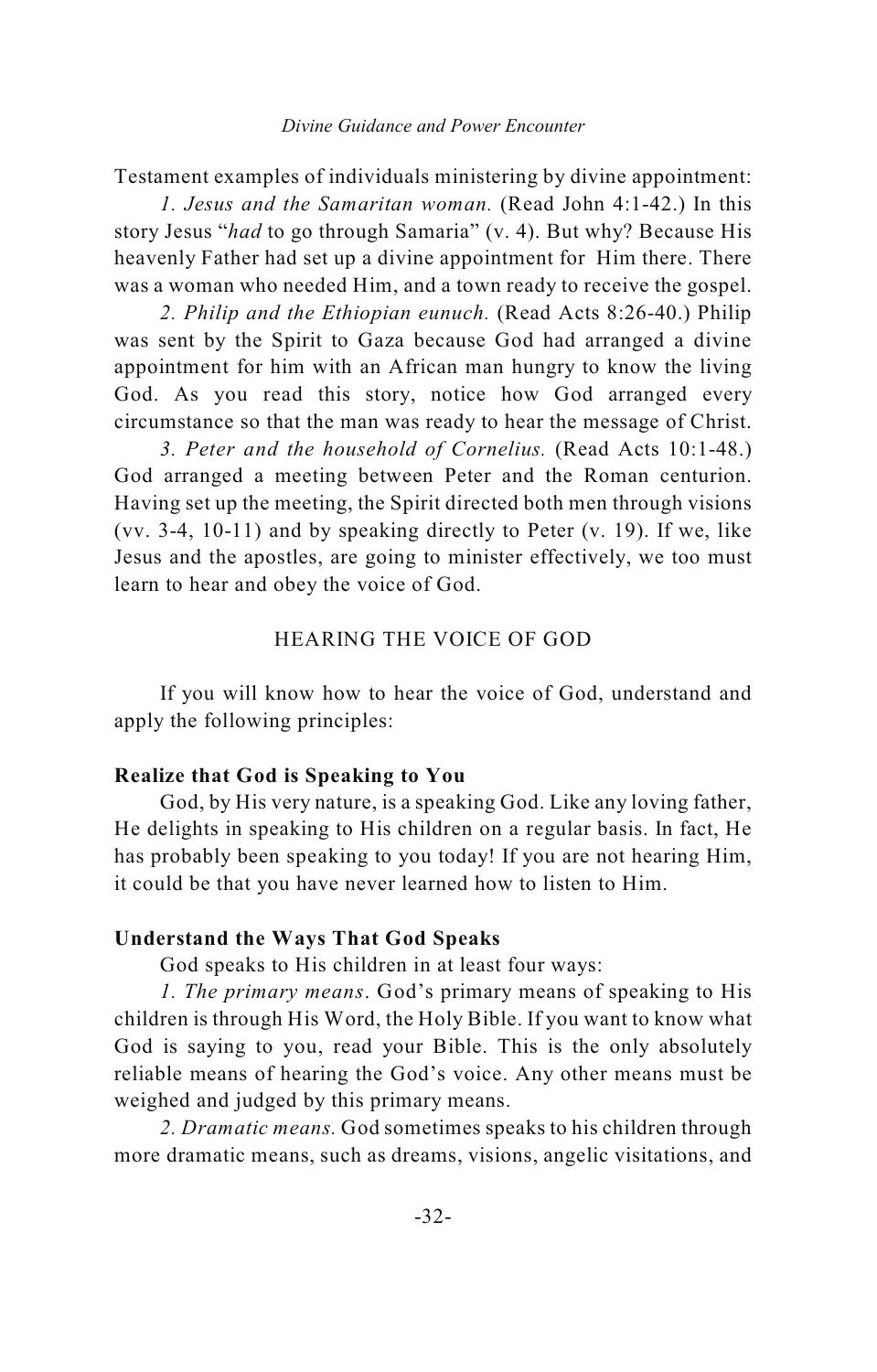#### *Divine Guidance and Power Encounter*

even speaking in an audible voice. Although God at times uses such means, they are not His most common means of speaking—either today or even in the Bible. The best stance we can take concerning these dramatic means is that we should not seek them; however, if God chooses to use them, we should welcome them.

*3. The most usual means.* God's most usual means of speaking to His children is by His Spirit to their spirits. Paul taught that the Spirit of God speaks directly to the spirits of born again Christians (Rom. 8:14, 16). He expanded on this theme in 1 Corinthians 2:9-16 where he taught that, since believers are indwelt by the Spirit of God, they can know the thoughts of God. As God's children, we can expect to regularly hear God speaking to us by this means.

*4. Confirmatory means*. A final way God speaks to us is through confirmatory, or indirect, means. For example, God sometimes arranges the events of our lives to direct us and show us His will. At other times He uses other Spirit-filled believers to speak to us. He may even speak to us through prophetic utterances spoken in the context of a loving body of believers. We must be careful, however, when we feel that God may be speaking to us through others. What is spoken must be in total agreement with the Word of God. And it should only confirm what God has already spoken, or will speak, directly to our own spirits.

### **Prepare Your Heart to Hear God's Voice**

One reason we fail to hear the voice of God when He speaks is that our hearts are not properly prepared to hear Him. Just as a radio receiver must be both plugged in and tuned in before it can receive the signal from the radio station, we, too, must be plugged in and tuned in to the Spirit before we can hear the voice of God.

We get "plugged in" when we are born again (John 3:5-8). Paul said that the new birth unites our spirit with God's (1 Cor. 6:17). When we are filled with the Spirit, we receive more power and become more sensitive to the voice of the Spirit. Once we are plugged in we must tune in to the voice of the Spirit. We tune in to God by totally committing ourselves to Him and to His perfect will for our lives. We must keep our hearts tender and open to Him (Heb. 3:6-7).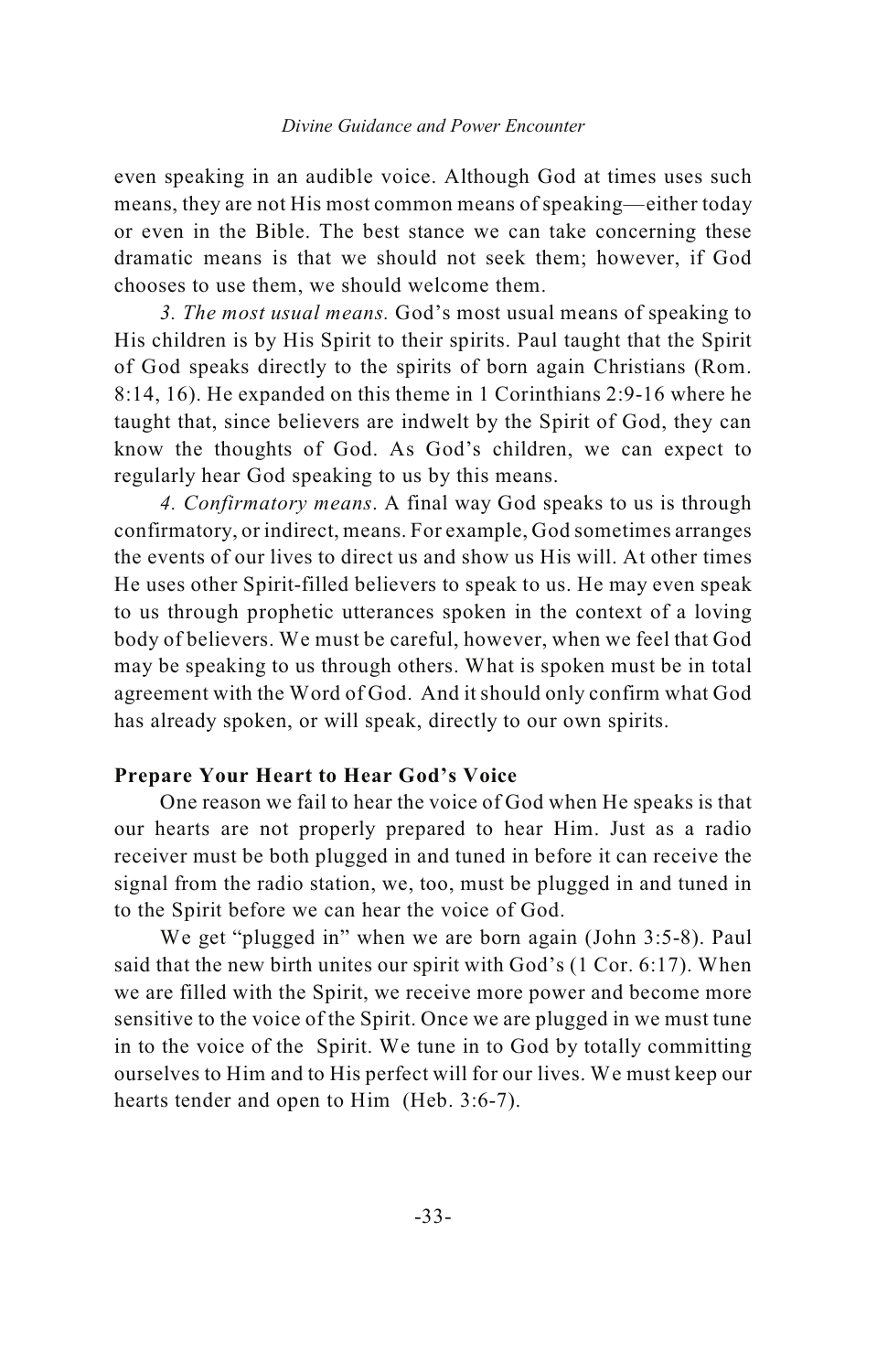### **Learn How to Recognize God's Voice**

Further, if we are to consistently and clearly hear God speaking, we must learn to recognize His voice (see John 10:3-4). As we practice hearing and obeying the voice of the Spirit, we learn to more clearly recognize His voice when He speaks (Heb. 5:14).

### **Test the "Voice" to Prove if It is Truly God's**

It is also essential that we test the "voice" to determine whether or not it is really God who is speaking. The Bible tells us that there are "many kinds of voices in the world" (1 Cor. 14:10, KJV). These voices include human voices—both our own inner voice (our personal thoughts) and outer voices (other people). They also include spiritual voices, including thoughts from God or from evil spirits. We must, therefore, know how to test these voices. If they are not in total agreement with the Word of God, they should be rejected.

### **By Faith, Practice Obeying the Voice of God**

A final principle we must understand is this: if we are to learn how to recognize the voice of God, we must, by faith, begin obeying His voice when we do hear it. As we obey and follow, we learn to better discern the voice of God.

The ability to know and the faith to obey the voice of God are essential requirements for power ministry. We should make it our aim to learn how to do both.

### **Class Discussion**

- 1. What do we mean when we say that Jesus and the apostles often witnessed by "divine appointment?"
- 2. Does God speak to us today? Discuss the four means God uses.
- 3. Has God spoken to your recently. Share your experience with the class.
- 4. What do we mean when we say that we must be "plugged in" and "tuned in" before we can clearly hear the voice of God?
- 5. How can we test to ensure that we are really hearing the voice of God? Why is this important?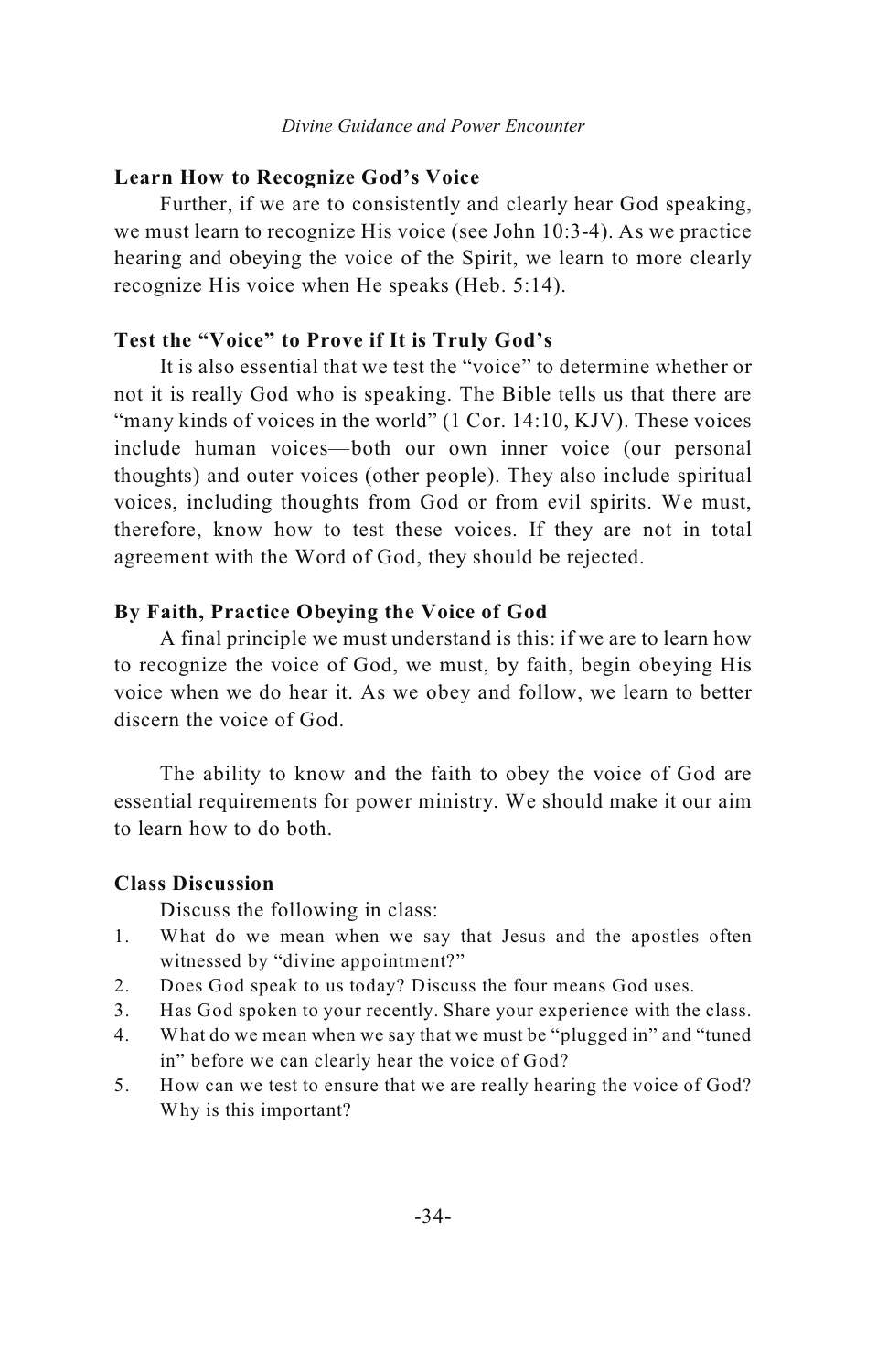### **– Lesson 9 – The Weapons of Our Warfare (Part 1)**

### **Central Truth**

To be effective in power ministry we must understand and know how to use the spiritual weapons that God has give to us.

### **Lesson Outline**

- All the Weapons in God's Armory
- The Specifics of the Whole Armor of God

### **Introduction**

In Lesson 3 we learned that Satan is opposing the advance of God's kingdom in the world. As a result believers are involved in a great spiritual war against the kingdom of Satan (Eph. 6:12). Happily, as Christ's disciples, we have been given the weapons we need to defeat the enemy. Paul wrote, "The weapons we fight with are not the weapons of the world. On the contrary, they have divine power to demolish strongholds" (2 Cor. 10:4). In this and the next lesson we will identify and discuss how each of these spiritual weapons may be used.

### ALL THE WEAPONS IN GOD'S ARMORY

Paul instructs believers to take up "all the weapons in God's armory" (Eph. 6:11, Knox translation). We are to take up these weapons so that we can do battle against the forces of Satan.

### **Our Source of Strength for Battle**

The apostle reminds us that our source of strength is "the Lord and in his mighty power" (v. 10). Nevertheless, in preparation for battle, we must "put on the full armor of God so that [we] can take [our] stand against the devil's schemes" (v. 11).

### **The Purposes of the Whole Armor of God**

Further, Paul tells of two purposes for this spiritual armor: that we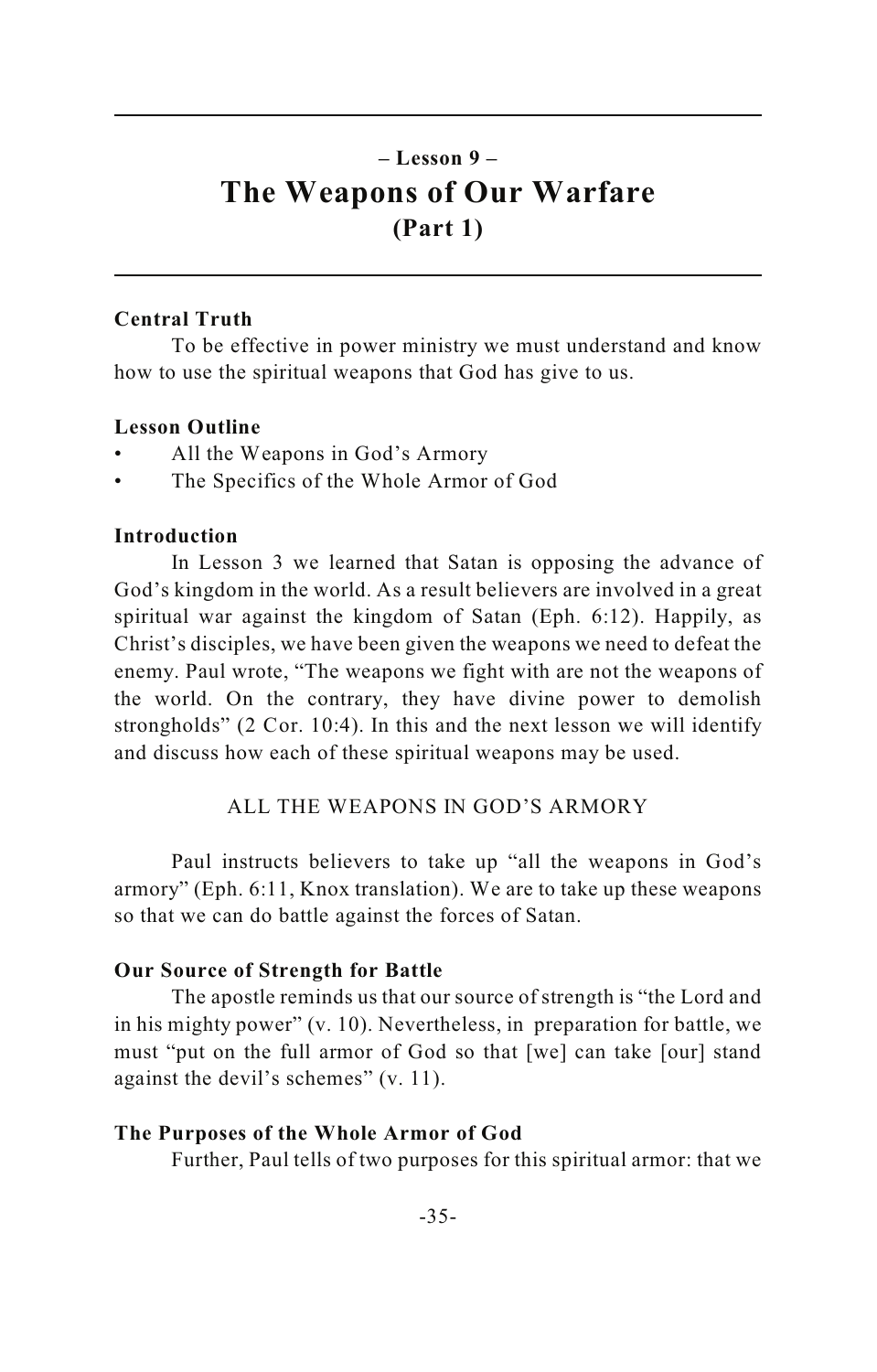#### *The Weapons of Our Warfare: Part 1*

might stand our ground against the enemy's attacks (v. 13), and that we might not fall prey to Satan's "schemes" (v. 11). These schemes include the devil's methods, strategies, and cunning wiles. Let's look at some of the specifics of God's armor.

### THE SPECIFICS OF THE WHOLE ARMOR OF GOD

Paul used the arming of a Roman legionnaire as a means of illustrating the various items in the Christian's spiritual arsenal:

Stand firm then, with the belt of *truth* buckled around your waist, with the breastplate of *righteousness* in place, and with your feet fitted with the *readiness* that comes from the gospel of peace. In addition to all this, take up the shield of *faith,* with which you can extinguish all the flaming arrows of the evil one. Take the helmet of *salvation* and the sword of the Spirit, which is the *word of God.* And *pray in the Spirit* on all occasions with all kinds of prayers and requests. With this in mind, be alert and always keep on praying for all the saints. (Eph. 6:14-18, emphases added)

You will notice that seven key words and phrases have been emphasized in the above passage. Each word or phrase speaks of a powerful weapon the Christian's arsenal. They represent seven ways we can arm ourselves to do spiritual battle with the devil:

### **Armed with Truth**

First, we are to be armed with truth. To put on the belt of truth could mean two things: It could mean that we are to be armed with the Word of God, which is truth (John 17:17). It could also mean that we are to arm ourselves with truthfulness, that is, with honesty and integrity.

Against what scheme of Satan can the weapon of truth be used? It can be used against his evil lies. Remember, he is a liar, and the father of all liars (John 8:44). We can stand against his lies by proclaiming the truth of God's word and by living lives of honesty and integrity before God and men.

#### **Armed with Righteousness**

In our battles with evil we are also to be armed with righteousness.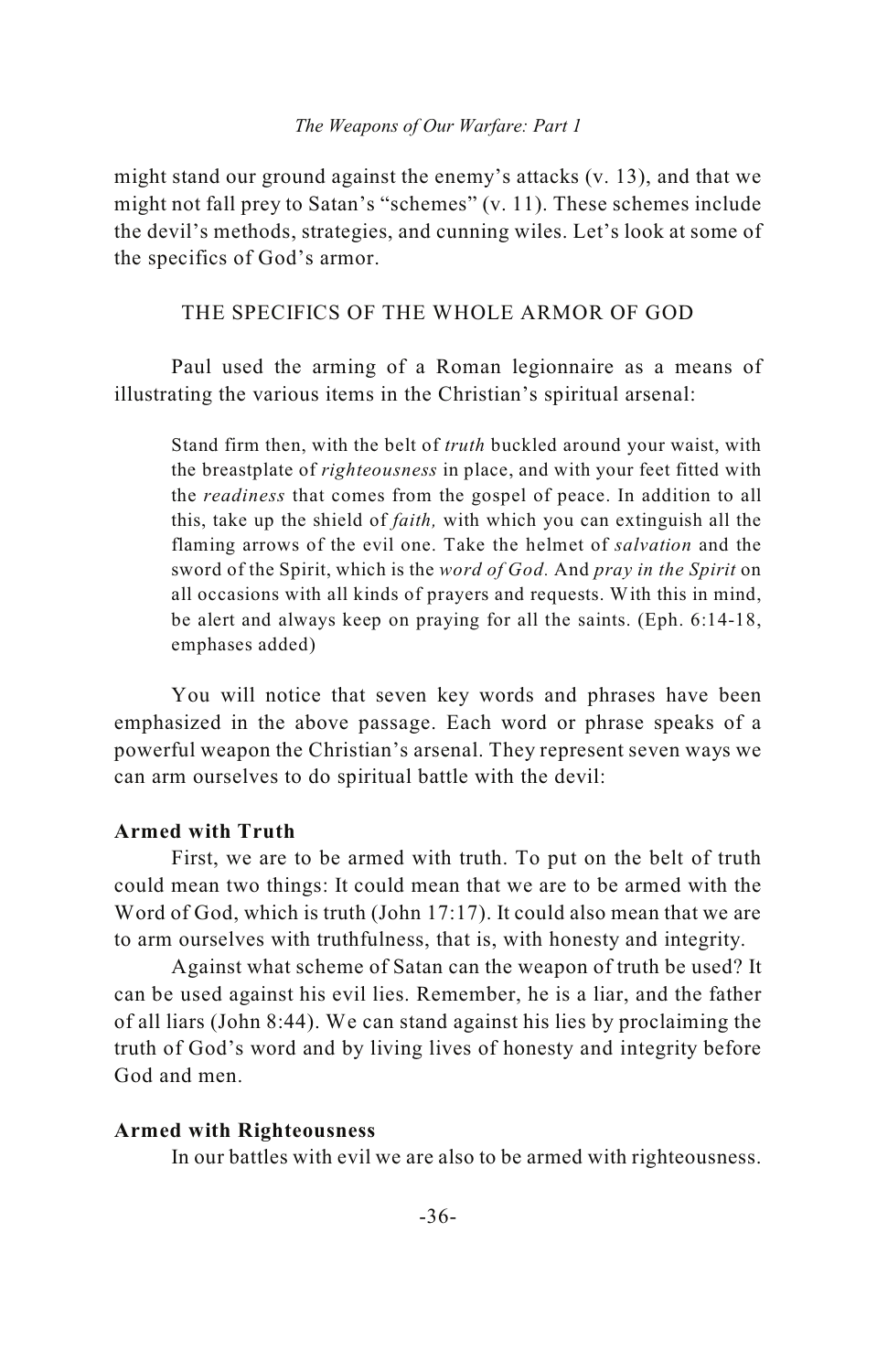Righteousness involves both right relationship and right living. We can be truly righteous only if we are in right relationship with God through Jesus Christ. As a result of this relationship we are to live clean and holy lives. By putting on righteousness, we will be able to withstand Satan's tentacles of wickedness that have defeated so many.

### **Armed with Readiness**

Next, we are to be armed with readiness. That is, we are to be vigilant and constantly alert for the attacks of the enemy (1 Pet. 5:8). This readiness is produced by the hearing and obeying gospel (see also, Eph. 4:15). The proclamation of the gospel alerts, prepares, and equips people for the enemy's tactics.

### **Armed with Faith**

The faith we are to take up includes saving faith, that is, a basic trust in God's provision of salvation through the atoning work of Christ on the cross. The weapon of faith, however, goes beyond saving faith. It also includes faith that aggressively reaches out and takes what God has promised. Such faith can be used as a shield to "extinguish all the flaming arrows of the evil one" (Eph. 6:16), including unsought and unholy thoughts, desires to disobey, rebellious suggestions, lust, and fear.

Faith is also a powerful offensive weapon which the Spirit-filled believer can use to defeat the enemy. Hebrews 11 tells of men and women of old who used faith to win victories and conquer kingdoms. Through faith they "became powerful in battle and routed foreign armies" (v. 34). In fact, the entire Bible is full of stories of such people who used faith as a mighty weapon to advance the kingdom of God in the earth. We, too, must learn to use this powerful spiritual weapon.

### **Armed with Salvation**

A fifth weapon in the Christian's arsenal is the weapon of salvation. Here, we should interpret salvation in the broadest sense. This includes, not only of salvation from sin and hell, but also of any salvation or deliverance that comes from God, including deliverance from demons, danger, sickness, and death.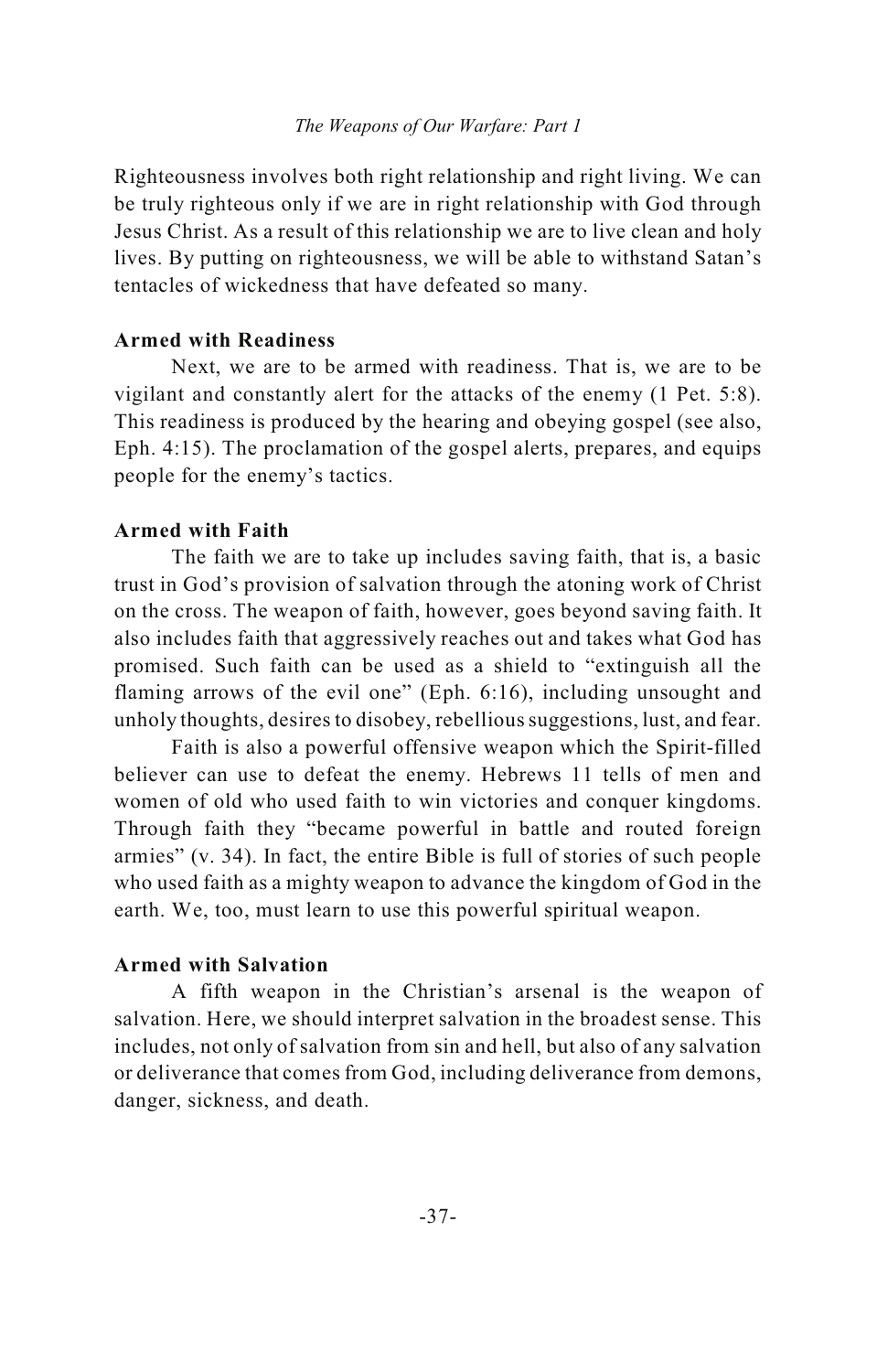### **Armed with the Word of God**

The Word of God is one of our most powerful spiritual weapons. Paul called it the "sword of the Spirit." We arm ourselves with the Word of God by learning, memorizing, and proclaiming the message of the Christ. The word of God in this passage could also be a personal "word" that we might receive from the Spirit. It could be a specific passage of Scripture that the Lord impresses on our hearts, or it could also be a revelation from God to meet a special need, including a word of knowledge or a word of wisdom (1 Cor. 12:8).

This weapon can be used for both offensive and defensive battle. It can be used as an offensive weapon when it is preached and taught under an anointing of the Spirit. It can be used as a defensive weapon to counter Satan's attacks, as did Jesus in the wilderness (Luke 4:1-13).

### **Armed with Prayer in the Spirit**

A final spiritual weapon mentioned in Ephesian 6 is "prayer in the Spirit" (v. 18). This means any kind of Spirit-anointed, Spirit-directed prayer. It includes intercessory prayer in tongues (compare 1 Cor. 14:14 with Rom. 6:26). Praying in the Spirit is a powerful spiritual weapon. Paul tells us to never put this weapon down (v. 18). As the spiritual warrior prays in the Spirit, many blessings follow: his mind is renewed, his spiritual life is strengthened (1 Cor. 14:4), his faith is built up (Jude 20), and he prays according to the will of God (Rom. 8:27).

In the next lesson we will continue our study of the spiritual weapons.

### **Class Discussion**

- 1. Describe the war the church is involved in.
- 2. Why is it necessary to use spiritual weapons to fight this war?
- 3. To whom do we look as our source of strength for the battle? What must we do ourselves?
- 4. Why is it important that we put on the whole armor of God?
- 5. Share with others how you used one of the spiritual weapons named in Ephesian 6 to defeat the enemy?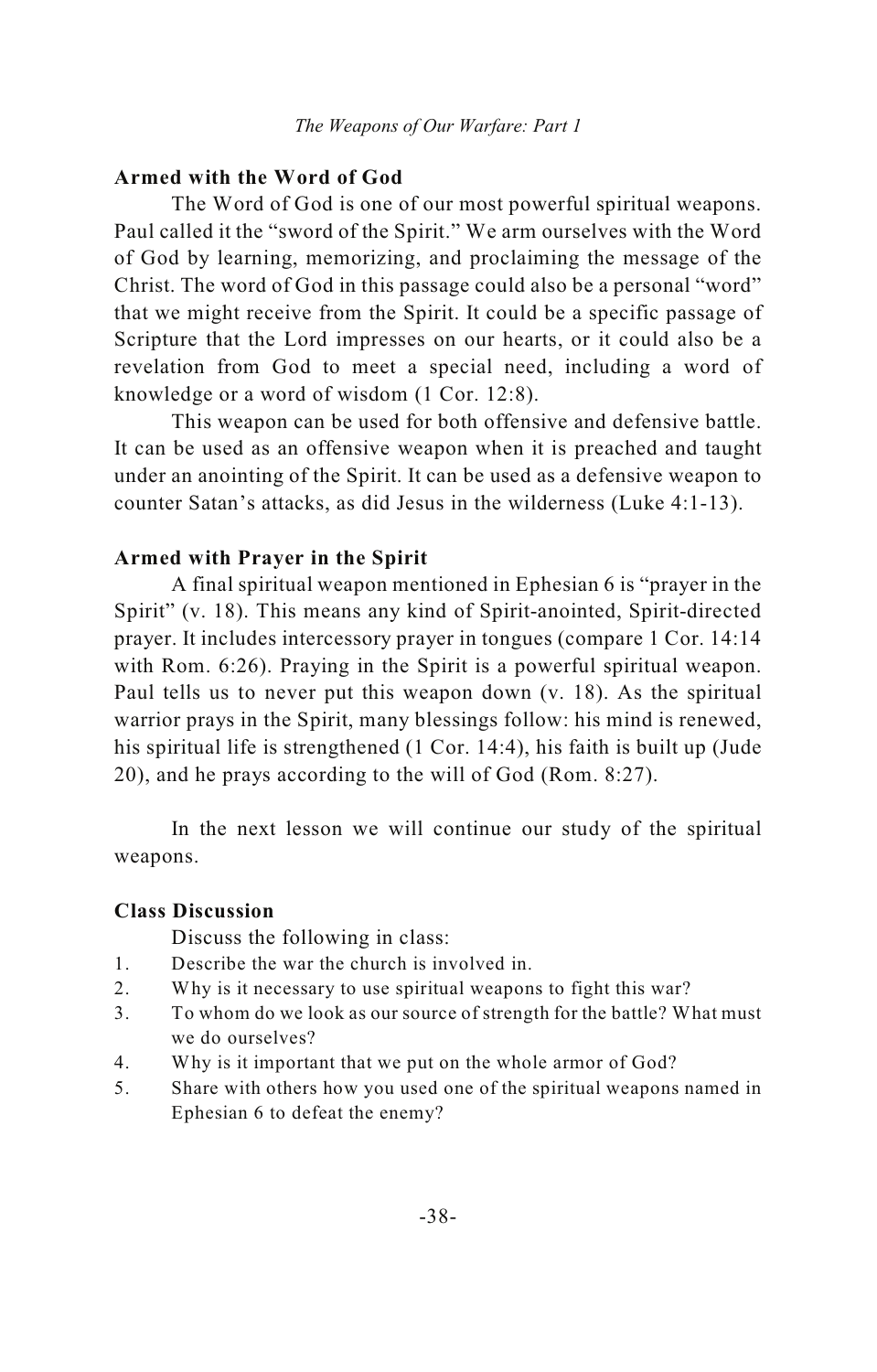### **– Lesson 10 – The Weapons of Our Warfare (Part 2)**

### **Central Truth**

To be effective in power ministry we must understand and know how to use the spiritual weapons that God has give to us.

### **Lesson Outline**

• Seven More Powerful Spiritual Weapons

### **Introduction**

In this lesson we continue our study of spiritual weapons which we began in the last lesson. We will discuss seven other powerful spiritual weapons at the disciple's disposal.

SEVEN MORE POWERFUL SPIRITUAL WEAPONS

### **The Weapon of Fasting**

When used properly, the weapon of fasting is a powerful spiritual weapon. It is to be used along with the weapon of prayer (which was discussed in the last lesson).

Mark tells the story of a demon-possessed boy (9:9-29). In this story Jesus' disciples tried unsuccessfully to cast the demon out of the boy. When the boy's father saw Jesus coming, he ran to Him, and pleaded with Him to deliver the boy. In response Jesus commanded the demon to leave, and the boy was set free. Later, Jesus' disciples asked Him, "Why could we not cast him out?" Jesus answered them, *"This kind* can come out by nothing but prayer and fasting" (Mark 9:29 NKJV, emphasis added). *This kind* of demon still exists, and prayer with fasting is often the only means to victory over such evil spirits.

There are at least four biblical reasons we need to employ the powerful spiritual weapon of fasting:

- 1. to help gain audience with God (Ezra 8:23)
- 2. to set the captives free (Isa. 58:6)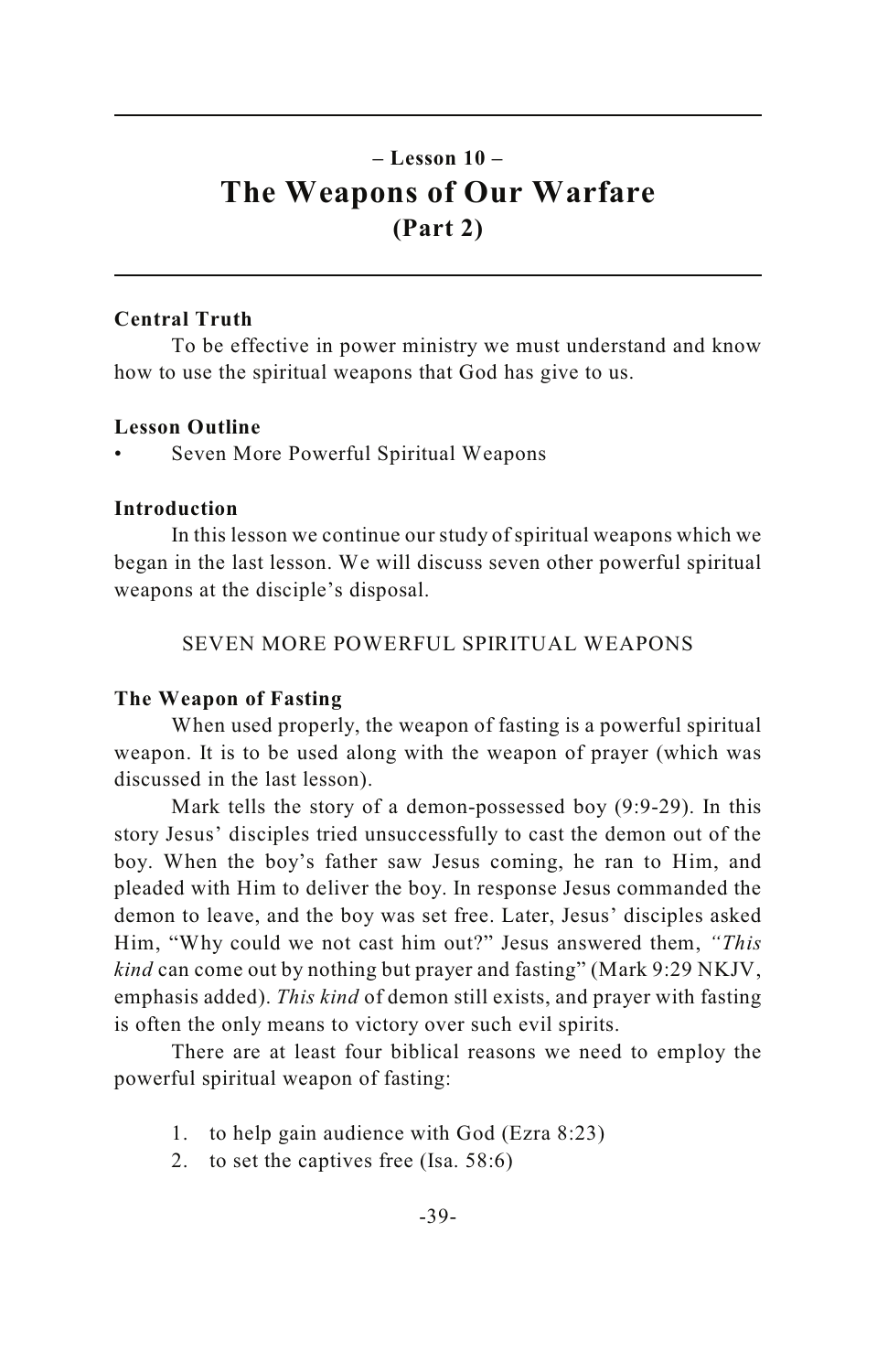### *The Weapons of Our Warfare: Part 2*

- 3. to gain wisdom and understanding (Dan. 9:2-3, 21-22)
- 4. to find the will of God in a given matter (Acts 13:2).

Take time to look up and meditate on each of the above references. It will help you to understand how powerful the weapon of fasting is.

### **The Weapon of Praise**

Praise is another weapon available to disciples. Great spiritual power is generated through Spirit-inspired praise. When the children of Israel shouted, the walls of a Jericho fell (Josh. 6:16-20). When the singers of Jehoshaphat began to sing and praise the beauty of God's holiness, God came on the scene and set ambushes against the enemies of Israel (2 Chron. 20:1-26). As Paul and Silas prayed and sang hymns to God at midnight in a Roman prison, the power of God was manifested: "Suddenly there was such a violent earthquake that the foundations of the prison were shaken. At once all the prison doors flew open, and everybody's chains came loose" (Acts 16:26). As we praise God, His presence and power enter into our situation (Psa. 22:3, NKJV), and our enemy is confused and routed. Praise is a powerful weapon at the believer's disposal.

### **The Weapon of Love**

Love is another of our powerful spiritual weapons. Genuine love has amazing power in directing men and women to Christ. Some, who cannot be won by our logical arguments, or even our manifestations of power, can be won to Christ through simple demonstrations of Christian love. Saul of Tarsus was, in part, persuaded to turn to Christ because of the powerful demonstration of love he witnessed in Stephen. As the stones beat out Stephen's life, he prayed, "Lord, do not hold this sin against them" (Acts 7:60). This amazing demonstration of love had a great impact on Saul's mind and prepared him for his eventual encounter with the risen Christ on the Damascus Road. Paul tells us one way we may use this weapon of love:

Do not repay anyone evil for evil. Be careful to do what is right in the eyes of everybody… If your enemy is hungry, feed him; if he is thirsty, give him something to drink. In doing this, you will heap burning coals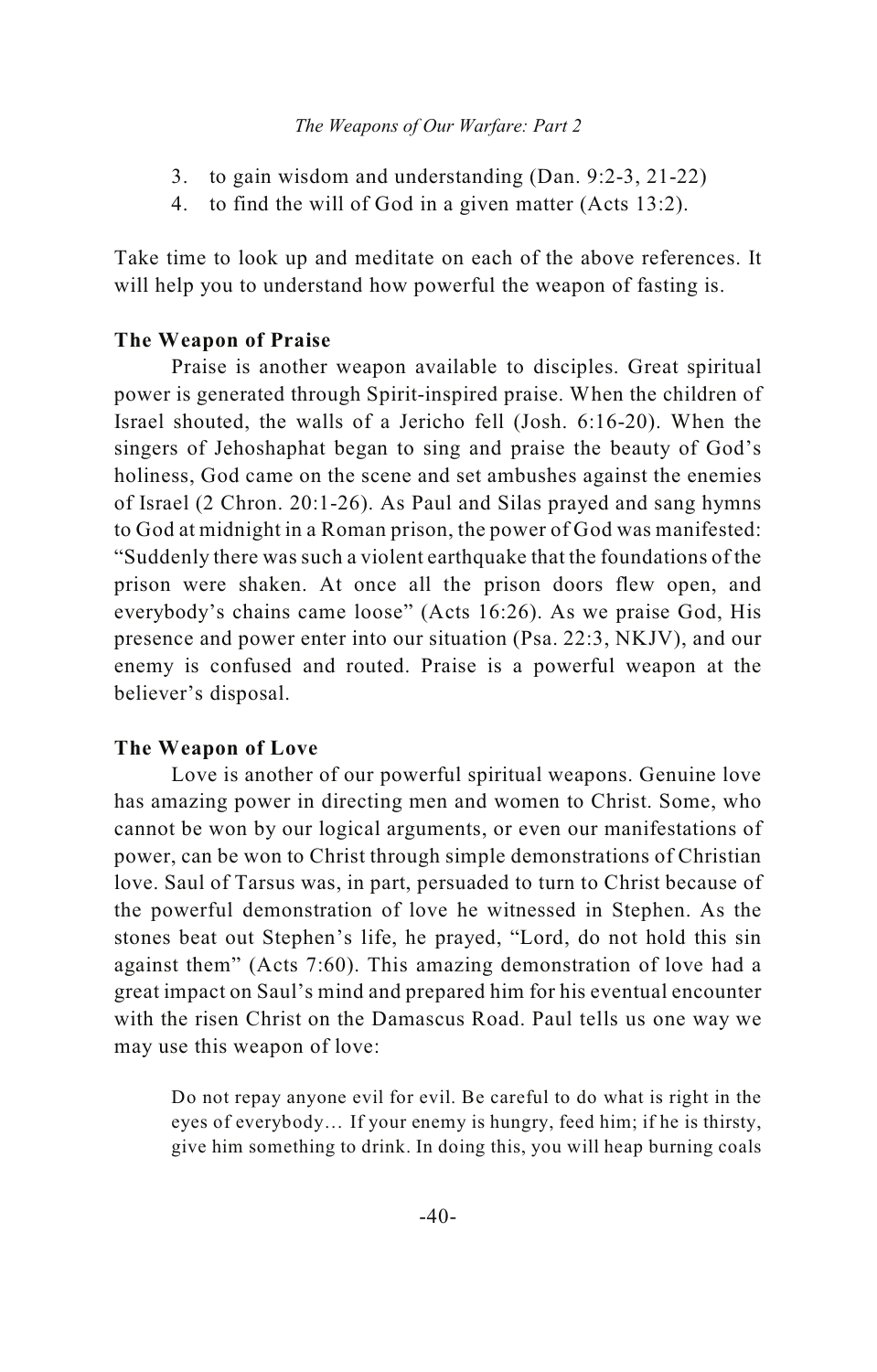on his head. Do not be overcome by evil, but overcome evil with good. (Rom. 12:17, 20-21)

Thus, evil can be overcome by good, and men and women won to Christ with the powerful weapon of love.

### **The Weapon of the Holy Spirit**

Jesus promised His followers power when the Holy Spirit came upon them (Acts 1:8). He was speaking about an experience He called the baptism in the Holy Spirit (v. 4). This clothing of "power from on high" is an indispensable weapon for spiritual warfare, and should be earnestly sought for and received by every believer (Luke 24:49; Acts 1:8).

### **The Weapons of the Gifts of the Spirit**

One primary reason the spiritual gifts were given to the church is that believers might do spiritual warfare, as is discussed in Lesson 7. Through these gifts the army of God is able to receive orders and directions from its Commander-in-Chief (revelation gifts), speak powerful words from heaven (prophetic gifts), and release the power of God against the enemy (power gifts).

### **The Weapon of Jesus' Name**

Jesus has also given to us His name as a spiritual weapon to be used against the forces of evil. All the authority of heaven stands behind Jesus' name. When we use His name as He has directed, we speak with great authority. The powers of hell must yield to that name that is above every name (Phil. 2:9-11). Jesus taught us to pray in His name:

I tell you the truth, anyone who has faith in me will do what I have been doing. He will do even greater things than these, because I am going to the Father. And I will do whatever you ask in my name, so that the Son may bring glory to the Father. You may ask me for anything in my name, and I will do it. (John 14:12-14)

In that day you will no longer ask me anything. I tell you the truth, my Father will give you whatever you ask in my name. Until now you have not asked for anything in my name. Ask and you will receive, and your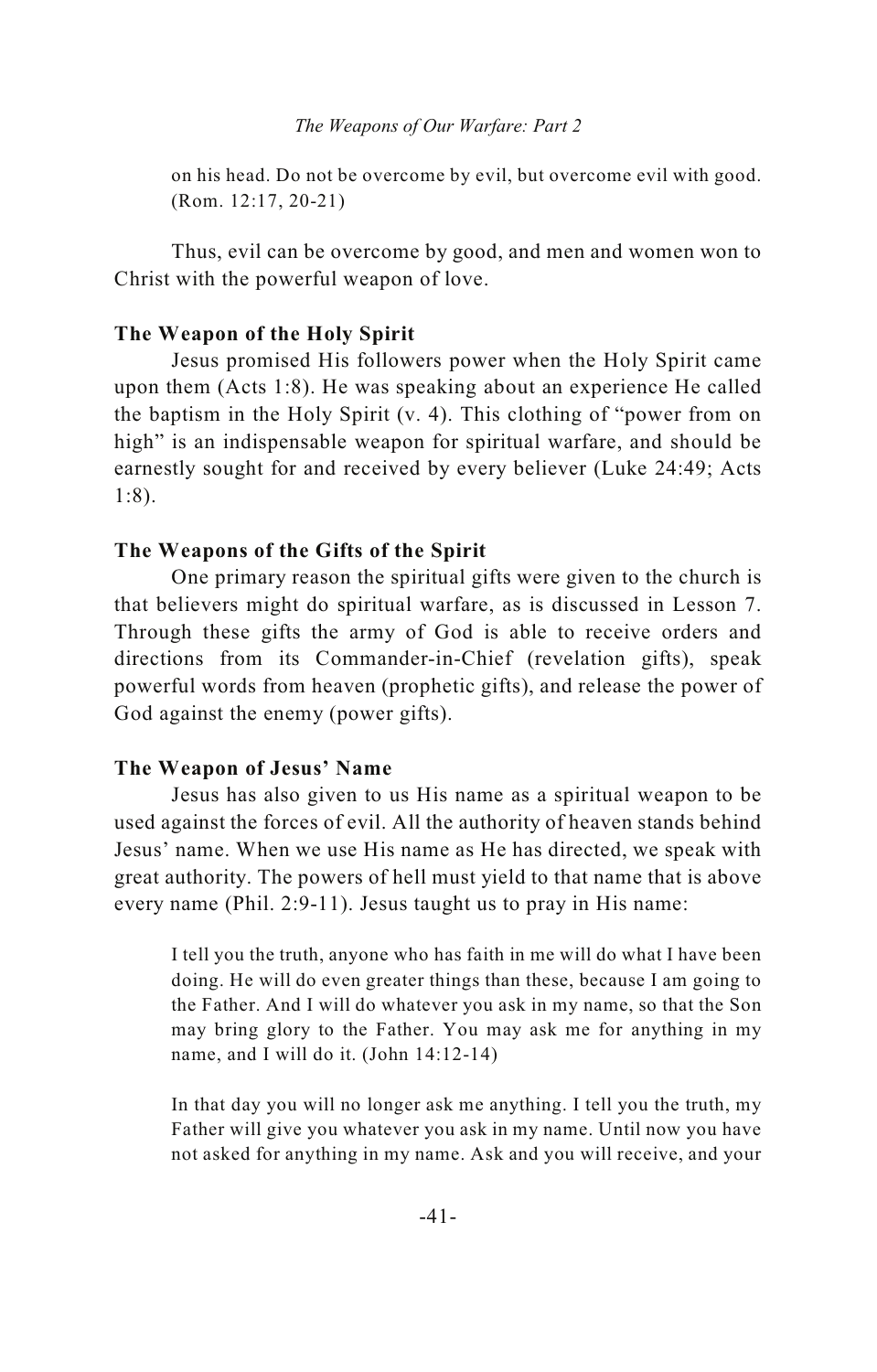### *The Weapons of Our Warfare: Part 2*

joy will be complete (John 16:23, 24).

The apostles often used the name of Jesus to heal the sick, cast out demons, and to do the works of Jesus (Acts 3:6; 9:27; 16:18). We, too, can use this powerful spiritual weapon with the same results.

### **The Weapon of the Gospel**

The gospel, that is, the message of Christ, is a mighty spiritual weapon, as was discussed in Lesson 4. Paul called it "the power of God for the salvation of everyone who believes" (Rom. 1:16). He said that it has the power to create faith in the hearts of those who hear it preached (Rom. 10:17; see also Mark 4:26-29). As the gospel is preached, the power of God is released. What a powerful weapon is the proclamation of Christ!

God has given us many powerful spiritual weapons that we may use to confront and defeat the powers of Satan. As His spiritual warriors, we must set ourselves to learn how to effectively wield each one.

### **Class Discussion**

- 1. Discuss four benefits of using the weapon of fasting.
- 2. Jesus spoke of "this kind" of demon. Does this mean that there are various kinds of demons? Give reasons for your answer. Is it important to understand this truth? Why?
- 3. According to Luke 24:49 and Acts 1:8 what happens to a Christian when he or she is filled with the Holy Spirit?
- 4. State one important reason why Christ has given spiritual gifts to His church.
- 5. Review the seven spiritual weapons discussed in the lesson. Share with the class how you used one of these weapons to defeat the devil.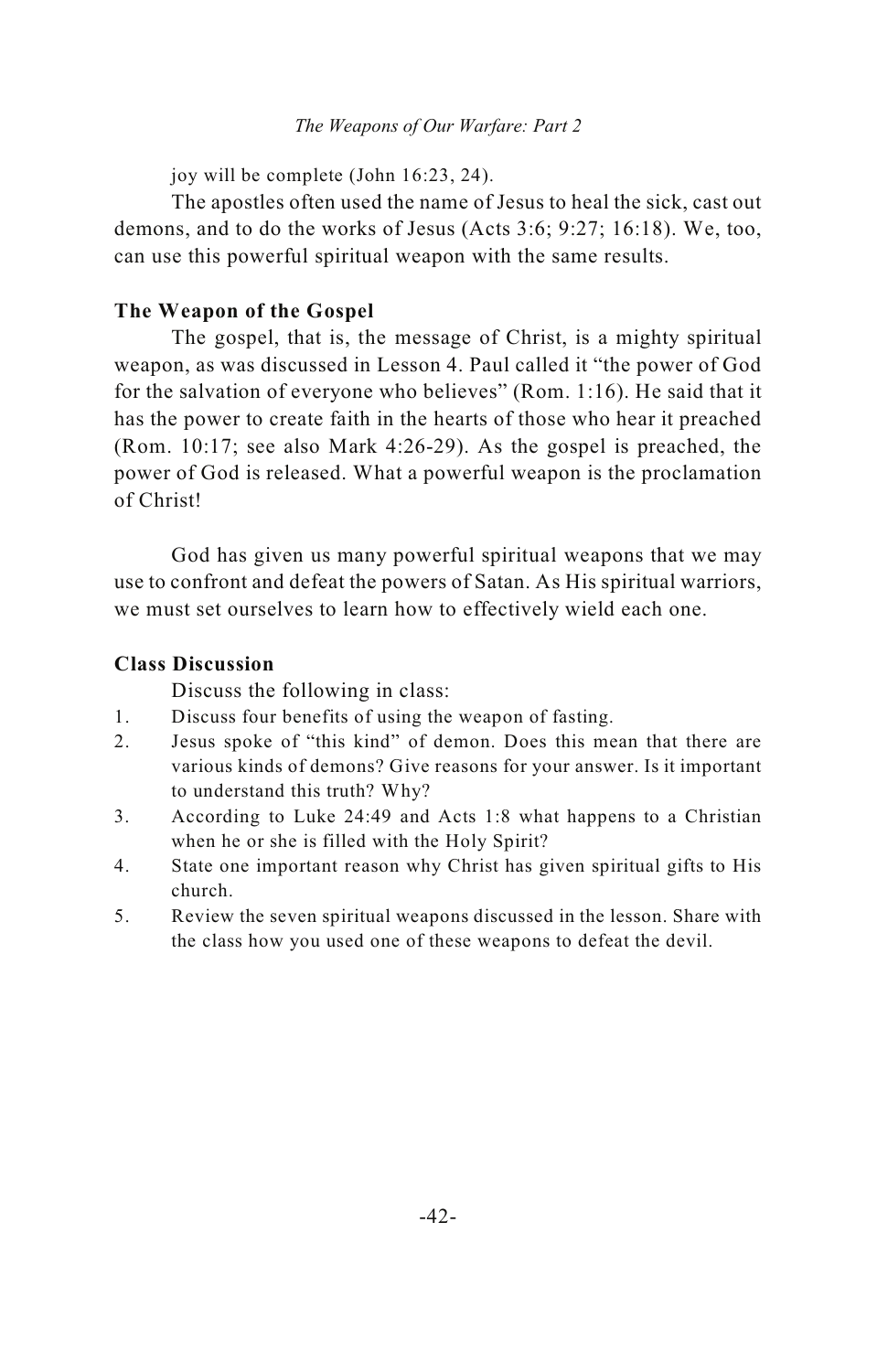### **– Lesson 11 – How to Heal the Sick**

### **Central Truth**

Jesus is our model of how to be used by God in healing the sick.

### **Lesson Outline**

- Preliminary Considerations
- How to Heal the Sick

### **Introduction**

In this and the final three lessons of this study we will discuss the practical "how to's" of power ministry. This lesson will discuss how each of us may be used by God in healing those who are sick and afflicted.

### PRELIMINARY CONSIDERATIONS

Before we discuss the particulars of how to heal the sick, we will direct our attention to three preliminary considerations:

### **The Healing Environment**

When a Christian worker approaches a healing encounter he or she should give careful consideration to the healing environment, that is, the spiritual atmosphere surrounding a ministry encounter.

Luke spoke of such an environment attending the healing ministry of Jesus: "Great crowds of people came to hear him and to be healed of their sicknesses… And the power of the Lord was present for him to heal the sick" (Luke 5:15,17). Notice how Jesus ministered healing in an atmosphere filled with the divine Presence: "the power of the Lord was present." Before He raised Jairus' daughter from the dead, He changed the spiritual environment by putting the unbelieving mourners out of the room (Mark 5:39-42)*.* Peter did much the same thing when he raised Dorcas from the dead (Acts 9:40). On one occasion Jesus was hindered in His healing ministry because of an atmosphere of unbelief (Mark.6:5- 6, ref. Matt.13:58). These incidents reveal two important aspects of a healing environment: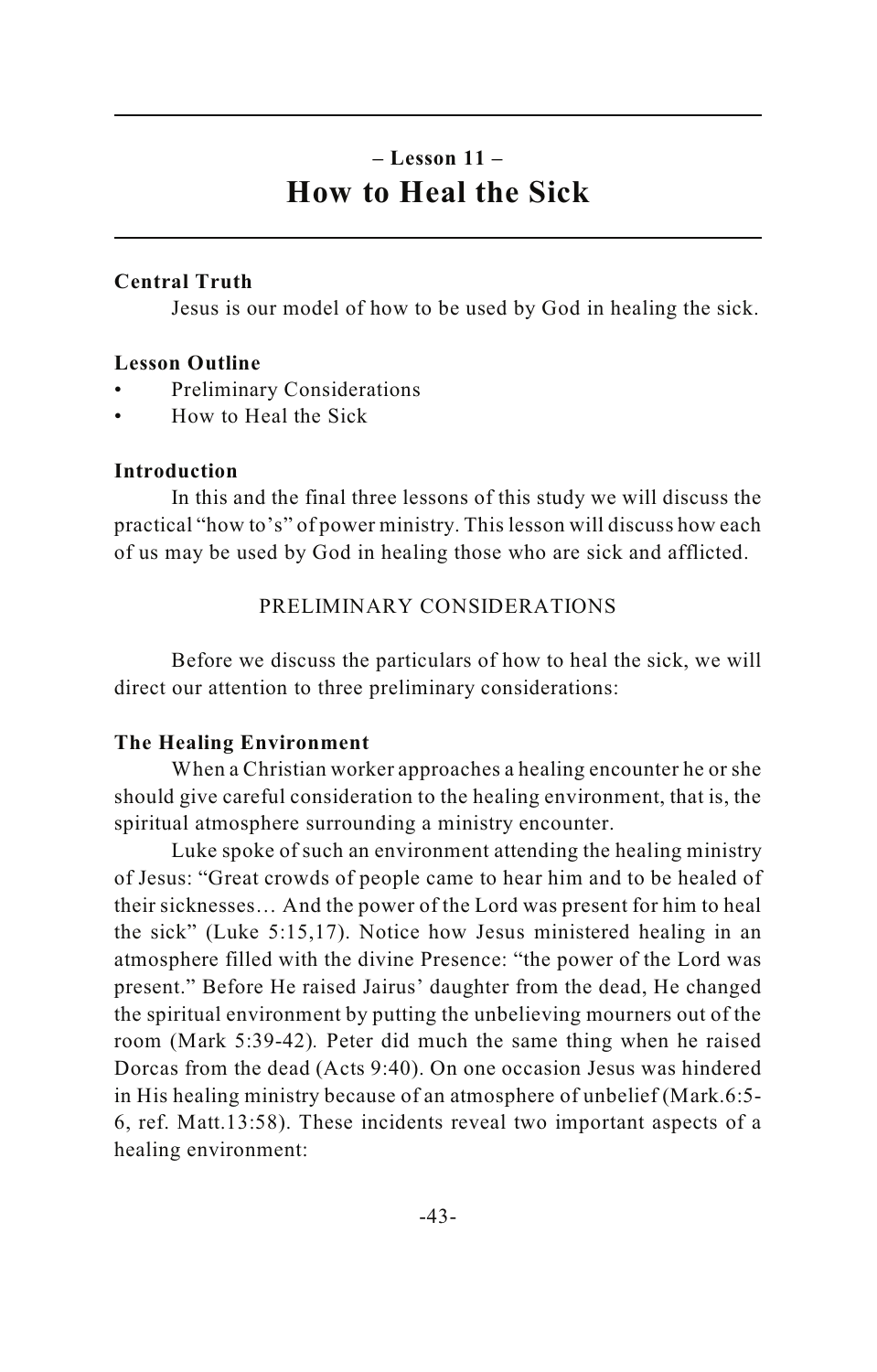#### *How to Heal the Sick*

*1. The manifest presence of God*. The manifest presence of God is the felt or observable presence of God, such as accompanied the ministry of Jesus (Luke 5:17). Other biblical examples of the manifest presence of God are Exodus 3:1-6; 2 Chronicles 7:1-3, Luke 2:8-9, Acts 2:1-13, 4:31, and 1 Corinthians 14:22-25.

*2. Expectant faith*. Expectant faith is the kind of faith exhibited by the sick woman who said, "If I just touch his clothes, I will be healed" (Mark 5:28). It is the faith that is present when people anticipate a miracle from God.

### **Approaching a Healing Encounter**

As a Christian worker approaches a healing encounter he or she should ask God for a fresh infilling of the Holy Spirit. He should remind himself of who Jesus is, what He has done, and what He has told us to do. He should also pray frequently in the Spirit, constantly listening for the Spirit's voice to direct him.

### **How the Anointing for Ministry Comes**

Spiritual gifts are released as "anointings" of the Holy Spirit, as previously discussed. When these anointings come, the Christian worker may sense an inner surge, or a sudden infusion of power. Some testify that the anointing to heal comes with a feeling of deep compassion for the one being ministered to, or a full assurance that the work will be done (see Mark 1:41). However the anointing comes to you personally, you will sense in your spirit that the Spirit of God is working in the situation.

### HOW TO HEAL THE SICK

It is helpful to see the healing encounter as a three-step process. Each step will seek to answer one of three questions: What is the person's real need? How will the Christian worker proceed with ministry? And, how will he or she advise this person after the ministry engagement?

#### **Three Step Pastoral Model for Healing the Sick**

*Step 1: the Interview.* Step one in the healing encounter is to talk with the person seeking healing in order to discover what the real need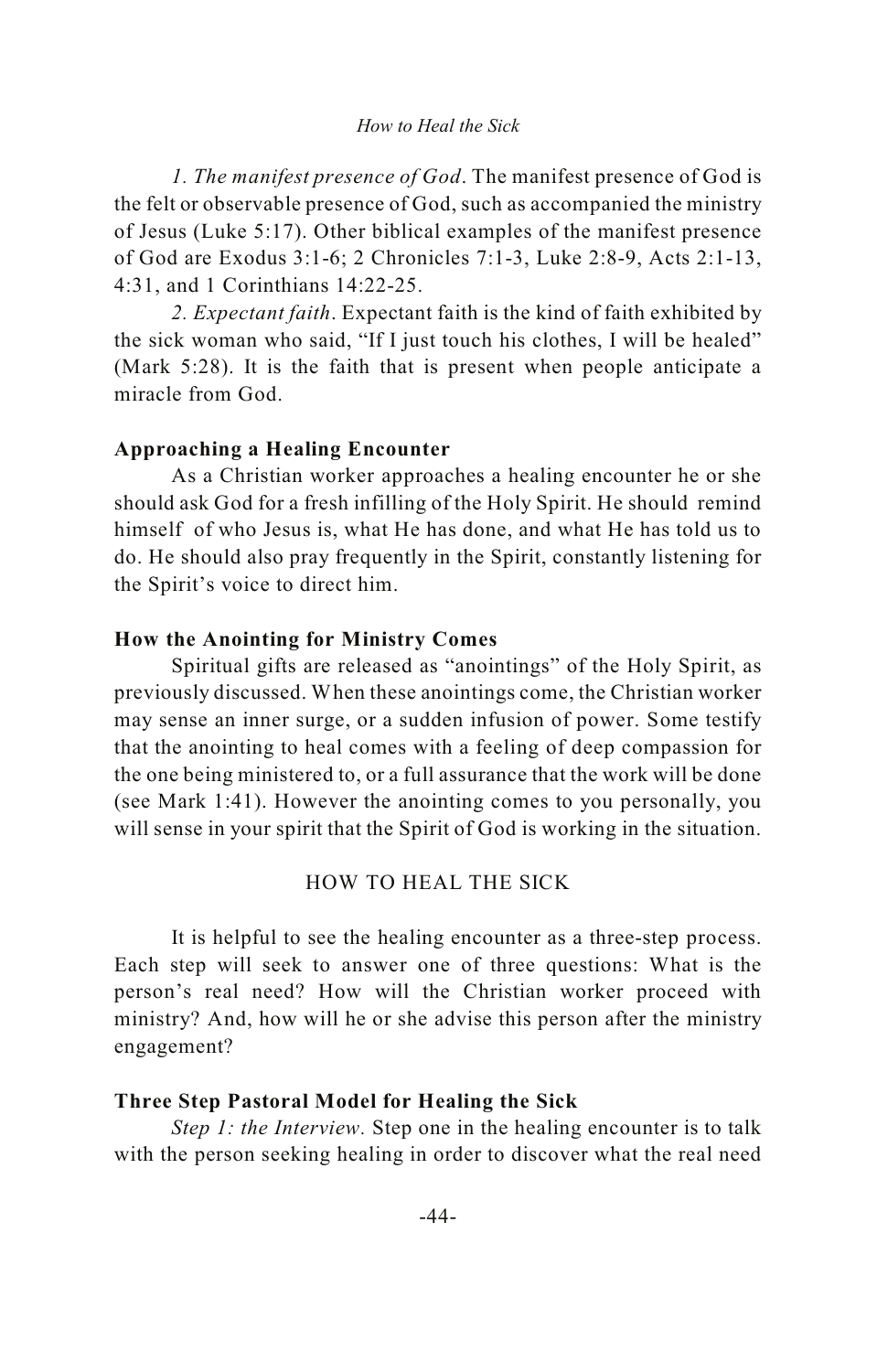is. Does the person need healing, deliverance, or just counseling? Once the person's need is determined, a decision must be made on how to proceed with ministry, that is, what scriptural method should be used? At this point in the ministry engagement it is important that the Christian worker remain sensitive to the voice and leading of the Holy Spirit.

*Step 2: Ministry Engagement.* The Christian worker now acts based on his interview decision. He should ask the Holy Spirit to come and manifest His power. He can then minister healing through the laying on of hands, words of faith, commands of faith, declarations, petitions, teaching, the release of power, the prayer of agreement, binding and loosing, or some other biblical method. The Christian worker should remain constantly sensitive to what God is doing, watching for indications of the Spirit's work. He should at all times follow the Spirit's leading. Sometimes healing is a process and takes time (Mark 8:22-25). He should therefore continue to pray until the person is healed or he senses a release from the Spirit to stop.

*Step 3: Post-prayer Guidance.* Our ministry is not finished until we have given post-prayer guidance to the person we have just prayed for. Jesus often gave such guidance (Mark 5:19; John 5:14; 9:35-39). If the person has received healing, encourage him to continue in faith and obedience. If he is only partially healed, encourage him to trust God for the completion of the healing. If he doesn't receive healing, assure him of God's continuing love and Christ's healing power. Let him know that you will continue to pray and believe God with him for his healing.

### **How Jesus Healed the Sick**

How did Jesus heal the sick? This is an important question because He is our example for ministry. As we observe the healing ministry of Jesus, we can discover a pattern for our own healing ministries. Jesus healed the sick in several ways:

- 1. By commanding the sick person to do something (Mark 3:5; Luke 7:14; John.5:8).
- 2. By commanding demons to leave (Mark 1:25; 5:8; Mark 9:25).
- 3. By speaking directly to the illness or condition (Matt. 8:3; Mark 7:34: 8:41; Luke 18:42).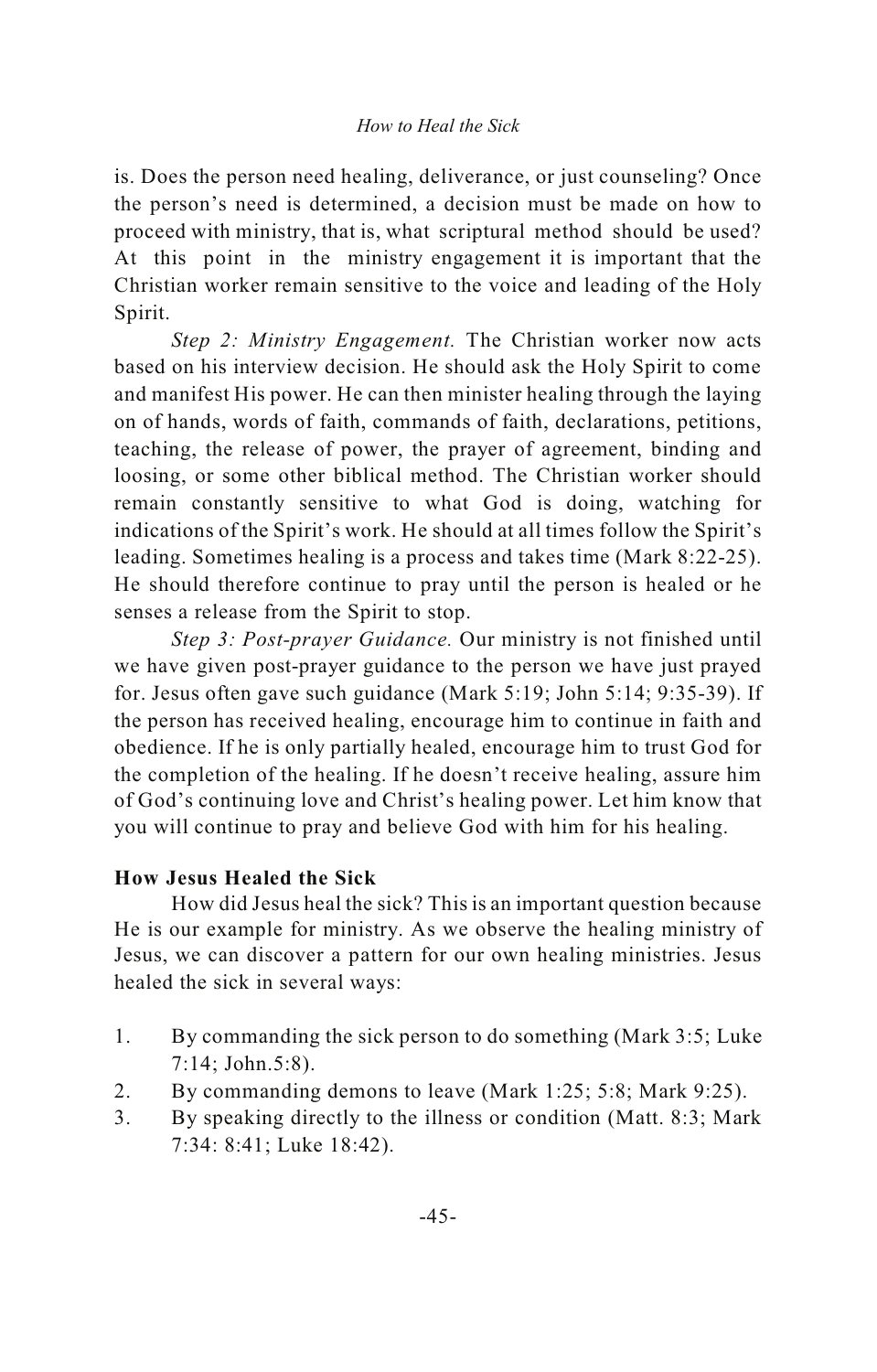### *How to Heal the Sick*

- 4. By acknowledging of the faith of the recipient (Matt. 8:22).
- 5. By simply stating that the healing had taken place (Luke 13:12; John 5:50).
- 6. By touching or laying hands on the sick person (Matt. 8:15; 20:34; Mark 7:33-35; Luke 4:40).
- 7. By responding to faith (Matt. 10:52; 15:28; Mark 2:5).
- 8. By showing compassion (Matt. 14:14; Mark 1:41-42; Luke 7:13- 15).
- 9. Through a release of power *(dunamis)* (Luke 6:19; 8:46).

### **The Name of Jesus**

A careful examination of the healings performed by the disciples in the book of Acts shows that they often imitated and duplicated the methods of Jesus. There was, however, one important addition: they did it in the name of Jesus (Mark 16:17-18; Acts 4:10). Today we, too, should seek to imitate the methods of Jesus with this one essential addition—we must do it in the powerful Name of Jesus!

We, as Christ's disciples, have been commissioned to preach the gospel in all the world. Jesus has given us a clear model of how we must do this. Our job is to move out in simple faith and obedience, imitating His methods and expecting Him to confirm His Word with signs following.

### **Class Discussion**

- 1. Define and discuss the importance of the proper "healing environment" in ministering to the sick.
- 2. Discuss the three steps in healing the sick as discussed in this lesson. Why is each step important?
- 3. List and discuss the healing methods of Jesus. Why is it important that we know how Jesus healed the sick?
- 4. Why should the healing minister not stop too soon in a healing engagement?
- 5. What counsel should be given if the person receives healing? If the person is only partially healed? If the person is not immediately healed?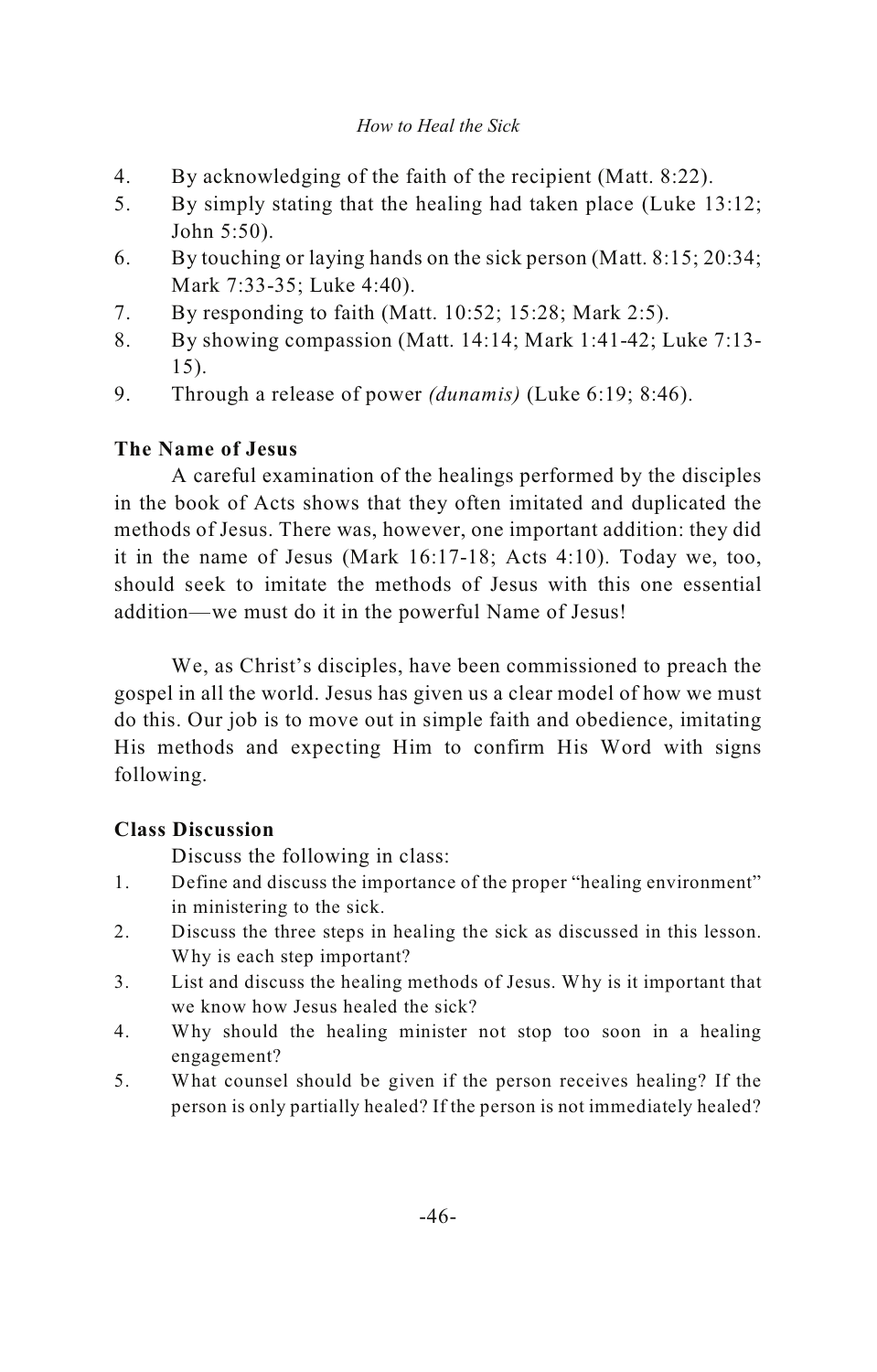### **– Lesson 12 – How to Cast Out Demons**

### **Central Truth**

Spirit-filled disciples can be used by God to set people free from demonic bondage.

### **Lesson Outline**

- Understanding Our Enemies
- How to Cast Out Demons

### **Introduction**

As discussed in Lesson 3, demons strongly resist the coming of Christ's kingdom. They must, therefore, be challenged and defeated whenever they are encountered. This lesson will discuss how to cast out demons who have invaded the lives of those we encounter in ministry.

### UNDERSTANDING OUR ENEMIES

### **Who are the Demons?**

*1. The origin and existence of demons.* Most biblical scholars believe that the demons are the angels who sinned and fell with Satan in his rebellion against God (Matt. 25:41; Rev.12:9). Jesus often confronted them and cast them out. He told His followers that they would do the same (Mark 16:17; Luke 9:1-2).

*2. Characteristics of demons.* Demons are actual living beings (Luke 4:33-35; 8:28-31; Acts 16:16-17; James 2:19) with intelligence and power (Luke 8:29; Acts 16:16-17; 2 Thess. 2:9). Because they do not have bodies (Gen. 3:1; Rev.16:13), they seek to dwell in the bodies of people. Unlike God who is uncreated and all powerful, they are created beings with limited power. They are morally perverted, absolutely evil, and cruel (Mark 1:23; Eph. 6:12).

*3. Demonic objectives*. Just as Christians seek to fulfill the will of their Heavenly Father, demons seek to fulfill the will of the devil. A key objective of demons is to strike out against people—and thus at God who created them in His own image—by gaining access to their bodies,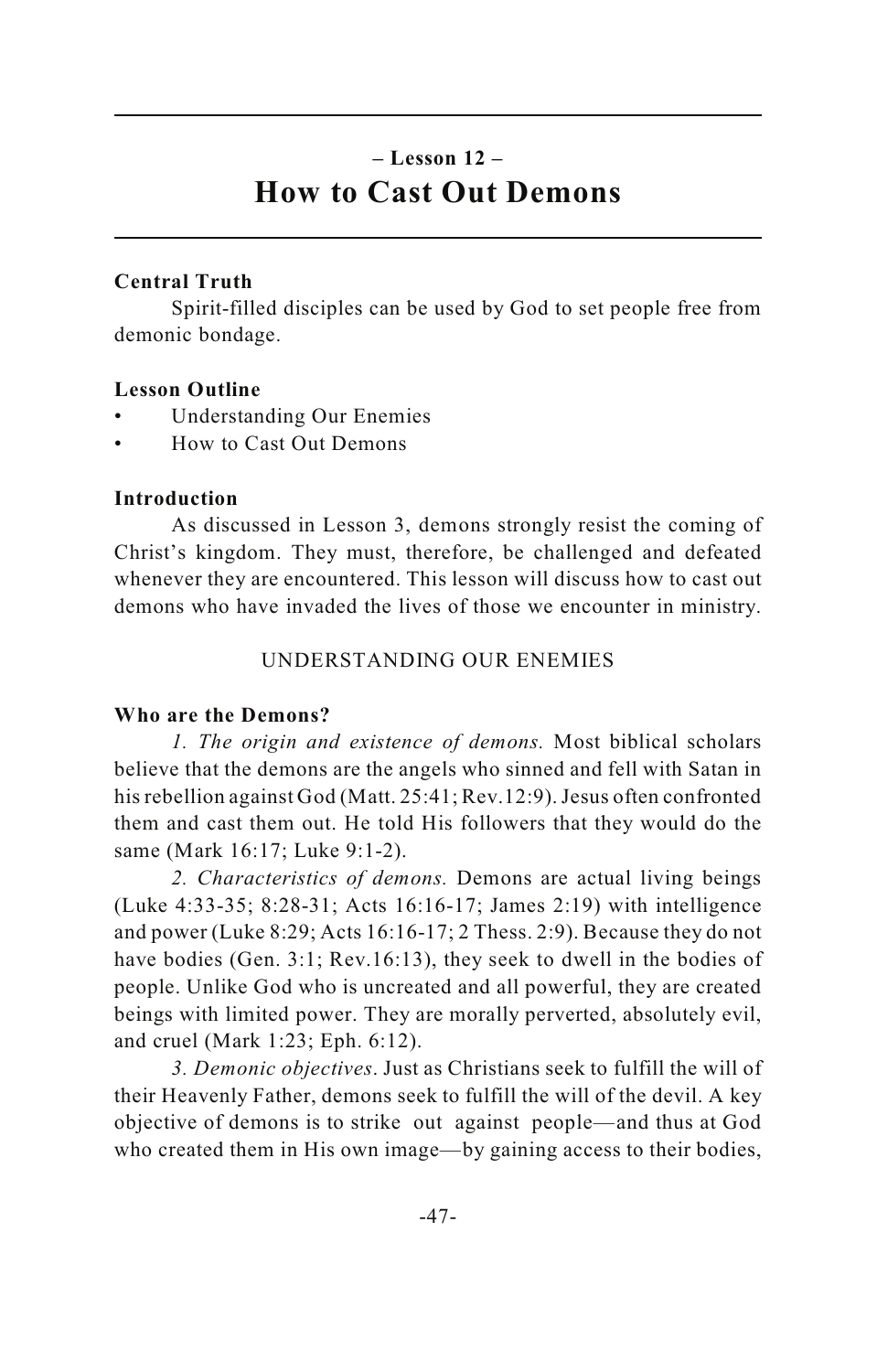souls, and spirits. They seek to hold people in bondage to fear, sickness, and enslaving habits. They further strive to deface the image of God in humans and to blind them to the truth of the gospel (Acts 10:38; 2 Cor. 4:4; 2 Tim. 2:25; Heb. 2:14).

### **Demonic Possession**

Demons seek to afflict and control their victims in a number of ways. The most severe form of demonic affliction is called "demonic possession." When a demon (or demons) possesses an individual, he enters into that individual and takes control of his or her life. This control can be either partial or entire. It can be either continual or occasional. Demon possession manifests itself in many ways, including personality changes, the clouding of consciousness (Mark 9:26), another personality speaking through the afflicted person (Luke 8:28-30), extraordinary physical strength (Luke 8:29), unexplained knowledge or occultic powers (Acts 16:16-17), severe physical disturbances (Mark.1:26), deaf-mutism and blindness (Matt. 12:22-30; 9:32-34), suicidal and self-destructive tendencies (Mark 9:22, 5:5), and reaction to and fear of Christ or His name (Mark 1:24).

Although a Christian can be tempted, deceived, attacked, and even oppressed by demons from the outside, a Christian cannot be possessed, that is, inhabited by and taken control of at will by a demon. In Scripture there is no recorded instance of a born-again believer ever being demon possessed or having a demon cast out of him. And nowhere in the Epistles does demonic possession appear as a danger to which Christians are exposed, or about which Christians are warned.

### **Satan, A Defeated Foe**

When confronting demons the Christian worker should keep in focus two powerful truths: that the power of the devil in this age is severely restrained by the presence of the Holy Spirit (2 Thess. 2:7), and that the power of Satan and his demons was broken at Calvary (John 12:31; Col. 2:15). The Spirit-filled believer who has submitted himself or herself to Christ and His work on the cross need never fear demons. They should confidently expect to defeat them anytime they encounter them.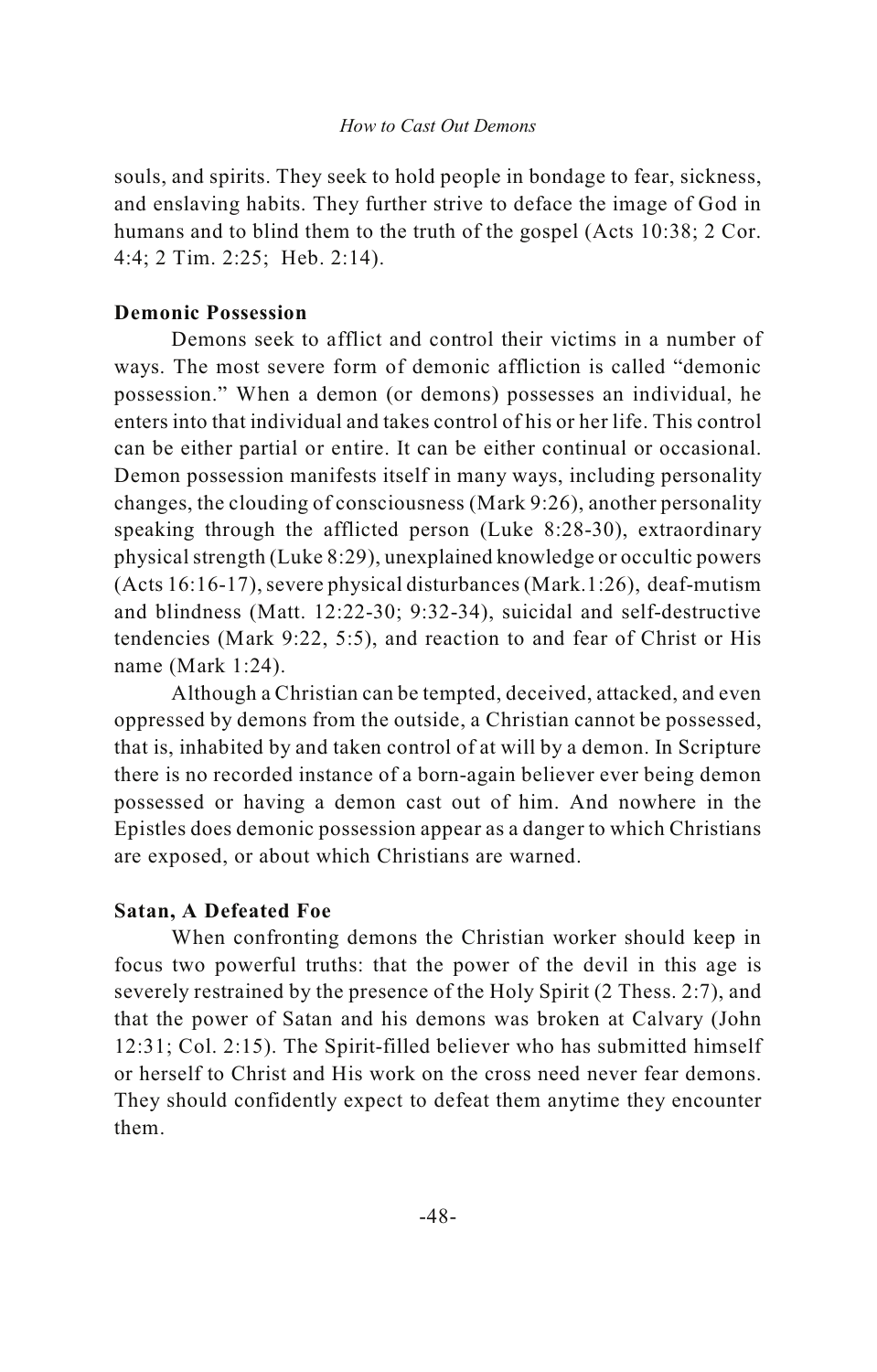### HOW TO CAST OUT DEMONS

### **The Deliverance Minister**

The deliverance minister must understand that the casting out of demons is an actual battle with real, malignant foes. He or she must never take the fight lightly. Because the battle is a spiritual one, the Christian worker must be filled with the Spirit and totally submitted to the will of God (James 4:7). He must know how to use his spiritual armor in battle. Further, the Christian worker must have a living faith in the victory of Calvary, the blood Christ, and the authority vested in Christ.

### **Ministering Deliverance from Demons**

 Jesus is our example and guide in waging spiritual warfare (Luke 4:18-19; 31-37; Acts 10:38). He has commissioned and anointed us to minister deliverance to the captives (Mark 16:15-18). Through the empowering and gifts of the Holy Spirit we have been given power and authority to expose and expel demons (Luke 9:1-2; 10:17-19).

### **The Process of Deliverance**

The casting out of demons is a sign of the presence and power of the kingdom of God and a demonstration of the lordship of Christ over His world. As in healing the sick, the following three elements are generally involved in deliverance:

*1. The interview*. If an interview is possible—and this is not always the case—then it is the first step in the deliverance process. During this discovery stage we may, through the gift of discerning of spirits, discover the demonic presence. Also, when agitated by the manifest presence of God, demons will sometimes expose themselves (Mark 1:23; 5:6-7).

It is good, when possible, to get a commitment from the one seeking deliverance before the actual deliverance begins. Lead him in a prayer of repentance and confession of sin, especially those sins closely related to his spiritual bondage. He should resolutely renounce the demonic infestation and the accompanying works of the flesh in his life.

*2. Ministry engagement*. We move into the actual power encounter with the demonic forces by calling on Jesus and asking for the Holy Spirit to come. Once we sense the presence of God, we can proceed to casting out (or in some cases, driving away) the demons.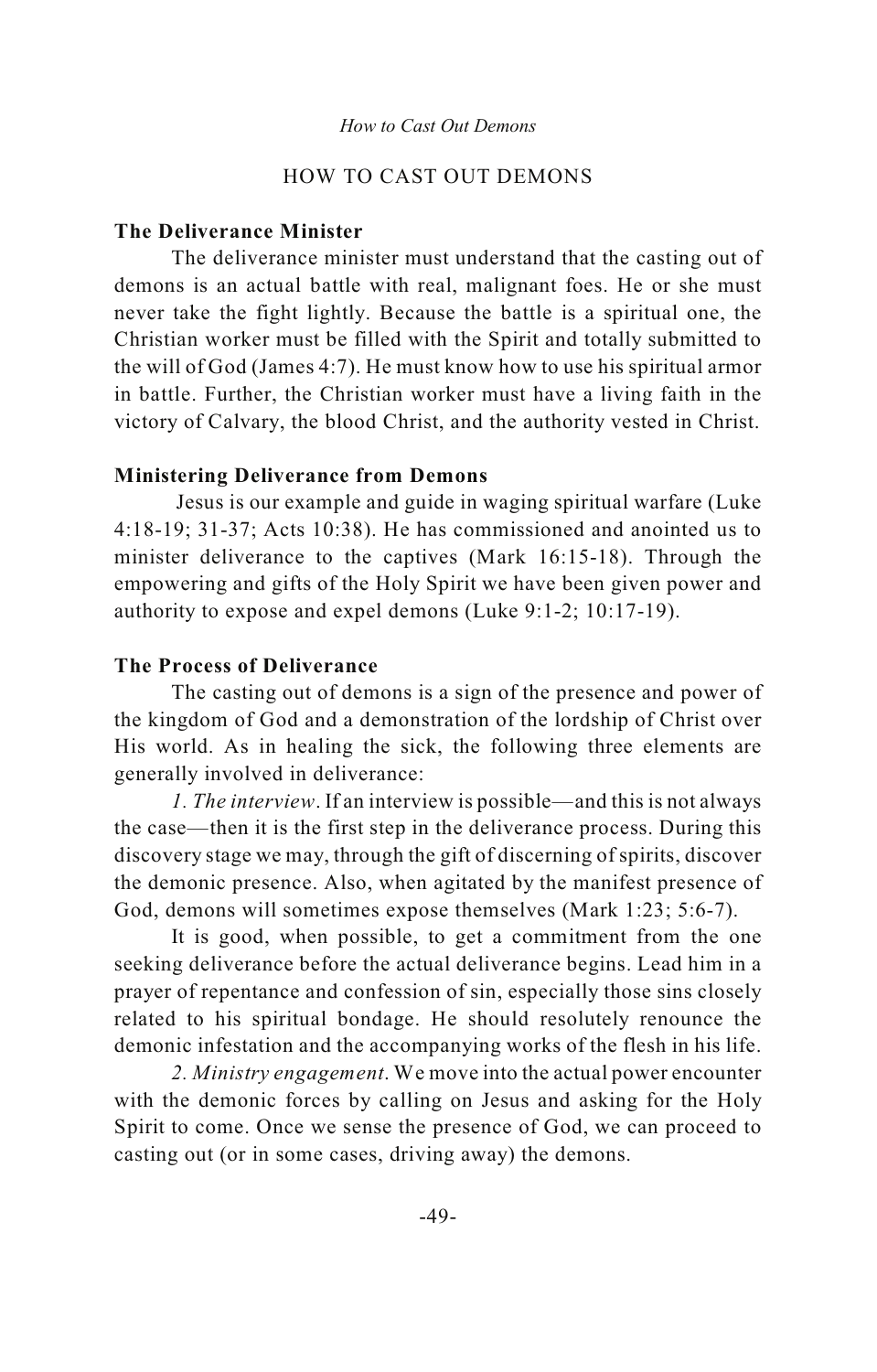#### *How to Cast Out Demons*

One or more of the following procedures may be used: (1) The demons may be bound in the name of Jesus (Matt. 16:17-19; 18:18); (2) they may be commanded to come out, be gone, or loose their hold on their victim (Luke 4:35); and (3) they may be commanded not to reenter the person (Mark 9:25).

Sometimes the demons will resist and a struggle will result (Luke 8:29; 11:14). In such cases we should persist in faith until the victory comes. Deliverance is often accompanied by physical manifestations (Mark 7:30; Luke 4:33-35; 9:42). When this happens, we should not be intimidated nor distracted, but should continue to move in the power of the Spirit, order the demons to be quiet (Mark 1:25), and in the authority of Jesus' name, command them to come out and stay out (Mark 9:25).

*3. Post-prayer guidance*. When a person has been under the control of demons, follow-up counseling and prayer support is vital. The person will need much prayer and emotional support. If the person is not born again, he or she should immediately be lead to faith in Christ. Further, the person should be immediately led into the baptism in the Holy Spirit. Jesus warned about neglecting these essential matters (Matt. 12:43-45). The Christian worker should maintain close contact with the person until he or she is completely free from their bondage.

As followers of the Lord we have been commissioned to cast out demons. We must do this in the power and anointing of the Spirit, and in a way that shows loving concern for the dignity of the people we are ministering to. Our chief concern, however, should not be chasing demons but the proclamation of the life changing gospel of Christ!

### **Class Discussion**

- 1. What is Satan's primary objective? How does he seek to carry out this objective?
- 2. Review and discuss five requisites for a deliverance minister.
- 3. If the person delivered is not saved or baptized in the Holy Spirit, what should be immediately done? Why is this important?
- 4. Review and discuss the three steps involved in casting out demons.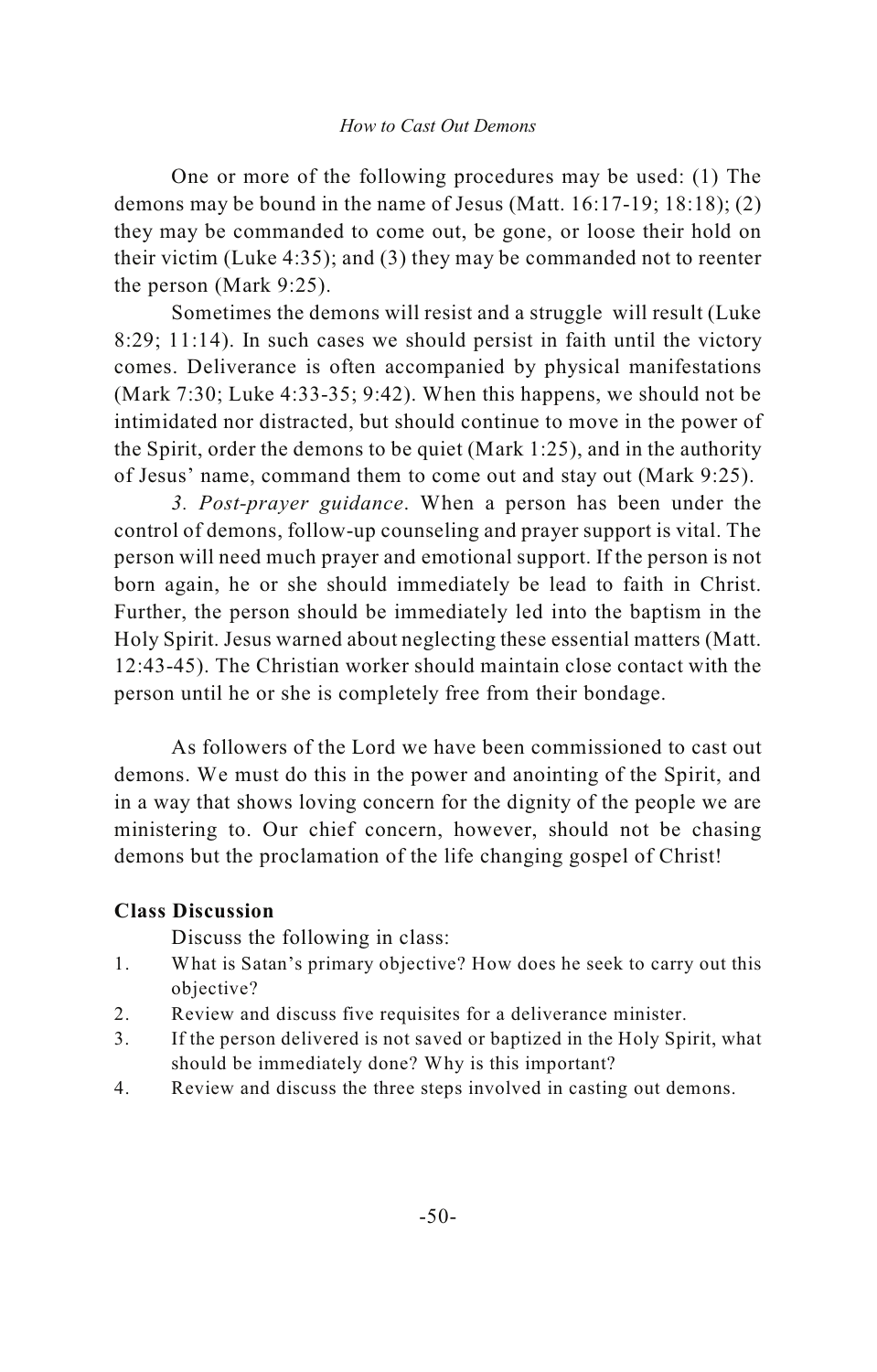### **– Lesson 13 – How to Pray with Believers to Be Filled with the Spirit**

### **Central Truth**

Every Spirit-filled believer can and should lead other believers into the baptism in the Holy Spirit.

### **Lesson Outline**

- First Considerations
- How to Pray with Believers to Be Filled with the Holy Spirit

### **Introduction**

In Lesson 6 we discussed how a person may personally receive the gift of the Holy Spirit. In this lesson we will take our discussion a step further; we will talk about how to lead others into this vital Christian experience.

### FIRST CONSIDERATIONS

The person desiring to be used by God to lead others into the baptism in the Holy Spirit should understand the following scriptural truths about being filled with the Spirit:

### **Who Can Be Filled?**

Anyone who has been born again can and should immediately be filled with the Holy Spirit. This life-changing experience is not just for special or select Christians. The promise is for all Christians of all ages (Acts 2:17-18; 38-39).

### **Who Can Pray with Others to Be Filled?**

Anyone who has himself or herself been filled with the Spirit can lead someone else into the experience. The chief requirement in praying for others to be filled with the Spirit is a sincere desire to see others blessed and used by God.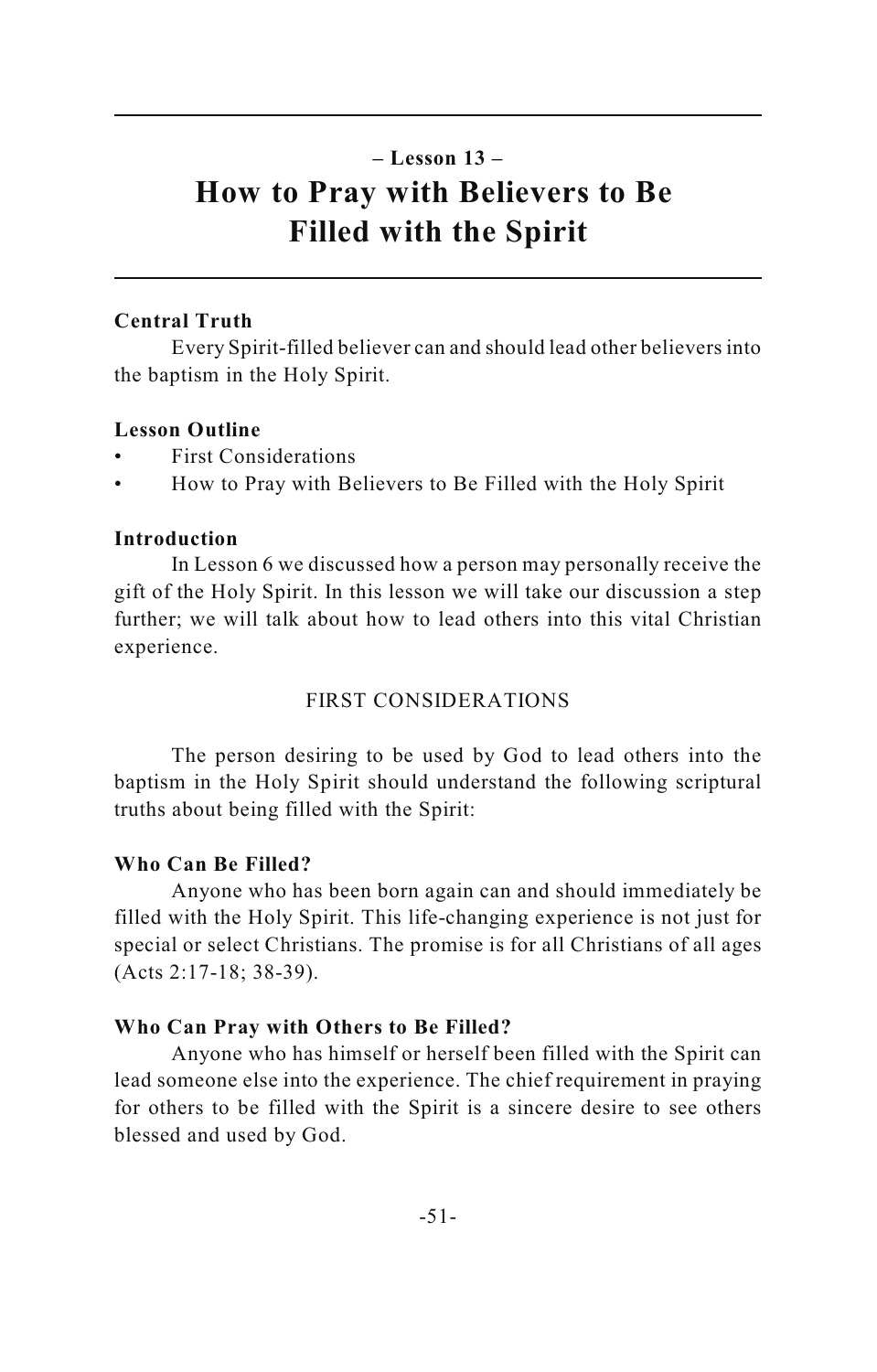### **The Elements Involved**

It is helpful understand five important spiritual elements involved in a person's being filled with the Holy Spirit:

*1. Desire*. Jesus said, "Blessed are those who hunger and thirst for righteousness, for they will be filled" (Matt. 5:6; see also Luke 11:9).

*2. Faith.* Faith is the prime ingredient in receiving anything from God, including the Holy Spirit. Jesus said that the Spirit would flow through "whoever believes" (John 7:38). Paul reminded the Galatian Christians that they had received the Holy Spirit "by believing what [they had] heard" (Gal. 3:2).

*3. Prayer.* The Holy Spirit is given in answer to believing prayer. Jesus said, "Ask, and it will be given to you" (Luke 11:9). He further taught, "Whatever you ask for in prayer, believe that you have received it, and it will be yours" (Mark 11:24).

*4. Obedience.* Peter said that God gives the Holy Spirit "to those who obey him" (Acts 5:32). He was talking specifically about those who will obey God and preach the gospel (vv. 29-32). God delights in empowering those who are ready to obey His command to share the gospel with the lost (Acts 1:8).

*5. Yieldedness to God*. Just as one being baptized in water yields himself or herself to the pastor, the one being baptized in the Holy Spirit must yield completely to Jesus. This yieldedness should include spirit, mind, body (Rom. 6:13; 12:1).

### HOW TO PRAY WITH BELIEVERS TO BE FILLED WITH THE HOLY SPIRIT

As we did in the lessons on healing the sick and casting out demons, we suggest a three-step model in praying with believers to be filled with the Holy Spirit:

### **Step 1: The Interview**

We begin the process of leading others into the baptism in the Holy Spirit by talking with them and explaining to them the meaning and purpose of the experience. Its purpose is to strengthen one's relationship with God and to empower believers to be effective witnesses for Christ (Acts 1:8). Answer any questions he may have. At this point we have two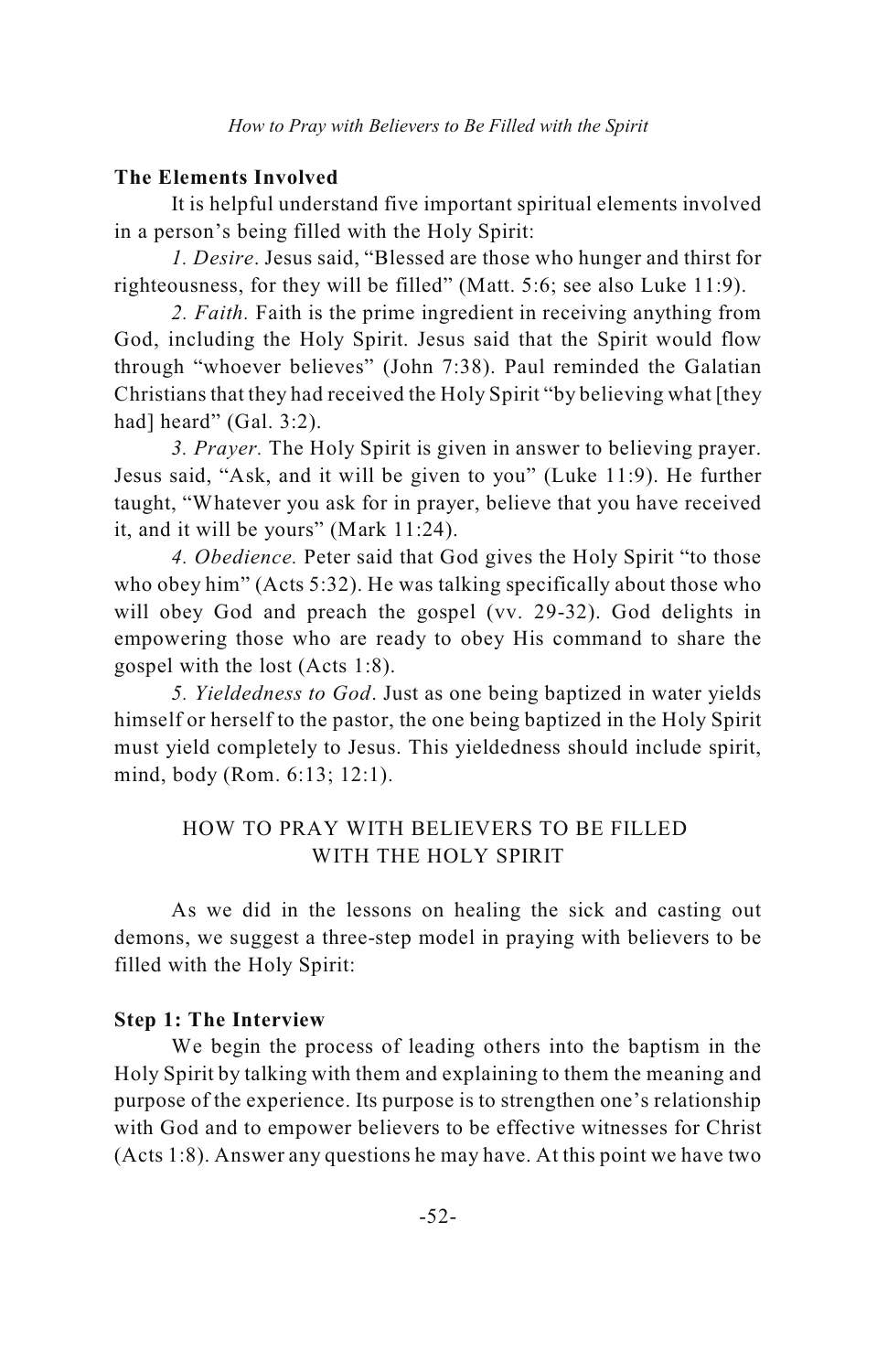primary goals: to stir up expectant faith in the heart of the candidate and to bring him into an accurate understanding of what he must do and what he can expect to happen when he is prayed for. Assure the seeker that, if he is truly born again, God is ready now to fill him with the Holy Spirit.

### **Prayer Engagement**

In the prayer engagement we lead the seeker into the actual experience of Spirit baptism. You may use the following procedure:

*1. Lead the seeker in prayer*. The prayer may proceed as follows, with the candidate repeating each line:

Lord, I want to be your witness… I have, therefore, come to be empowered by your Spirit… You promised that everyone who asks, receives… I am asking, therefore, I expect to receive… When I begin to speak, I will release my faith… I will not be afraid… I will begin to pray in tongues as the Spirit gives me utterance.

After you have prayed, assure the candidate that God has heard his or her prayer, and that He is ready now to fill them with His Spirit. Encourage the candidate to be sensitive to the presence of the Spirit as He comes upon him. You may want to take a few moments to worship the Lord together and respond to His presence.

*2. Lead the seeker in his or her step of faith*. You may now ask the seeker to pray this simple prayer of faith with you: "Lord, right now, in Jesus Name, I receive the Holy Spirit." This prayer provides a definite point where the seeker can focus his faith to receive the Holy Spirit. He should, at that moment, "believe that he has received." The moment the seeker believes, the Spirit will come and fill him. Encourage him to be aware the Spirit's coming. He may sense Spirit's presence deep inside.

The seeker should now act in bold faith and begin to speak—not from his mind, but from deep within, from where he senses God's Spirit inside (John 7:37-38). As he yields to the Spirit flowing into and through his being, he will begin to speak words he does not understand. This speaking will not be a forced effort, but a natural flow of supernatural words. Encourage the candidate not to be fearful but to cooperate fully with the Spirit by boldly speaking out in faith. If the candidate does not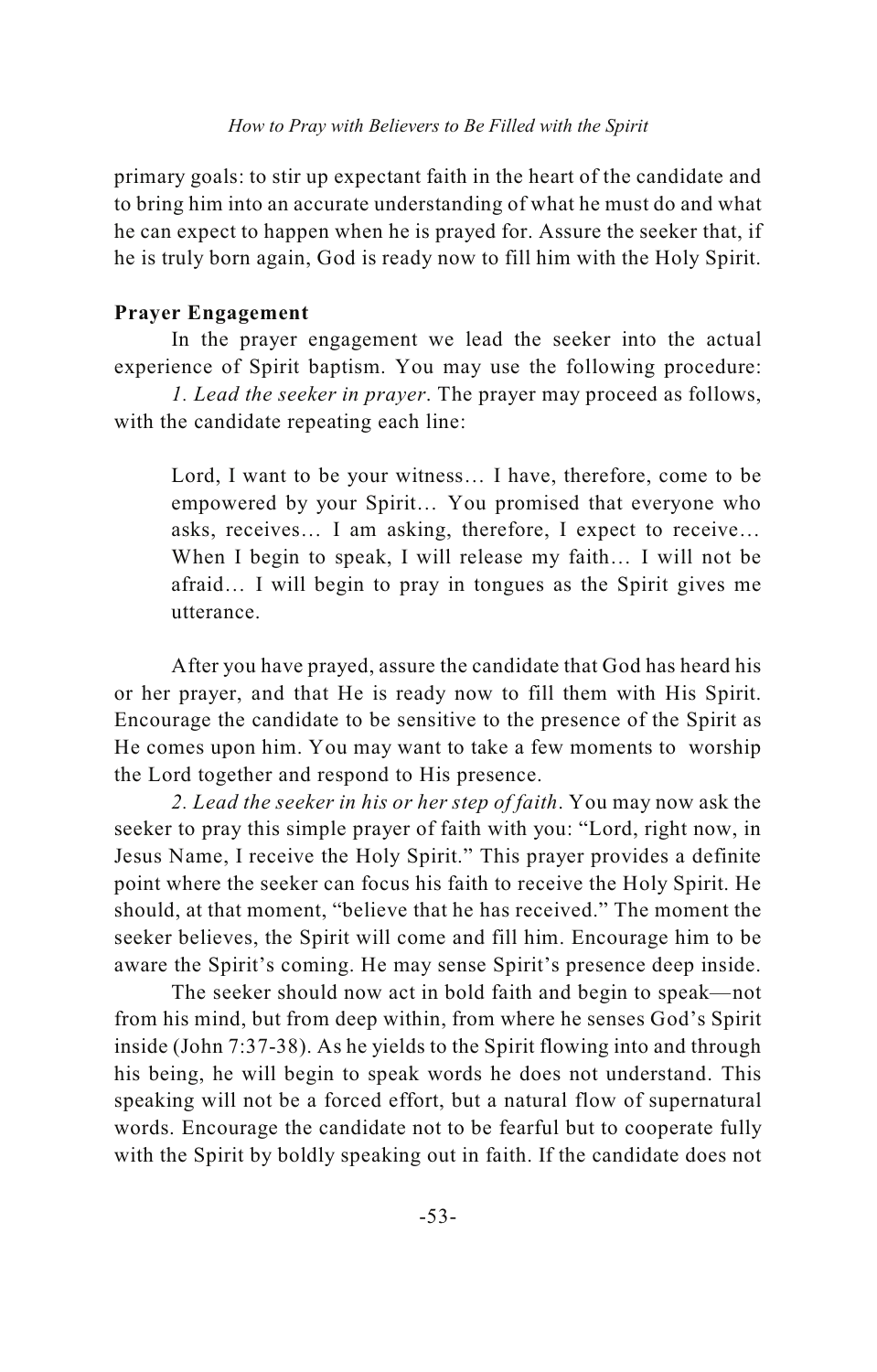soon begin to speak in tongues, encourage him to continue yielding to the Lord. If he seems to have difficulty responding to the Lord, it is sometimes helpful to repeat the above procedure. As you do, point out how the seeker may more perfectly respond to the Spirit. Once he begins to speak in tongues, encourage him to continue on. Remain with him as long as he continues to pray in the Spirit.

### **Post-prayer Guidance**

It is important that post-prayer counseling be given. If the candidate is filled with the Spirit you will give one kind of counsel, if not, you will give another kind.

*1. If the candidate is filled.* Tell the candidate that receiving the Spirit is not an end in itself; it is rather a means to a greater end. You may say, "This is just the beginning. God will now begin to use you in powerful new ways. Go out right now and tell someone about Jesus!" You will want to add, "You should also spend time each day praying in the Spirit. This practice will give you strength and will remind you of the Spirit's presence within."

*2. If the candidate is not filled*. Assure him that the promise of Jesus is still true: "Everyone who asks receives" (Luke 11:10). Tell him that he should keep asking, and he will receive; he should keep seeking, and he will find, and he should keep knocking, and the door will be opened unto him (literal meaning of Luke 11:9). You may want to ask if he would like to pray again. If he does, repeat the above procedure, encouraging him to act in boldness and faith.

### **Class Discussion**

- 1. Discuss five elements involved in a person's being filled with the Holy Spirit.
- 2. What ways may one use to inspire the seeker's faith to receive the Spirit?
- 3. What things could the Christian worker tell the seeker to increase his or her understanding about receiving the Spirit?
- 4. What post-prayer guidance should the candidate be given if he is filled with the Spirit? If he is not filled?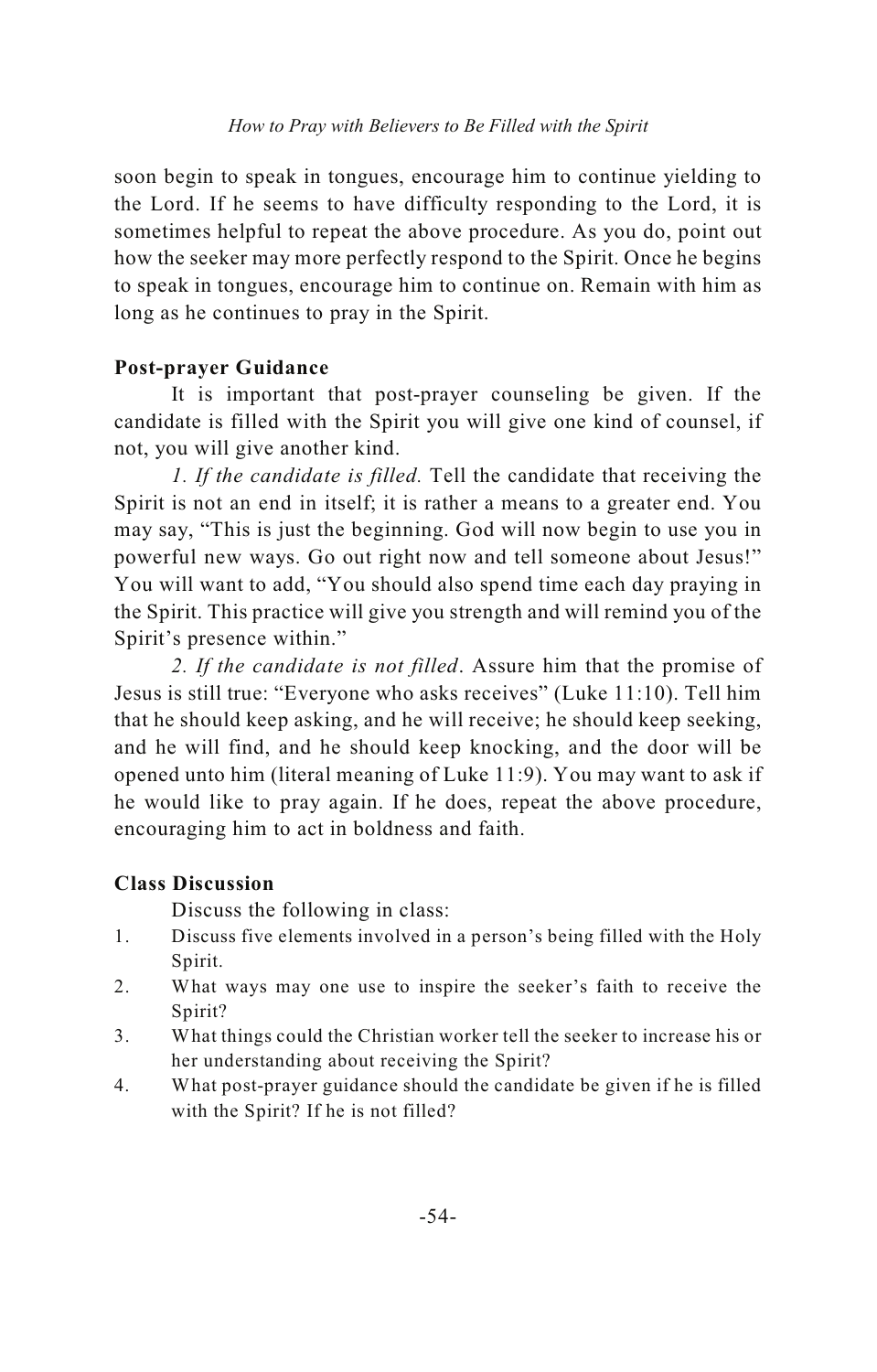### **– Appendix – Spiritual Gifts Defined**

1 Corinthians 12:1-10

### **Revelation Gifts:** *Given to know the mind of God*

| $\bullet$ | Word of knowledge:     | a supernatural revelation of God's        |
|-----------|------------------------|-------------------------------------------|
|           |                        | knowledge                                 |
| $\bullet$ | Word of wisdom:        | supernatural revelation of God's<br>a     |
|           |                        | wisdom                                    |
| $\bullet$ | Discerning of spirits: | supernatural revelation of what<br>a      |
|           |                        | $S(s)$ spirit is being manifested or what |
|           |                        | $S(s)$ spirit is motivating an action     |

**Prophetic Gifts:** *Given to say the words of God*

| Gift of prophecy: | to supernaturally speak forth a message |
|-------------------|-----------------------------------------|
|                   | from God in a language known to the     |
|                   | speaker.                                |
| Gift of tongues:  | to supernaturally speak forth a message |
|                   | or prayer from God in a language not    |
|                   | know by the speaker.                    |
| Interpretation of | to supernaturally speak forth           |
| tongues:          | the meaning (interpretation) of a mes-  |
|                   | sage given in tongues.                  |

### **Power Gifts:** *Given to do the works of God*

| $\bullet$ | Gifts of healings: | the supernatural healing of diseases and |
|-----------|--------------------|------------------------------------------|
|           |                    | infirmities.                             |
| $\bullet$ | Gift of faith:     | a supernatural surge of faith to accom-  |
|           |                    | plish a God-given task.                  |
| $\bullet$ | Miraculous powers: | a supernatural release of power to ac-   |
|           | (Gk: energemata    | complish a God-given task.               |
|           | dunameon)          |                                          |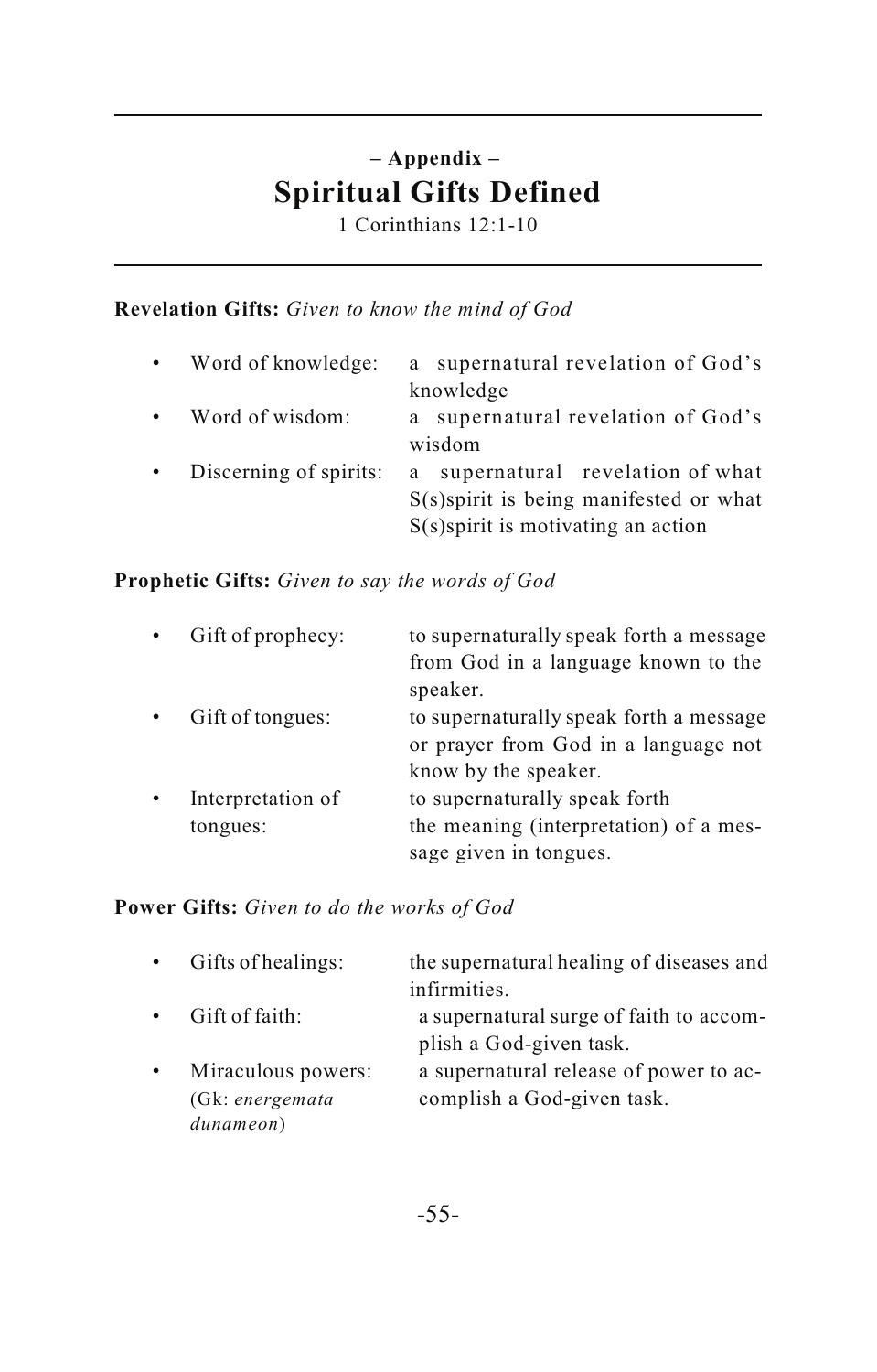### - Other Books by the Author-

Power Ministry: How to Minister in the Spirit's Power (2004) (also available in French, Portuguese, Malagasy, Kirnirwanda, and Chichewa. Soon to be available in Urdu.)

Empowered for Global Mission: A Missionary Look at the Book of Acts (2005)

From Azusa to Africa to the Nations (2005) (also available in French, Spanish, and Portuguese)

Acts: The Spirit of God in Mission (2007)

In Step with the Spirit: Studies in the Spirit-filled Walk (2008)

The Kingdom and the Power: The Kingdom of God: A Pentecostal Interpretation (2009)

Experiencing the Spirit: A Study of the Work of the Spirit in the Life of the Believer (2009)

Teaching in the Spirit (2009)

Power Encounter: Ministering in the Power and Anointing of the Holy Spirit: Revised (2009) (Available in Kiswahili. Soon to be available in Spanish)

All of the above books are available from the **AIA** Publications 1640 N. Boonville Drive Springfield, MO, 65803, USA E-mail: ActsinAfrica@agmd.org

A current price list may be obtained by contacting one of the above addresses or by visiting the Acts in Africa website: http://www.ActsinAfrica.org/bookstore

© Denzil R. Miller - June 17, 2009